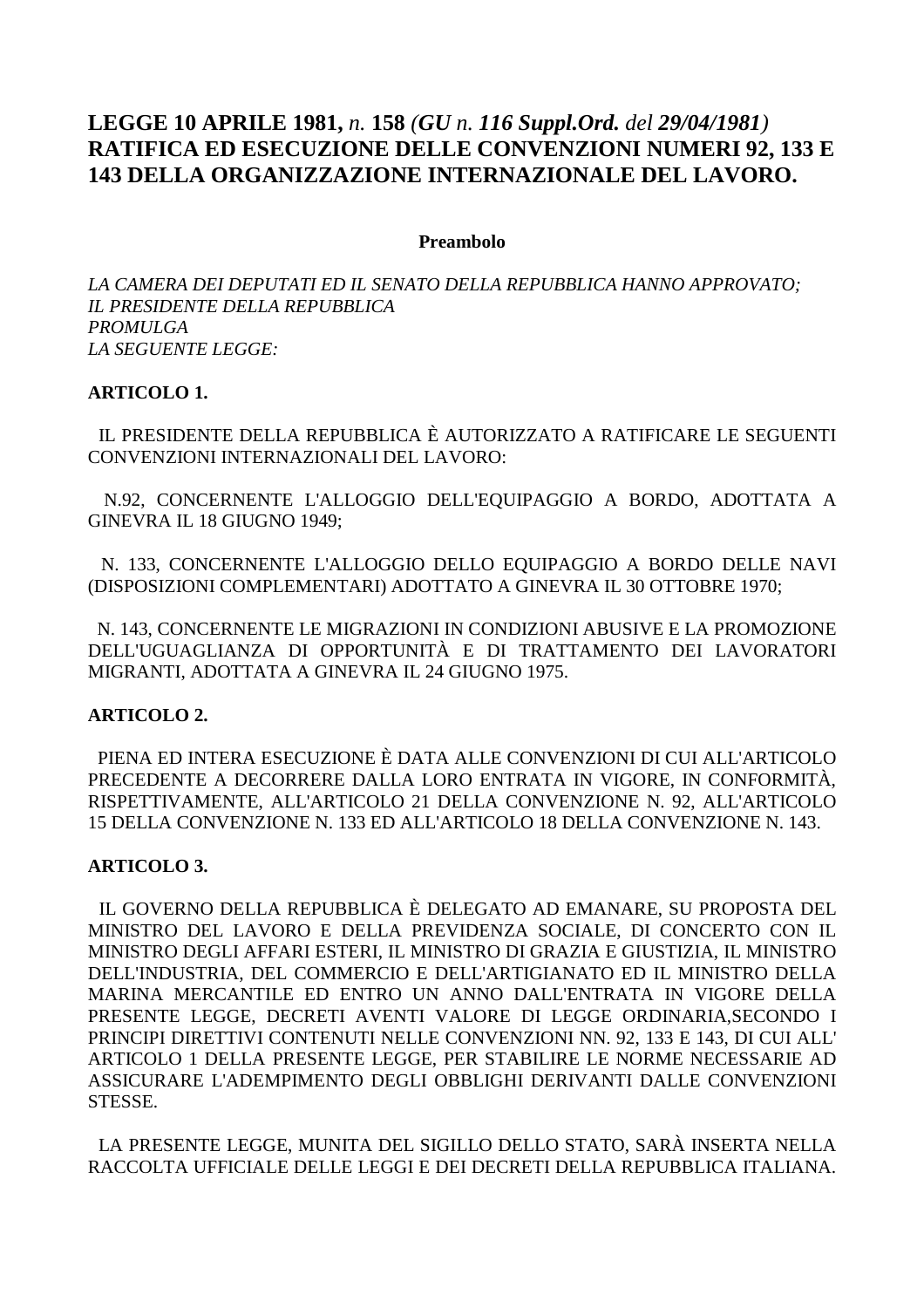È FATTO OBBLIGO A CHIUNQUE SPETTI DI OSSERVARLA E DI FARLA OSSERVARE COME LEGGE DELLO STATO.

DATA A ROMA, ADDÌ 10 APRILE 1981 **PERTINI** FORLANI - COLOMBO - FOSCHI - SARTI - PANDOLFI - CAMPAGNA VISTO, IL GUARDASIGILLI: SARTI

# **Annesso A**

### **CONVENTION (N. 92) CONCERNANT LE LOGEMENT DE L'EQUIPAGE A BORD (REVISEE EN 1949)**

# Annesso A

### **CONVENTION (N. 92) CONCERNANT LE LOGEMENT DE L'EOUIPAGE A BORD (REVISEE EN 1949)**

# omissis

# **Annesso R**

#### **TRADUZIONE NON UFFICIALE CONVENZIONE (N. 92) CONCERNENTE GLI** ALLOGGI DELL'EQUIPAGGIO A BORDO (RIVEDUTA NEL 1949)

# **Preambolo**

LA CONFERENZA GENERALE DELL'ORGANIZZAZIONE INTERNAZIONALE DEL LAVORO, CONVOCATA A GINEVRA DAL CONSIGLIO DI AMMINISTRAZIONE DELLO UFFICIO INTERNAZIONALE DEL LAVORO, E IVI RIUNITASI L'8 GIUGNO 1949, PER LA SUA **TRENTADUESIMA SESSIONE.** 

AVENDO DECISO DI ADOTTARE VARIE PROPOSTE RELATIVE ALLA PARZIALE REVISIONE DELLA CONVENZIONE SUGLI ALLOGGI DEGLI EOUIPAGGI DEL 1946, ADOTTATA DALLA CONFERENZA NEL CORSO DELLA SUA VENTOTTESIMA SESSIONE. TEMA CHE FIGURA AL PUNTO DODICI DELL'ORDINE DEL GIORNO DELLA SESSIONE.

CONSIDERATO CHE TALI PROPOSTE DOVREBBERO ASSUMERE LA FORMA DI UNA CONVENZIONE INTERNAZIONALE,

HA ADOTTATO, OGGI, DICIOTTO GIUGNO MILLENOVECENTOOUARANTANOVE, LA CONVENZIONE CHE SEGUE, CHE SARÀ DENOMINATA CONVENZIONE SUGLI ALLOGGI DEGLI EQUIPAGGI (RIVEDUTA), 1949:

# PARTE I DISPOSIZIONI GENERALI.

# **ARTICOLO 1.**

1. LA PRESENTE CONVENZIONE SI APPLICA A QUALSIASI NAVE PER LA NAVIGAZIONE MARITTIMA A PROPULSIONE MECCANICA, DI PROPRIETÀ PUBBLICA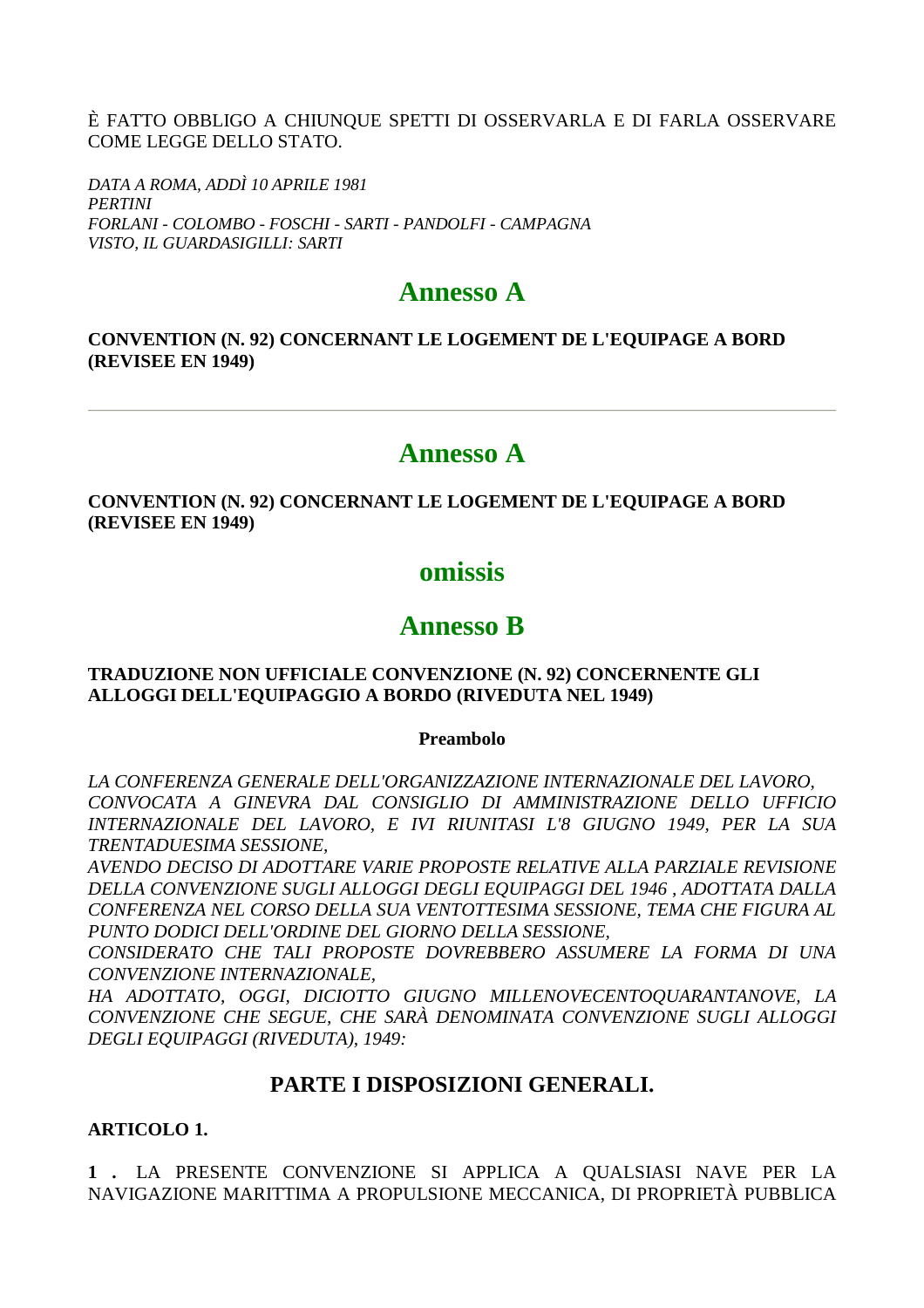O PRIVATA, ADIBITA, A FINI COMMERCIALI, AL TRASPORTO DI MERCI O PASSEGGERI E REGISTRATA IN UN TERRITORIO PER IL QUALE VIGE LA PRESENTE CONVENZIONE.

2. LA LEGGE NAZIONALE DEFINIRÀ I CASI IN CUI UNA NAVE È DA RITENERSI ADIBITA ALLA NAVIGAZIONE MARITTIMA AI FINI DELL'APPLICAZIONE DELLA PRESENTE CONVENZIONE.

3. LA PRESENTE CONVENZIONE NON SI APPLICA:

a) ALLE NAVI CON STAZZA INFERIORE ALLE CINOUECENTO TONNELLATE: b) ALLE NAVI IL CUI PRINCIPALE MEZZO DI PROPULSIONE È COSTITUITO DA VELE. ANCHE SE DOTATE DI UN MOTORE AUSILIARE:

c) ALLE NAVI ADIBITE ALLA PESCA, ALLA CACCIA ALLA BALENA O AD **OPERAZIONI ANALOGHE:** 

d) AI RIMORCHIATORI.

4. LA PRESENTE CONVENZIONE SI APPLICHERÀ, TUTTAVIA, PER QUANTO RAGIONEVOLE E FATTIBILE:

a) ALLE NAVI DALLE 200 ALLE 500 TONNELLATE DI STAZZA;

b) AGLI ALLOGGI DEL PERSONALE ADIBITO AL NORMALE LAVORO DI BORDO SU NAVI BALENIERE O NAVI DESTINATE AD ANALOGHE OPERAZIONI.

5. INOLTRE, SI POTRÀ DEROGARE DALL'APPLICAZIONE DELLE DISPOSIZIONI DI CUI ALLA PARTE III DELLA PRESENTE CONVENZIONE E PER OUALSIASI NAVE. OUALORA, PREVIA CONSULTAZIONE DELLE ORGANIZZAZIONI DEGLI ARMATORI E/O DEGLI ARMATORI E DELLE ORGANIZZAZIONI DEI MARITTIMI. RICONOSCIUTE TALIBONA FIDE, LA COMPETENTE AUTORITÀ RITENGA CHE LE MODALITÀ DI **DEROGA COMPORTINO** VANTAGGI **TALI** DA **CREARE CONDIZIONI** COMPLESSIVAMENTE NON MENO FAVOREVOLI DI QUELLE PROVENIENTI DALLA PIENA APPLICAZIONE DELLA CONVENZIONE. DATI DETTAGLIATI SU OUALSIASI DEROGA DI OUESTO TIPO DOVRANNO ESSERE TRASMESSI DAL MEMBRO AL DIRETTORE GENERALE DELLO UFFICIO INTERNAZIONALE DEL LAVORO, CHE NE INFORMERÀ I MEMBRI DELLA ORGANIZZAZIONE INTERNAZIONALE DEL LAVORO.

# ARTICOLO 2. IN VISTA DELL'APPLICAZIONE DELLA PRESENTE CONVENZIONE:

A) PER NAVE S'INTENDE QUALSIASI IMBARCAZIONE CUI LA CONVENZIONE SI APPLICA;

B) PER TONNELLAGGIO SI INTENDONO LE TONNELLATE DI STAZZA LORDA;

C) PER NAVE PASSEGGERI SI INTENDE OUALSIASI NAVE DOTATA DI CERTIFICATO DI SICUREZZA VALIDO RILASCIATO CONFORMEMENTE ALLE VIGENTI DISPOSIZIONI DELLA CONVENZIONE INTERNAZIONALE PER LA SALVAGUARDIA DELLA VITA UMANA PER MARE, O DI CERTIFICATO PER IL TRASPORTO PASSEGGERI;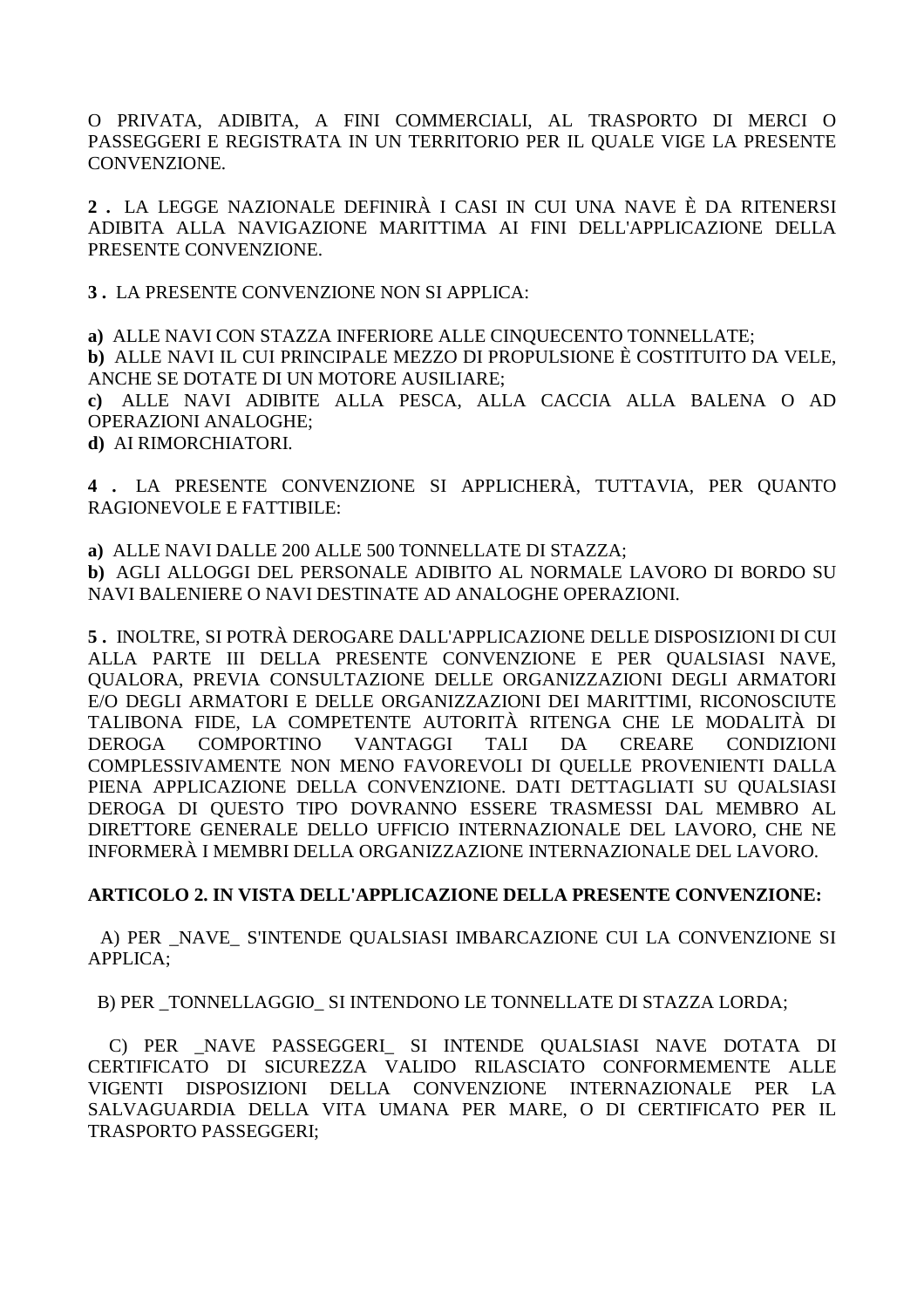D) PER UFFICIALE SI INTENDE CHIUNQUE, AD ESCLUSIONE DEL COMANDANTE, RICOPRA IL RANGO DI UFFICIALE IN BASE ALLA LEGGE NAZIONALE O, IN SUO DIFETTO, IN BASE AI CONTRATTI COLLETTIVI O ALLA CONSUETUDINE;

E) PER PERSONALE SUBALTERNO\_ SI INTENDONO I MEMBRI DELL'EQUIPAGGIO AD ECCEZIONE DEGLI UFFICIALI;

 F) PER \_MEMBRO DEL PERSONALE DI MAESTRANZA\_ SI INTENDE QUALSIASI MEMBRO DEL PERSONALE SUBALTERNO CHE ESERCITI UNA FUNZIONE DI SORVEGLIANZA O ASSUMA UNA PARTICOLARE RESPONSABILITÀ, E CHE VENGA CONSIDERATO TALE DALLA LEGGE NAZIONALE O, IN SUO DIFETTO, DAI CONTRATTI COLLETTIVI O DALLA CONSUETUDINE;

 G) PER \_ALLOGGI DELL'EQUIPAGGIO\_ SI INTENDONO LE CUCCETTE, LE MENSE, GLI IMPIANTI SANITARI, LE INFERMERIE ED I LUOGHI DI RICREAZIONE PREVISTI PER L'EQUIPAGGIO;

H) PER PRESCRITTO SI INTENDE PRESCRITTO DALLA LEGGE NAZIONALE O DALLA COMPETENTE AUTORITÀ;

I) PER \_APPROVATO\_, SI INTENDE APPROVATO DALLA COMPETENTE AUTORITÀ;

J) PER NUOVA IMMATRICOLAZIONE, SI INTENDE UNA NUOVA IMMATRICOLAZIONE IN OCCASIONE DEL CAMBIAMENTO CONGIUNTO DI BANDIERA E DI PROPRIETÀ DI UNA NAVE.

#### **ARTICOLO 3.**

**1 .** OGNI MEMBRO PER IL QUALE VIGE LA PRESENTE CONVENZIONE SI IMPEGNA A MANTENERE IN VIGORE UNA LEGGE ATTA AD ASSICURARE L'APPLICAZIONE DELLE DISPOSIZIONI DI CUI ALLE PARTI II, III E IV DELLA PRESENTE CONVENZIONE.

**2 .** DETTA LEGGE:

**a)** FARÀ OBBLIGO ALLA COMPETENTE AUTORITÀ DI NOTIFICARE LE DISPOSIZIONI ADOTTATE A TUTTI GLI INTERESSATI;

**b)** SPECIFICHERÀ LE PERSONE INCARICATE DI ASSICURARNE L'APPLICAZIONE;

**c)** PRESCRIVERÀ ADEGUATE SANZIONI PER QUALSIASI INFRAZIONE;

**d)** DOVRÀ PREVEDERE LA ISTITUZIONE ED IL MANTENIMENTO DI UN SISTEMA D'ISPEZIONE IN GRADO DI GARANTIRE L'EFFETTIVO RISPETTO DELLE DISPOSIZIONI ADOTTATE;

**e)** FARÀ OBBLIGO ALLA COMPETENTE AUTORITÀ DI CONSULTARE LE ORGANIZZAZIONI DEGLI ARMATORI E/O GLI ARMATORI NONCHÉ QUELLE DEI MARITTIMI RICONOSCIUTE TALI BONA FIDE, ONDE ELABORARE REGOLAMENTI E COLLABORARE PER QUANTO POSSIBILE CON LE PARTI INTERESSATE PER L'APPLICAZIONE DI ESSI.

# **PARTE II -ACCERTAMENTO DEI PROGETTI E VERIFICA DEGLI ALLOGGI DELL'EQUIPAGGIO.**

**ARTICOLO 4.**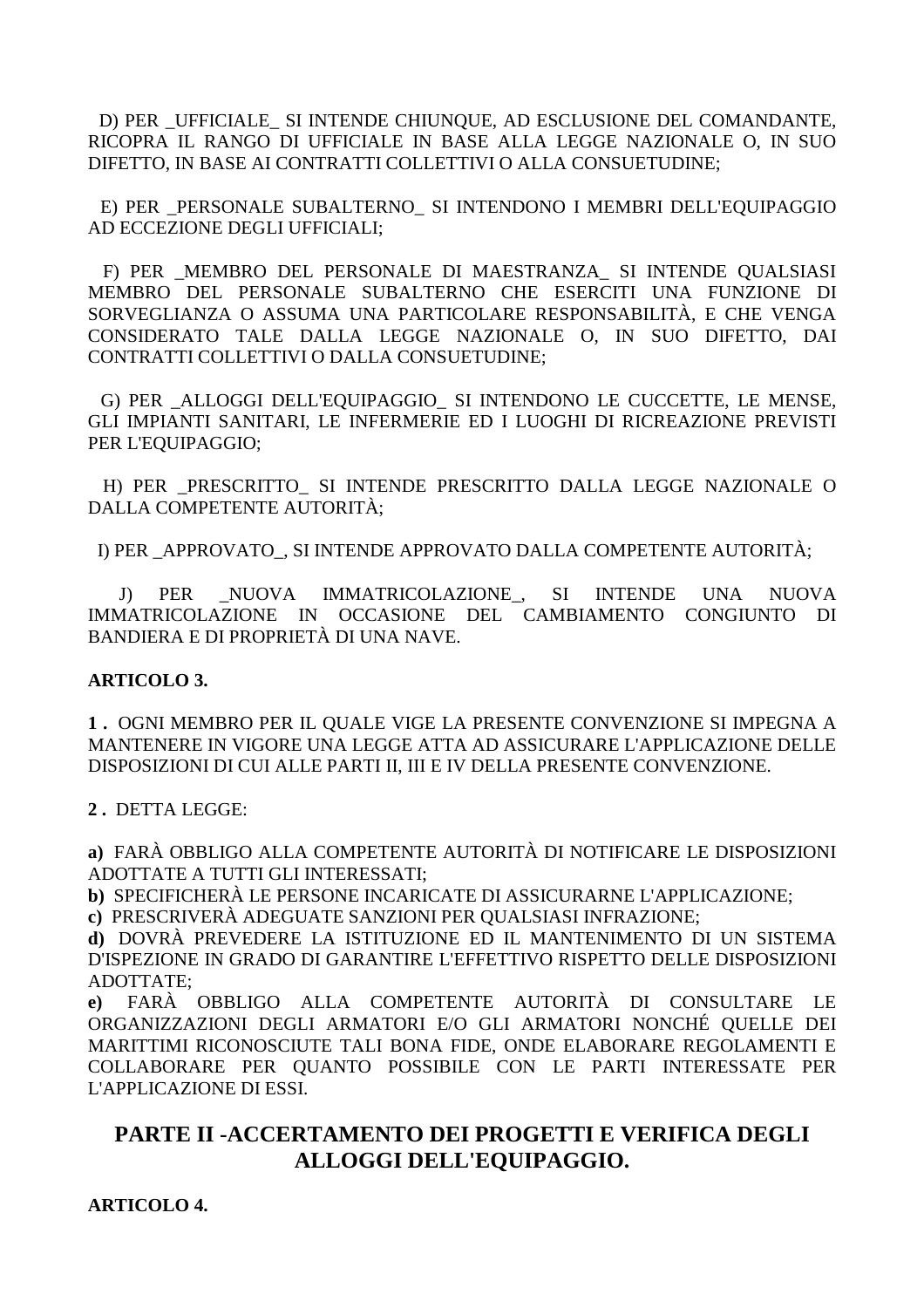**1 .** PRIMA DELL'INIZIO DELLA COSTRUZIONE DI UNA NAVE, IL PROGETTO DI QUEST'ULTIMA INDICANTE, IN BASE ALLA SCALA PRESCRITTA, LA DISLOCAZIONE NONCHÉ LE DISPOSIZIONI GENERALI CONCERNENTI GLI ALLOGGI DELL'EQUIPAGGIO, DOVRÀ ESSER SOTTOPOSTO ALL'APPROVAZIONE DELLA COMPETENTE AUTORITÀ.

**2 .** PRIMA CHE INIZI LA COSTRUZIONE DEGLI ALLOGGI DELL'EQUIPAGGIO, OVVERO LA MODIFICA O LA RICOSTRUZIONE DI DETTI ALLOGGI A BORDO DI UNA NAVE GIÀ ESISTENTE, IL PROGETTO DETTAGLIATO DI QUESTI ALLOGGI, UNITAMENTE A TUTTI I DATI UTILI, DOVRÀ ESSERE SOTTOPOSTO ALL'APPROVAZIONE DELLA COMPETENTE AUTORITÀ; TALE PROGETTO DOVRÀ SPECIFICARE, SU SCALA PRESCRITTA E NEI TERMINI PRESCRITTI, LA DESTINAZIONE DI OGNI LOCALE, LA DISPOSIZIONE DELL'ARREDO E DI ALTRI IMPIANTI, LA NATURA E LA DISLOCAZIONE DEI DISPOSITIVI DI VENTILAZIONE, ILLUMINAZIONE E RISCALDAMENTO NONCHÉ DEGLI IMPIANTI SANITARI. NONDIMENO, IN CASI DI EMERGENZA O IN CASO DI MODIFICHE O RICOSTRUZIONI PROVVISORIE ESEGUITE FUORI DEL PAESE DI IMMATRICOLAZIONE, BASTERÀ, AI FINI DEL PRESENTE ARTICOLO, CHE I PROGETTI SIANO SUCCESSIVAMENTE SOTTOPOSTI ALL'APPROVAZIONE DELLA COMPETENTE AUTORITÀ.

# **ARTICOLO 5.**

 LA COMPETENTE AUTORITÀ SARÀ TENUTA AD ISPEZIONARE CIASCUNA NAVE E AD ASSICURARSI CHE GLI ALLOGGI DELL'EQUIPAGGIO SIANO CONFORMI ALLE MISURE IMPOSTE DA LEGGI E REGOLAMENTI, OGNI QUALVOLTA:

**a)** SI PROCEDERÀ ALLA PRIMA IMMATRICOLAZIONE O AD UNA NUOVA IMMATRICOLAZIONE DI UNA NAVE;

**b)** GLI ALLOGGI DELL'EQUIPAGGIO SARANNO STATI CONSISTENTEMENTE MODIFICATI O RICOSTRUITI;

**c)** UNA ORGANIZZAZIONE DEI MARITTIMI, RICONOSCIUTA TALE BONA FIDE E RAPPRESENTANTE TUTTO O PARTE DELL'EQUIPAGGIO, OVVERO UN NUMERO PRESCRITTO O UNA PRESCRITTA PERCENTUALE DEI MEMBRI DELL'EQUIPAGGIO, AVRÀ DENUNZIATO ALLA COMPETENTE AUTORITÀ, NEI TERMINI PRESCRITTI E PRONTAMENTE ONDE EVITARE RITARDI ALLA NAVE, CHE GLI ALLOGGI DELL'EQUIPAGGIO NON SONO CONFORMI ALLE DISPOSIZIONI CONTEMPLATE DALLA CONVENZIONE.

# **PARTE III - MISURE PRESCRITTE RELATIVE AGLI ALLOGGI DELLO EQUIPAGGIO.**

# **ARTICOLO 6.**

**1 .** LA DISLOCAZIONE, I MEZZI DI ACCESSO, LA COSTRUZIONE NONCHÉ LA DISPOSIZIONE DEGLI ALLOGGI DELL'EQUIPAGGIO RISPETTO ALLE ALTRE PARTI DELLA NAVE DOVRANNO ESSERE TALI DA GARANTIRE UNA ADEGUATA SICUREZZA E PROTEZIONE CONTRO LE INTEMPERIE ED IL MARE, ED UN ADEGUATO ISOLAMENTO CONTRO IL CALDO, IL FREDDO, L'ECCESSIVO RUMORE, GLI ODORI O LE EMANAZIONI PROVENIENTI DA ALTRE PARTI DELLA NAVE STESSA.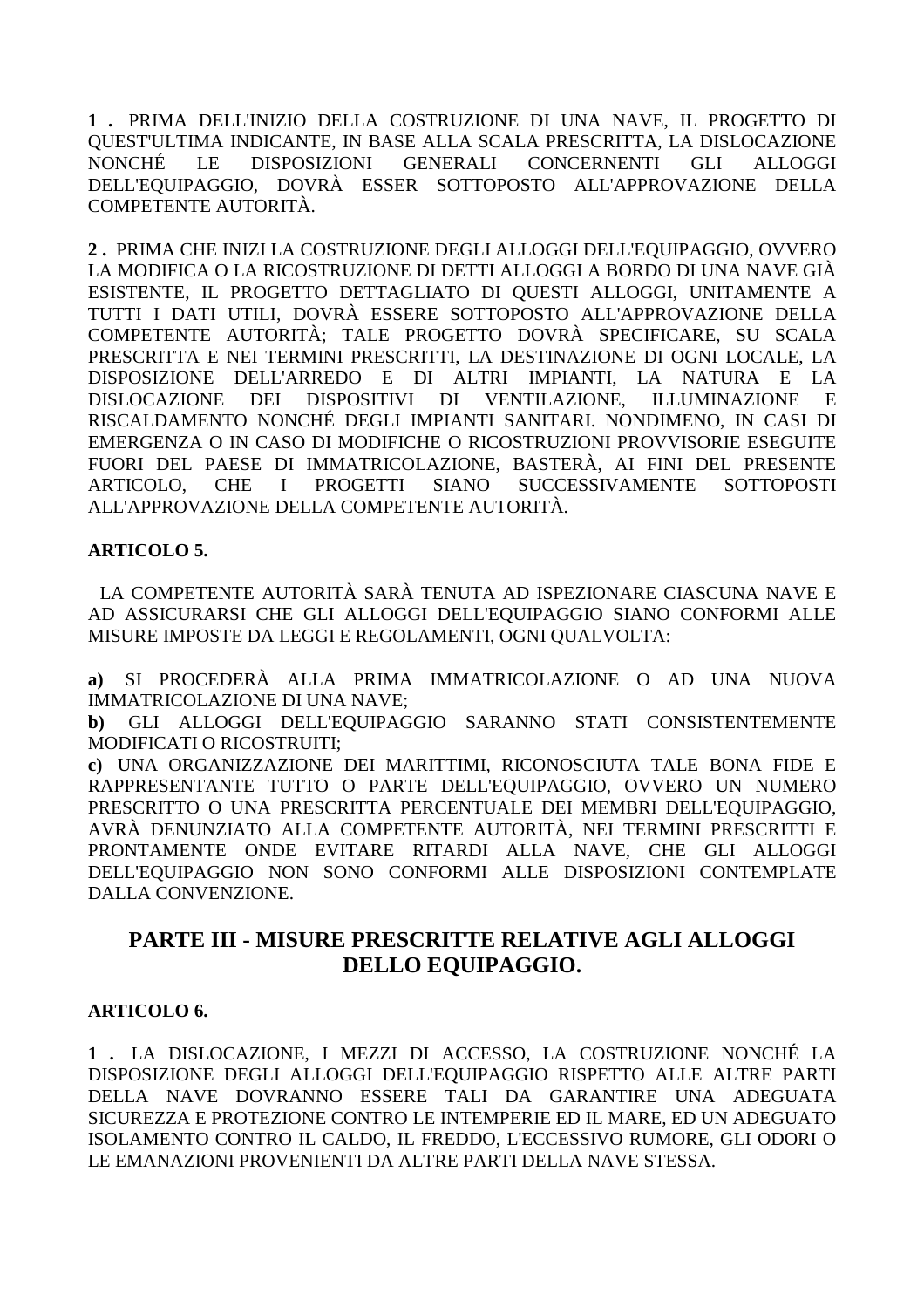**2 .** SARÀ VIETATO QUALSIASI PASSAGGIO DIRETTO CHE COLLEGHI LA ZONA NOTTE AI COMPARTIMENTI ADIBITI AL CARICO, ALLA SALA MACCHINE O AI LOCALI CALDAIE, ALLE CUCINE, ALLA LAMPISTERIA, AI DEPOSITI VERNICI, AI DEPOSITI DI COPERTA E DI MACCHINARI ED ALTRI DEPOSITI IN GENERE, AGLI STENDITOI, E AI LOCALI ADIBITI AI SERVIZI IGIENICI COMUNI. I TRAMEZZI CHE SEPARANO QUESTI LOCALI DAI LOCALI ADIBITI ALLA ZONA NOTTE, COME PURE LE PARATIE ESTERNE DELLA ZONA NOTTE, DOVRANNO ESSERE OPPORTUNAMENTE COSTRUITI IN ACCIAIO O ALTRO MATERIALE APPROVATO, ED ESSERE IMPERMEABILI ALL'ACQUA ED AI GAS.

**3 .** LE PARETI ESTERNE DELLA ZONA NOTTE E DELLE MENSE DOVRANNO ESSERE OPPORTUNAMENTE ISOLATE TERMICAMENTE. L'INCASSATURA DELLE MACCHINE COME PURE LE PARATIE DELIMITANTI LE CUCINE E GLI ALTRI LOCALI SPRIGIONANTI CALORE DOVRANNO ESSERE OPPORTUNAMENTE ISOLATE NELLA MISURA IN CUI IL CALORE CHE EMANANO PUÒ DISTURBARE I LOCALI E I CORRIDOI ADIACENTI. DISPOSIZIONI DOVRANNO PURE ESSERE PRESE PER LA REALIZZAZIONE DI UN SISTEMA PROTETTIVO CONTRO IL CALORE EMANATO DALLE CONDUTTURE DI VAPORE E DI ACQUA CALDA.

**4 .** I TRAMEZZI INTERNI DOVRANNO ESSERE COSTRUITI IN UN MATERIALE APPROVATO, NON ATTACCABILE DAI PARASSITI.

**5 .** LA ZONA NOTTE, LE MENSE, I LOCALI DI SVAGO ED I CORRIDOI SITI ALL'INTERNO DEGLI ALLOGGI DELL'EQUIPAGGIO DOVRANNO ESSERE OPPORTUNAMENTE ISOLATI ONDE EVITARE CONDENSAZIONI O ECCESSIVO CALORE.

**6 .** LE TUBATURE DI VAPORE E DI SCARICO DEGLI ARGANI E DI ALTRI IMPIANTI AUSILIARI ANALOGHI NON DOVRANNO PASSARE ATTRAVERSO GLI ALLOGGI DELL'EQUIPAGGIO NÉ, OVE TECNICAMENTE POSSIBILE, ATTRAVERSO I CORRIDOI CHE AD ESSI CONDUCANO. QUALORA CIÒ NON FOSSE REALIZZABILE, LE TUBATURE DOVRANNO ESSERE OPPORTUNAMENTE ISOLATE E INCASSATE.

**7 .** I QUADRATI O IL SERRETTAME INTERNO DOVRANNO ESSERE DI UN MATERIALE LA CUI SUPERFICIE CONSENTA UNA FACILE PULIZIA. SARÀ VIETATO L'IMPIEGO DI TAVOLATO SCANALATO O ALTRO TAVOLATO SUSCETTIBILE DI ACCOGLIERE PARASSITI.

**8 .** LA COMPETENTE AUTORITÀ DOVRÀ DECIDERE IN CHE MODO DOVRANNO ESSERE ADOTTATE DISPOSIZIONI ATTE A PREVENIRE GLI INCENDI O A RITARDARNE LA PROPAGAZIONE NELLA COSTRUZIONE DEGLI ALLOGGI.

**9 .** LE PARETI ED I SOFFITTI DELLE CABINE E DELLE MENSE DOVRANNO POTER ESSERE MANTENUTI FACILMENTE PULITI E, SE VERNICIATI, DOVRANNO ESSERE DI COLORE CHIARO; SARÀ VIETATO L'IMPIEGO DI INTONACI A CALCE.

**10 .** LA TINTEGGIATURA DELLE PARETI INTERNE DOVRÀ ESSERE RIFATTA O RIPRESA OGNI QUALVOLTA NECESSARIO.

**11 .** I MATERIALI E LE TECNICHE USATI PER I RIVESTIMENTI DI COPERTA DEI LOCALI ADIBITI AD ALLOGGIO DELL'EQUIPAGGIO DOVRANNO ESSERE DEL TIPO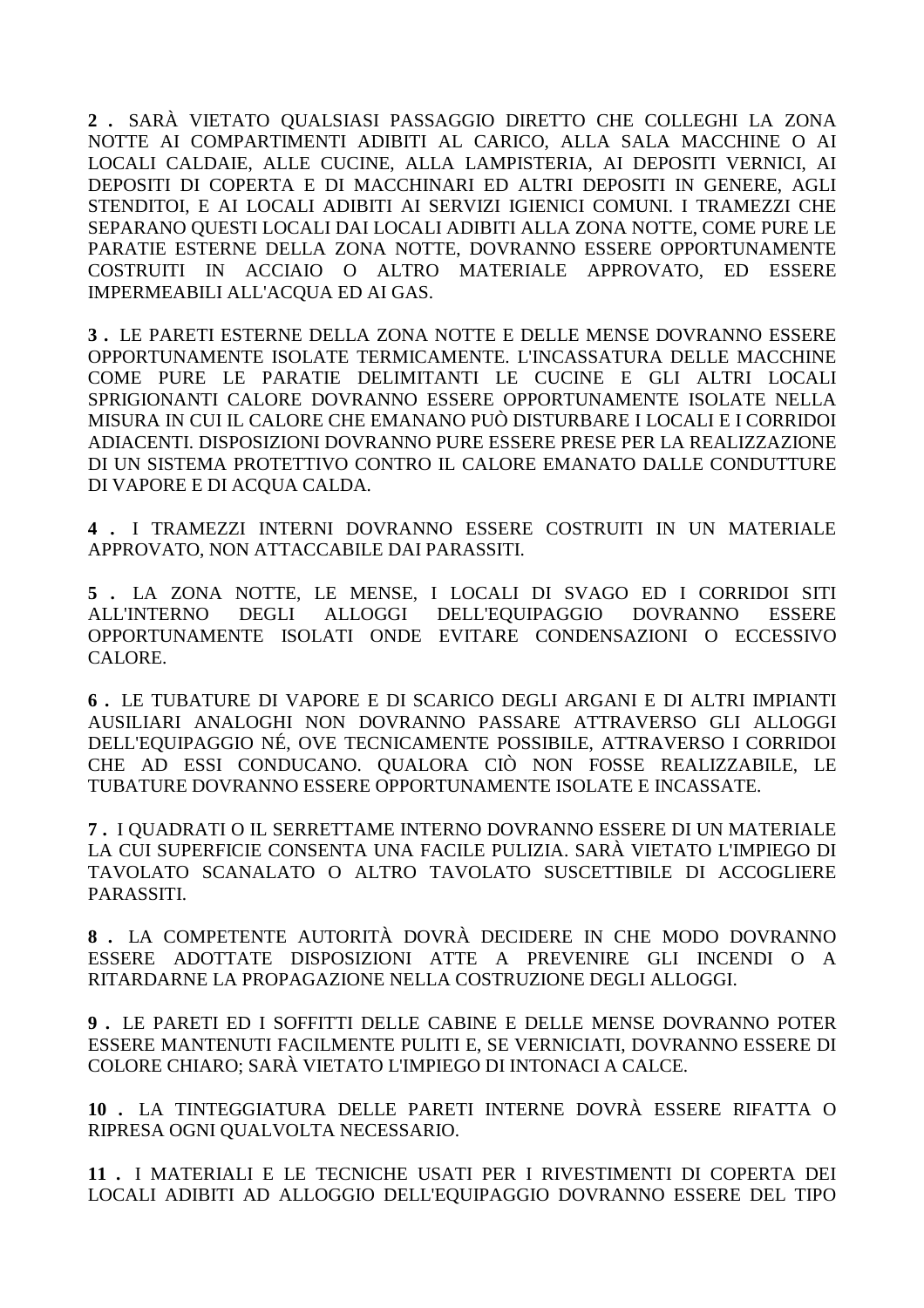APPROVATO; TALI RIVESTIMENTI DOVRANNO ESSERE REFRATTARI ALL'UMIDITÀ E LA LORO MANUTENZIONE DOVRÀ ESSERE FACILE.

**12 .** QUALORA I RIVESTIMENTI DI COPERTA SIANO DI MATERIALE COMPOSITO, LE GIUNTURE CON LE PARETI DOVRANNO ESSERE ARROTONDATE ONDE EVITARE FENDITURE.

**13 .** DISPOSITIVI ADEGUATI DOVRANNO ESSERE PREVISTI PER LO SCOLO DELLE ACQUE.

# **ARTICOLO 7.**

**1 .** LA ZONA NOTTE E LE MENSE DOVRANNO ESSERE OPPORTUNAMENTE VENTILATE.

**2 .** IL SISTEMA DI VENTILAZIONE DOVRÀ ESSERE REGOLABILE PER MANTENERE L'ARIA IN CONDIZIONI SODDISFACENTI E PER GARANTIRE UNA CIRCOLAZIONE ADEGUATA CON QUALSIASI TEMPO E CLIMA.

**3 .** LE NAVI ADIBITE REGOLARMENTE ALLA NAVIGAZIONE AI TROPICI O NEL GOLFO PERSICO DOVRANNO ESSERE DOTATE DI IMPIANTI MECCANICI DI VENTILAZIONE E DI VENTILATORI ELETTRICI, AFFINCHÉ, A SECONDA DEL LUOGO, SI ABBIA RICORSO A UNO DI QUESTI MEZZI PER ASSICURARE UNA GIUSTA VENTILAZIONE.

**4 .** LE NAVI ADIBITE ALLA NAVIGAZIONE FUORI DEI TROPICI DOVRANNO ESSERE DOTATE O DI UN SISTEMA DI VENTILAZIONE MECCANICO, O DI VENTILATORI ELETTRICI. LA COMPETENTE AUTORITÀ POTRÀ ESENTARE DA TALE OBBLIGO LE NAVI CHE NORMALMENTE TRAVERSANO LE ACQUE FREDDE DEGLI EMISFERI NORD O SUD.

**5 .** LA FORZA MOTRICE NECESSARIA AL FUNZIONAMENTO DEI SISTEMI DI VENTILAZIONE PREVISTI AI PARAGRAFI 3 E 4 DOVRÀ ESSERE DISPONIBILE, SE POSSIBILE, PER TUTTA LA DURATA DEL TEMPO IN CUI L'EQUIPAGGIO SI TROVA A BORDO DELLA NAVE O VI LAVORA, E OGNI QUALVOLTA LE CIRCOSTANZE LO ESIGANO.

#### **ARTICOLO 8.**

**1 .** ECCEZION FATTA PER LE NAVI ESCLUSIVAMENTE ADIBITE AI VIAGGI AI TROPICI O NEL GOLFO PERSICO, UN'ADEGUATO IMPIANTO DI RISCALDAMENTO DOVRÀ ESSERE PREVISTO A BORDO DELLE NAVI PER GLI ALLOGGI DELL'EQUIPAGGIO.

**2 .** L'IMPIANTO DI RISCALDAMENTO DOVRÀ FUNZIONARE QUANTO NECESSARIO ALLORCHÈ L'EQUIPAGGIO VIVE O LAVORA A BORDO, E NELLA MISURA IN CUI LE CIRCOSTANZE LO ESIGANO.

**3 .** A BORDO DI QUALSIASI NAVE PER LA QUALE È OBBLIGATORIO L'IMPIANTO DI RISCALDAMENTO, QUESTO POTRÀ FUNZIONARE A VAPORE, AD ACQUA CALDA, AD ARIA CALDA O AD ELETTRICITÀ.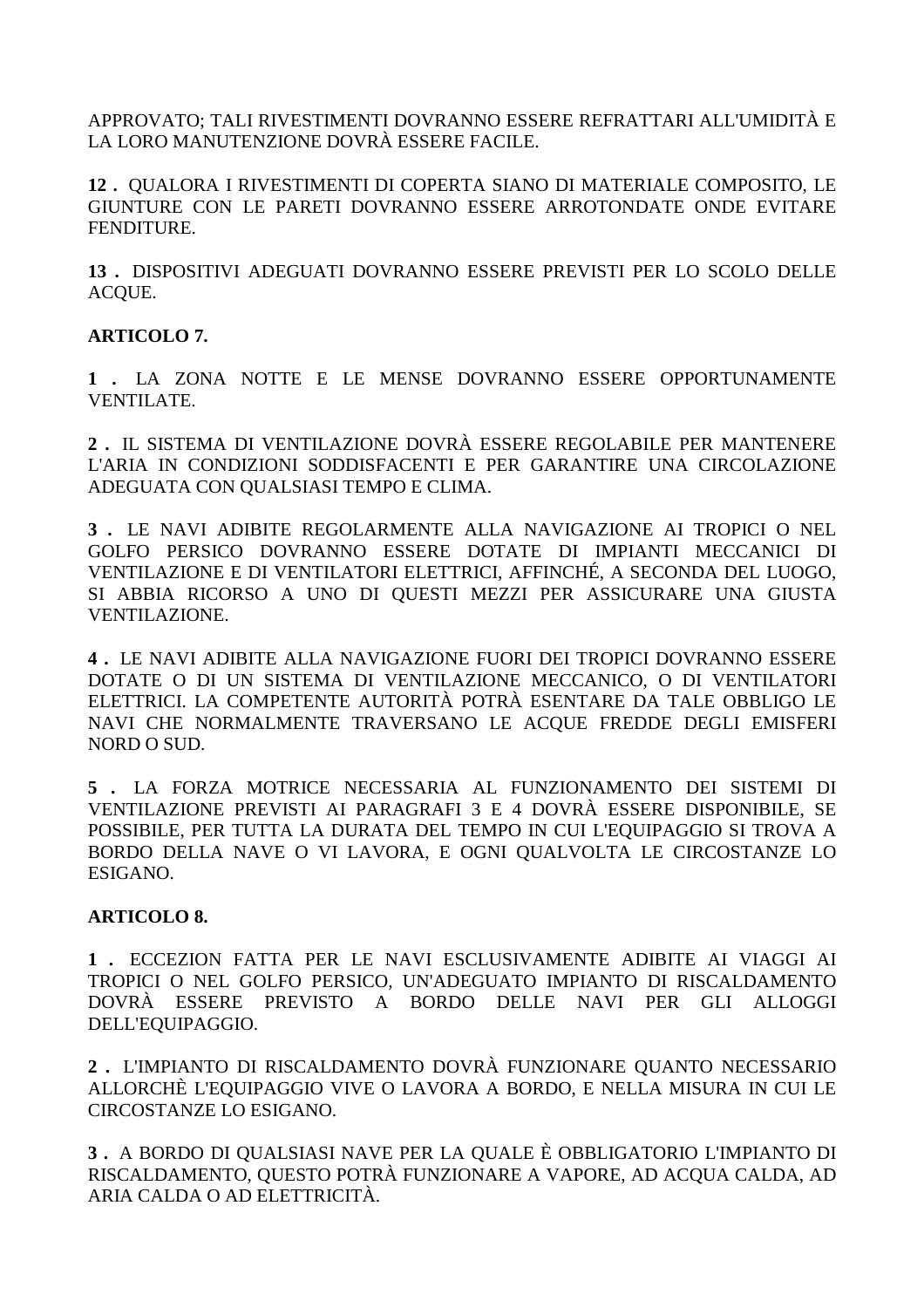**4 .** A BORDO DI QUALSIASI NAVE OVE IL RISCALDAMENTO È ASSICURATO DA UNA STUFA, DISPOSIZIONI DOVRANNO ESSER PRESE PERCHÉ QUESTA SIA DI DIMENSIONI ADEGUATE, OPPORTUNAMENTE INSTALLATA E PROTETTA E PERCHÉ L'ARIA NON RISULTI VIZIATA.

**5 .** L'IMPIANTO DI RISCALDAMENTO DOVRÀ ESSERE IN GRADO DI MANTENERE NEGLI ALLOGGI DELL'EQUIPAGGIO UNA TEMPERATURA SODDISFACENTE PER LE NORMALI CONDIZIONI DI TEMPO E DI CLIMA CHE LA NAVE È SUSCETTIBILE DI INCONTRARE NEL CORSO DELLA NAVIGAZIONE; LA COMPETENTE AUTORITÀ SARÀ TENUTA A PRESCRIVERE LE CONDIZIONI CUI ATTENERSI.

**6 .** I RADIATORI ED ALTRI IMPIANTI DI RISCALDAMENTO DOVRANNO ESSERE INSTALLATI IN MODO DA EVITARE QUALSIASI PERICOLO DI INCENDIO E DA NON COSTITUIRE UNA FONTE DI PERICOLO O DI DISTURBO PER GLI OCCUPANTI I LOCALI. SE NECESSARIO, DOVRANNO ESSER DOTATI DI UNO SCHERMO PROTETTIVO.

# **ARTICOLO 9.**

**1 .** FATTE SALVE LE DEROGHE SPECIALI EVENTUALMENTE ACCORDATE ALLE NAVI PASSEGGERI, LA ZONA NOTTE E LE MENSE DOVRANNO ESSERE RISCHIARATE DALLA LUCE NATURALE ED ESSERE INOLTRE DOTATE DI UN IMPIANTO DI ILLUMINAZIONE ARTIFICIALE.

**2 .** TUTTI I LOCALI RISERVATI ALL'EQUIPAGGIO DOVRANNO ESSERE CONVENIENTEMENTE ILLUMINATI. L'ILLUMINAZIONE NATURALE NEI LOCALI DI ABITAZIONE DOVRÀ PERMETTERE AD UNA PERSONA CON VISTA NORMALE DI LEGGERE, CON TEMPO CHIARO E IN PIENO GIORNO, UN GIORNALE STAMPATO ORDINARIO IN OGNI PUNTO DELLO SPAZIO A DISPOSIZIONE PER CIRCOLARE. UN SISTEMA DI ILLUMINAZIONE ARTIFICIALE CHE DIA LO STESSO RISULTATO VERRÀ INSTALLATO ALLORCHÈ SARÀ IMPOSSIBILE OTTENERE UNA CONVENIENTE ILLUMINAZIONE NATURALE.

**3 .** OGNI NAVE SARÀ FORNITA DI UNA INSTALLAZIONE CHE PERMETTA DI ILLUMINARE ELETTRICAMENTE LO ALLOGGIO DELLO EQUIPAGGIO. SE A BORDO NON ESISTONO DUE FONTI INDIPENDENTI DI PRODUZIONE DI ELETTRICITÀ, UN SISTEMA SUPPLEMENTARE DI ILLUMINAZIONE DI SOCCORSO SARÀ PREVISTO PER MEZZO DI LAMPADE O DI APPARECCHI DI ILLUMINAZIONE DI MODELLO APPROPRIATO.

**4 .** L'ILLUMINAZIONE ARTIFICIALE SARÀ DISPOSTA IN MODO CHE GLI OCCUPANTI DEL POSTO NE BENEFICINO AL MASSIMO.

**5 .** NELLA ZONA NOTTE, OGNI CUCCETTA SARÀ FORNITA DI UNA LAMPADA ELETTRICA DA COMODINO.

# **ARTICOLO 10.**

**1 .** LA ZONA NOTTE SARÀ SITUATA AL DI SOPRA DELLA LINEA DI CARICO, NEL MEZZO O NELLA PARTE POSTERIORE DELLA NAVE.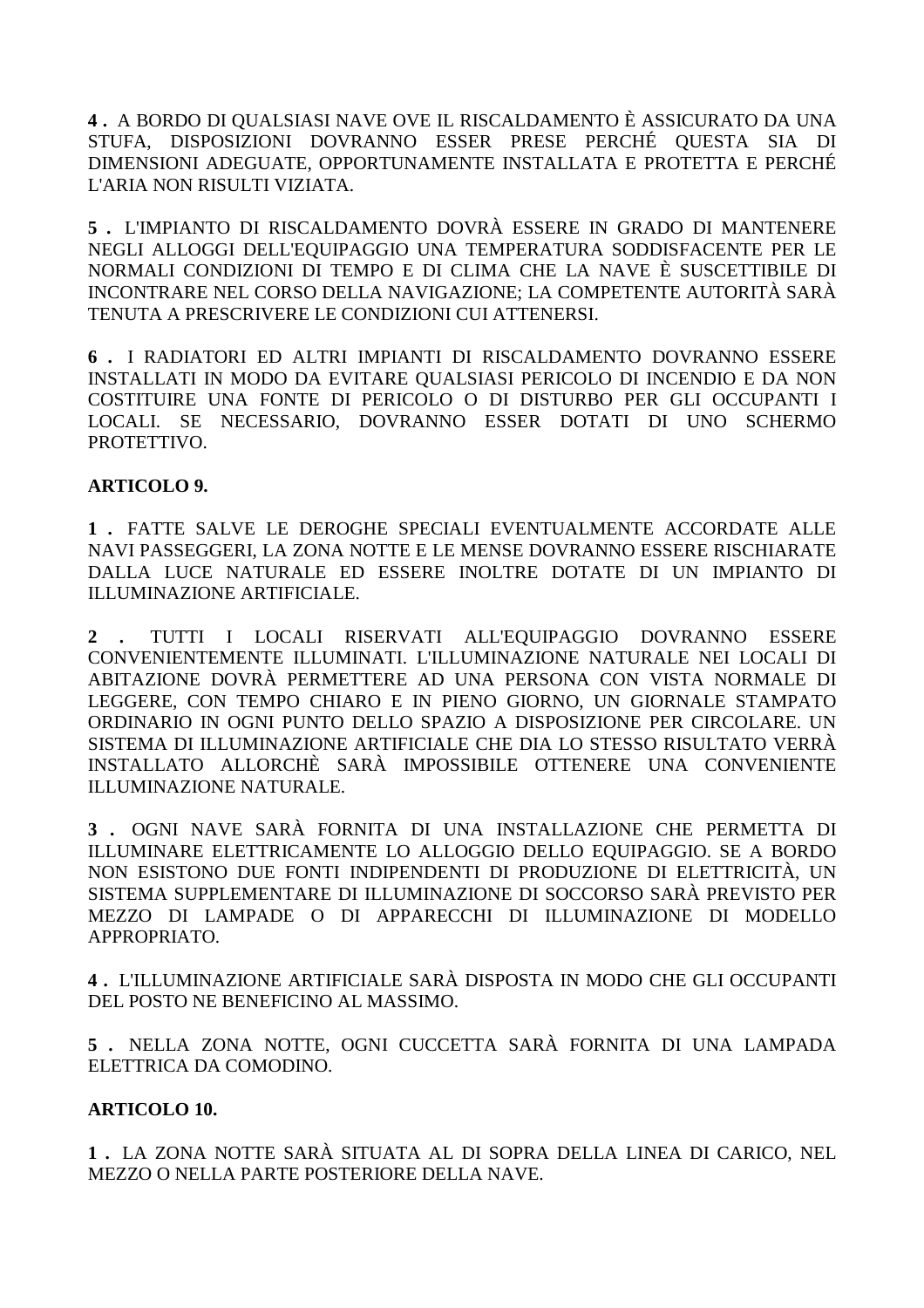2. IN CASI ECCEZIONALI, LA COMPETENTE AUTORITÀ POTRÀ AUTORIZZARE LA DISLOCAZIONE DELLA ZONA NOTTE NELLA ZONA PRODIERA DELLA NAVE - IN NESSUN CASO TUTTAVIA OLTRE LA PARATIA D'ATTRACCO - QUALORA NESSUN'ALTRA DISLOCAZIONE RISULTI SODDISFACENTE O PRATICA PER VIA DEL TIPO DI NAVE. DELLE SUE DIMENSIONI O DEL SERVIZIO CUI È ADIBITA.

3. PURCHÈ ADEGUATE DISPOSIZIONI SIANO PRESE PER L'ILLUMINAZIONE E LA VENTILAZIONE, LA COMPETENTE AUTORITÀ POTRÀ PERMETTERE CHE LA ZONA NOTTE RISULTI AL DI SOTTO DELLA LINEA DI CARICAMENTO SULLE NAVI PASSEGGERI, MA MAI IN ALCUN CASO IMMEDIATAMENTE AL DI SOTTO DEI CORRIDOI DI SERVIZIO.

4 . LA SUPERFICIE PER OCCUPANTE DELLA ZONA NOTTE DESTINATA AL PERSONALE SUBALTERNO NON DOVRÀ ESSERE INFERIORE A:

a) 1,85 METRI QUADRI (OVVERO 20 PIEDI QUADRI) A BORDO DELLE NAVI CON STAZZA INFERIORE ALLE 800 TONNELLATE;

b) 2,35 METRI QUADRI (O 25 PIEDI QUADRI) A BORDO DELLE NAVI CON STAZZA PARI O OLTRE LE 800 TONNELLATE, MA CON STAZZA INFERIORE ALLE 3.000 TONNELLATE:

c) 2,78 METRI QUADRI (O 30 PIEDI QUADRI) A BORDO DELLE NAVI CON STAZZA **PARI**  $\Omega$ **OLTRE**  $LE$ 3.000 TONNELLATE. TUTTAVIA, A BORDO DELLE NAVI PASSEGGERI OVE PIÙ DI QUATTRO MEMBRI DEL PERSONALE SUBALTERNO ALLOGGIANO IN UNA STESSA CABINA, LA SUPERFICIE MINIMA PER OCCUPANTE POTRÀ ESSERE PARI A 2,22 METRI QUADRI (24 PIEDI **OUADRI**).

5. PER LE NAVI SU CUI PRESTANO SERVIZIO VARIE CATEGORIE DI PERSONALE SUBALTERNO E CHE RICHIEDANO L'IMBARCO DI UN EFFETTIVO NETTAMENTE MAGGIORE RISPETTO A QUELLO SOLITAMENTE IMPIEGATO, LA COMPETENTE AUTORITÀ POTRÀ, PER OUESTO PERSONALE, RIDURRE LA SUPERFICIE OBBLIGATORIA DELLA ZONA NOTTE PER OCCUPANTE, PURCHÈ TUTTAVIA:

a) LA SUPERFICIE COMPLESSIVA DELLA ZONA NOTTE DESTINATA A OUESTE CATEGORIE DI LAVORATORI NON SIA INFERIORE A QUELLA AD ESSE ATTRIBUITA SE L'EFFETTIVO NON FOSSE STATO AUMENTATO;

**b**) LA SUPERFICIE MINIMA PER OCCUPANTE DELLA ZONA NOTTE SIA PARI ALMENO  $A$ :

i) 1,67 METRI QUADRI (18 PIEDI QUADRI) PER LE NAVI CON STAZZA INFERIORE ALLE 3.000 TONNELLATE;

ii) 1,85 METRI OUADRI (20 PIEDI OUADRI) PER LE NAVI CON STAZZA PARI O SUPERIORE ALLE 3.000 TONNELLATE.

6. LO SPAZIO OCCUPATO DA CUCCETTE, ARMADI, COMÒ E SEDILI SARÀ COMPRESO NEL COMPUTO DELLA SUPERFICIE. GLI SPAZI ESIGUI O DI FORMA IRREGOLARE CHE NON ACCRESCONO EFFETTIVAMENTE LO SPAZIO DISPONIBILE PER LA CIRCOLAZIONE O DESTINATO ALLA MOBILIA NON SARANNO INCLUSI IN TALE COMPUTO.

7. LA ALTEZZA LIBERA DELLE CABINE DESTINATE AD ALLOGGI DELL'EQUIPAGGIO DOVRÀ ESSERE DI ALMENO 1 METRO E NOVANTA (6 PIEDI E TRE POLLICI).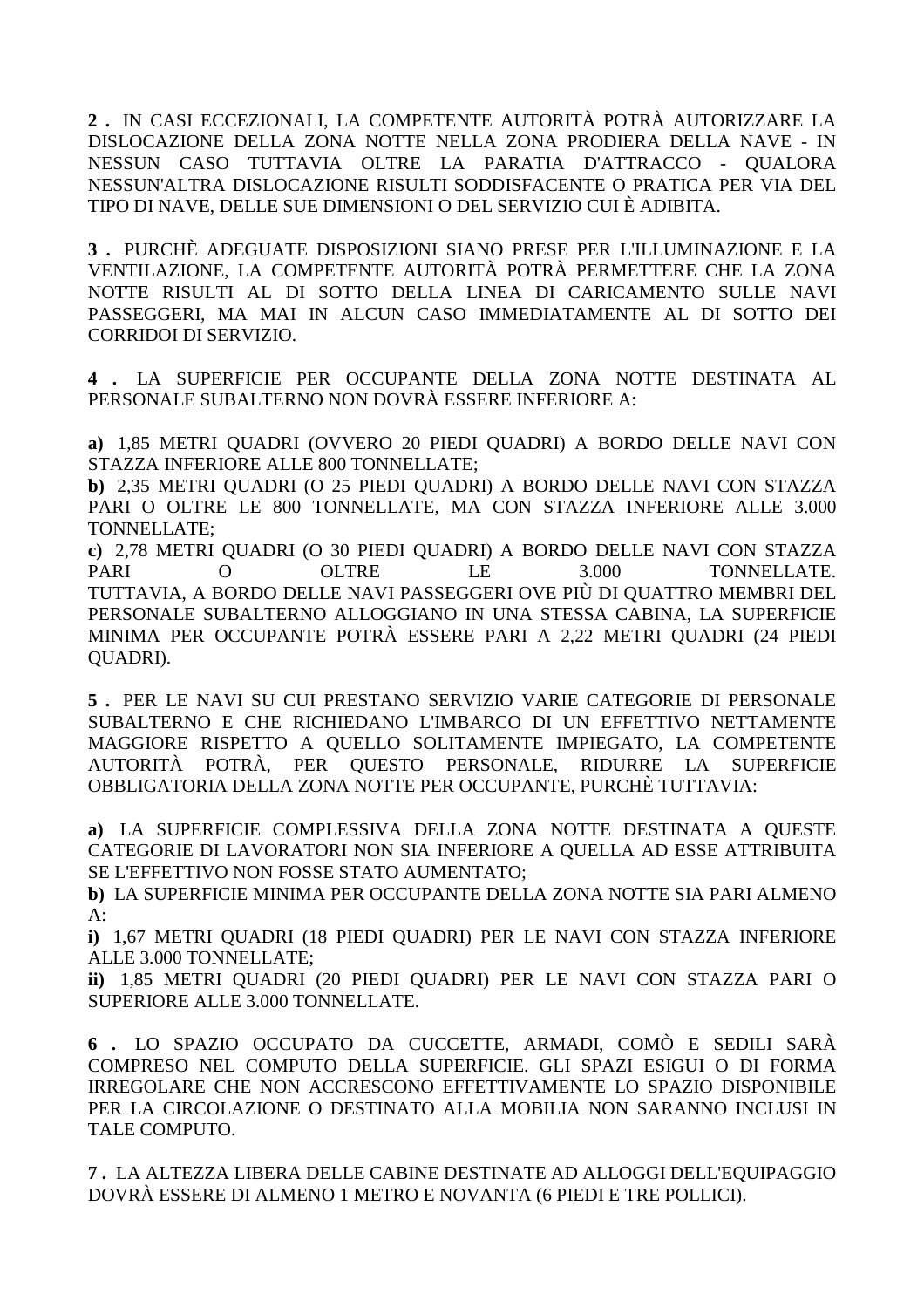**8 .** LE CABINE DESTINATE AD ALLOGGI DELL'EQUIPAGGIO DOVRANNO ESSERE IN NUMERO SUFFICIENTE AFFINCHÉ OGNI CATEGORIA DISPONGA DI UNA O PIÙ CABINE A SE STANTI; LA COMPETENTE AUTORITÀ POTRÀ TUTTAVIA CONCEDERE DEROGHE A QUESTA DISPOSIZIONE PER LE NAVI DI MODESTO TONNELLAGGIO.

**9 .** OGNI CABINA POTRÀ OSPITARE UN MASSIMO DI:

**a)** UFFICIALI AL DETTAGLIO, UFFICIALI DI COPERTA, UFFICIALI MACCHINISTI, UFFICIALI DI GUARDIA E PRIMI UFFICIALI OD OPERATORI RADIO: UN OCCUPANTE PER CABINA;

**b)** ALTRI UFFICIALI: UN OCCUPANTE PER CABINA OVE POSSIBILE, E IN ALCUN CASO PIÙ DI DUE;

**c)** PERSONALE DI MAESTRANZA: UNO O DUE OCCUPANTI PER CABINA E IN ALCUN CASO PIÙ DI DUE;

**d)** ALTRO PERSONALE SUBALTERNO: DUE O TRE PERSONE PER CABINA OVE POSSIBILE, E IN ALCUN CASO PIÙ DI QUATTRO.

**10 .** ONDE GARANTIRE UN ADEGUATO E PIÙ CONFORTEVOLE ALLOGGIAMENTO, LA COMPETENTE AUTORITÀ POTRÀ, PREVIA CONSULTAZIONE DELLE ORGANIZZAZIONI DEGLI ARMATORI E/O DEGLI ARMATORI E QUELLE DEI MARITTIMI, RICONOSCIUTE TALI BONA FIDE, CONCEDERE L'AUTORIZZAZIONE AD ALLOGGIARE UN MASSIMO DI DIECI MEMBRI DELL'EQUIPAGGIO NELLA STESSA CABINA PER TALUNE NAVI PASSEGGERI.

**11 .** IL NUMERO MASSIMO DI OCCUPANTI PER CABINA DOVRÀ ESSERE INDICATO IN MODO LEGGIBILE ED INDELEBILE SU DI UNA SCRITTA CHIARAMENTE VISIBILE ALL'INTERNO DELLA CABINA.

**12 .** I MEMBRI DELLO EQUIPAGGIO DOVRANNO DISPORRE DI CUCCETTE SINGOLE.

**13 .** LE CUCCETTE NON DOVRANNO ESSERE AFFIANCATE IN MODO DA ACCEDERE ALL'UNA SCAVALCANDO L'ALTRA. 1J. È VIETATA LA SOVRAPPOSIZIONE DI PIÙ DI DUE CUCCETTE. OVE LE CUCCETTE SIANO POSTE LUNGO LA FIANCATA DELLA NAVE, SARÀ VIETATO SOVRAPPORRE LE CUCCETTE IN MODO TALE CHE L'OBLÒ FIGURI AL DI SOPRA DI UNA DI ESSE.

**15 .** OVE VI SIANO CUCCETTE SOVRAPPOSTE, LA CUCCETTA INFERIORE NON DOVRÀ ESSERE POSTA A MENO DI 0,30 METRI (12 POLLICI) DA TERRA; LA CUCCETTA SUPERIORE DOVRÀ ESSERE POSTA A MEZZA ALTEZZA CIRCA DAL FONDO DELLA CUCCETTA INFERIORE ALLA PARTE BASSA DEI BAGLI DEL SOFFITTO.

1L. LE DIMENSIONI INTERNE MINIME DI UNA CUCCETTA DOVRANNO ESSERE DI 1,90 X0,68 (OSSIA 6 PIEDI E 3 POLLICI X 2 PIEDI E TRE POLLICI).

**17 .** IL TELAIO E, IN SUA ASSENZA, LA SPONDA DI PROTEZIONE DELLA CUCCETTA DOVRANNO ESSERE DI UN MATERIALE APPROVATO, DURO, LISCIO, NON SOGGETTO A CORROSIONE O ATTACCABILE DAI PARASSITI.

**18 .** OVE SIANO STATI UTILIZZATI TELAI TUBOLARI PER LE CUCCETTE, QUESTI DOVRANNO ESSERE ASSOLUTAMENTE SIGILLATI E NON PERFORATI ONDE NON ACCOGLIERE PARASSITI.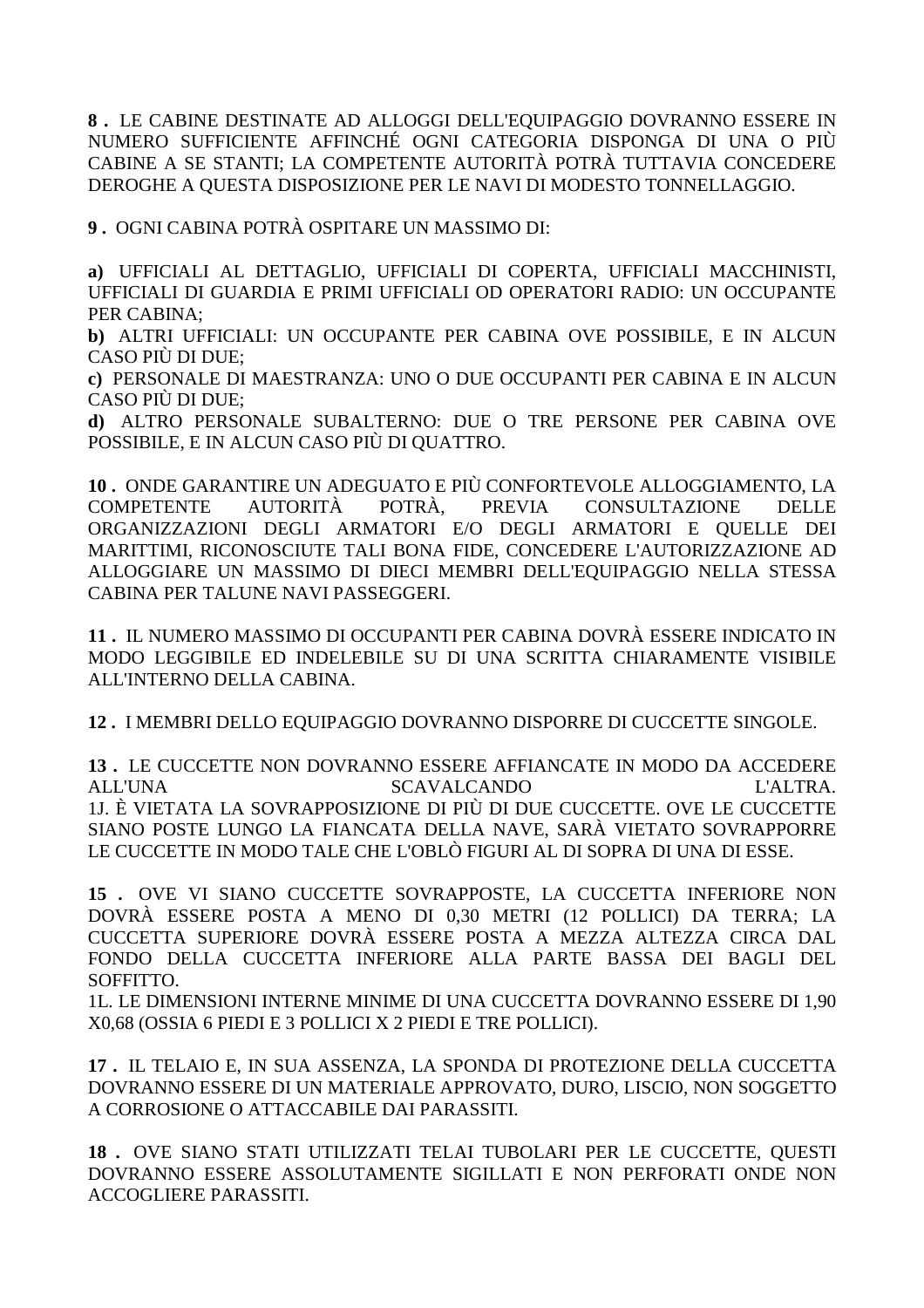**19 .** OGNI CUCCETTA SARÀ DOTATA DI UN FONDO ELASTICO O DI UNA RETE ELASTICA, COME PURE DI UN MATERASSO IMBOTTITO CON UN MATERIALE APPROVATO. L'IMPIEGO, PER L'IMBOTTITURA, DI PAGLIA O ALTRO MATERIALE SOGGETTO AD ACCOGLIERE PARASSITI SARÀ VIETATO.

**20 .** OVE LE CUCCETTE SIANO SOVRAPPOSTE, UN FONDO IMPERMEABILE ALLA POLVERE, IN LEGNO, TELA O ALTRO MATERIALE SODDISFACENTE, DOVRÀ ESSERE FISSATO AL DI SOTTO DELLA RETE ELASTICA DELLA CUCCETTA SUPERIORE.

**21 .** OGNI CABINA DOVRÀ ESSERE SISTEMATA ED ARREDATA IN MODO DA POTER ESSERE MANTENUTA FACILMENTE IN ORDINE E DA GARANTIRE UN CERTO CONFORT AI SUOI OCCUPANTI.

**22 .** L'ARREDO SARÀ COSTITUITO DA UN ARMADIO PER OGNUNO DEGLI OCCUPANTI. DOVRÀ AVERE UN'ALTEZZA MINIMA DI 1 METRO E 52 CENTIMETRI (5 PIEDI) ED UNA SEZIONE TRASVERSALE PARI A 19,30 DECIMETRI QUADRI (300 POLLICI QUADRI). SARÀ DOTATO DI UN RIPIANO E DI UNA CHIUSURA CON LUCCHETTO. AL LUCCHETTO DOVRÀ PROVVEDERE L'OCCUPANTE.

**23 .** OGNI CABINA DOVRÀ ESSERE DOTATA DI UN TAVOLO, O SCRITTOIO DEL TIPO FISSO, A RIBALTA O SCORREVOLE, NONCHÉ DI SEDILI CONFORTEVOLI SECONDO LE **ESIGENZE** 

**24 .** LA MOBILIA SARÀ DI UN MATERIALE LISCIO E DURO, NON DEFORMABILE E NON SOGGETTO A CORROSIONE.

**25 .** OGNI OCCUPANTE DISPORRÀ DI UN TIRETTO O SPAZIO ANALOGO LA CUI CAPIENZA SARÀ ALMENO PARI A 0,56 METRI CUBI (2 PIEDI CUBI).

**26 .** GLI OBLÒ DELLE CABINE SARANNO DOTATI DI TENDINE.

**27 .** OGNI CABINA SARÀ DOTATA DI SPECCHIO, DI MENSOLINE PER GLI OGGETTI DI TOLETTA, DI UN RIPIANO PER LIBRI E DI UN CERTO NUMERO DI GANCI.

**28 .** OVE POSSIBILE, LE CUCCETTE SARANNO SUDDIVISE IN MODO DA SEPARARE I TURNI ED EVITARE CHE CHI FACCIA IL TURNO DI GIORNO SI TROVI A DIVIDERE LA CABINA CON CHI FA ALTRI TURNI.

# **ARTICOLO 11.**

**1 .** UN NUMERO SUFFICIENTE DI MENSE DOVRÀ ESSERE PREVISTO A BORDO DI OGNI NAVE.

**2 .** A BORDO DELLE NAVI CON STAZZA INFERIORE ALLE 1.000 TONNELLATE, MENSE SEPARATE SARANNO PREVISTE PER:

**a)** IL COMANDANTE E GLI UFFICIALI; **b)** IL PERSONALE DI MAESTRANZA ED IL RESTANTE PERSONALE SUBALTERNO.

**3 .** A BORD DELLE NAVI CON STAZZA PARI O SUPERIORE ALLE 1.000 TONNELLATE, MENSE SEPARATE SARANNO PREVISTE PER: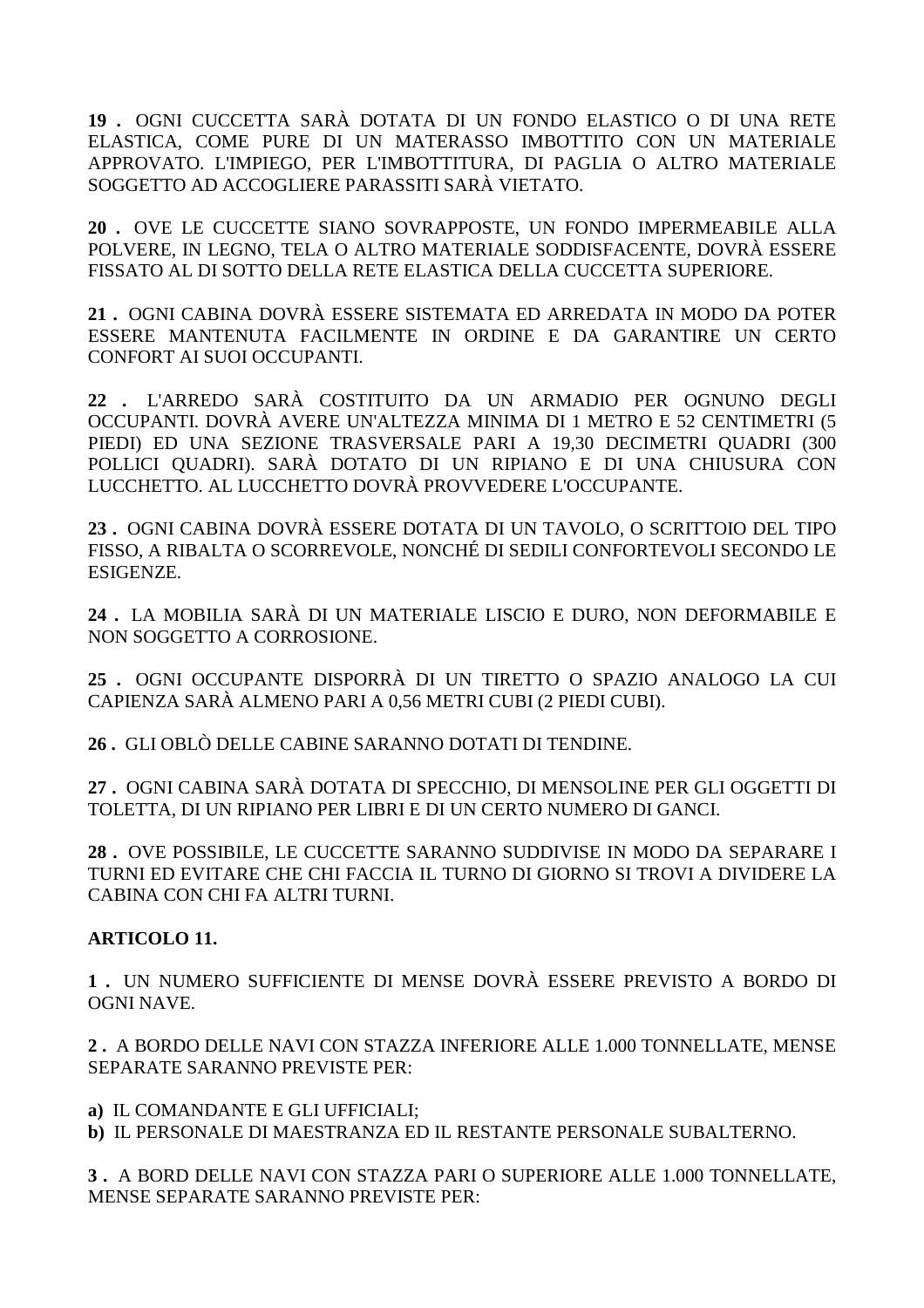**a)** IL COMANDANTE E GLI UFFICIALI;

**b)** IL PERSONALE DI MAESTRANZA ED IL RESTANTE PERSONALE SUBALTERNO DI COPERTA;

**c)** IL PERSONALE DI MAESTRANZA ED IL RESTANTE PERSONALE SUBALTERNO DI MACCHINA.

TUTTAVIA:

**i)** UNA DELLE DUE MENSE PREVISTE PER IL PERSONALE DI MAESTRANZA ED IL RESTANTE PERSONALE SUBALTERNO POTRÀ ESSERE RISERVATA AL PERSONALE DI MAESTRANZA, MENTRE L'ALTRA SARÀ RISERVATA AL RESTANTE PERSONALE SUBALTERNO;

**ii)** UN'UNICA MENSA POTRÀ ESSERE PREVISTA PER IL PERSONALE DI MAESTRANZA ED IL RESTANTE PERSONALE SUBALTERNO DI COPERTA E DI MACCHINA QUALORA GLI ARMATORI E/O LE LORO ORGANIZZAZIONI NONCHÉ QUELLE DEI MARITTIMI, RICONOSCIUTE TALI BONA FIDE, COSÌ PREFERISCANO.

**4 .** ADEGUATE DISPOSIZIONI DOVRANNO ESSERE PRESE PER IL PERSONALE ADDETTO AI SERVIZI GENERALI, SIA ALLESTENDO PER ESSO UNA MENSA A SESTANTE, O RICONOSCENDOGLI IL DIRITTO DI AVVALERSI DELLE MENSE DESTINATE AD ALTRE CATEGORIE; A BORDO DELLE NAVI CON STAZZA PARI O SUPERIORE ALLE 5.000 TONNELLATE, CHE IMBARCHINO OLTRE CINQUE PERSONE ADDETTE AI SERVIZI GENERALI, SARÀ FATTO OBBLIGO DI PREVEDERE UNA MENSA LORO DESTINATA.

**5 .** DIMENSIONI ED ATTREZZATURE DELLE MENSE DOVRANNO ESSERE ADEGUATI AL NUMERO DI PERSONE DA OSPITARE CONTEMPORANEAMENTE.

**6 .** OGNI MENSA DOVRÀ ESSERE DOTATA DI TAVOLI E SEDIE DEL TIPO APPROVATO IN NUMERO SUFFICIENTE RISPETTO ALLE PERSONE CHE LE UTILIZZERANNO CONTEMPORANEAMENTE.

**7 .** LA COMPETENTE AUTORITÀ POTRÀ CONCEDERE DEROGHE ALLE DISPOSIZIONI DI CUI SOPRA RIGUARDO ALL'ALLESTIMENTO DELLE MENSE, NELLA MISURA IN CUI LO CONSENTANO LE PARTICOLARI CONDIZIONI ESISTENTI A BORDO DELLE NAVI PASSEGGERI.

**8 .** LE MENSE DOVRANNO ESSERE NETTAMENTE SEPARATE DALLA ZONA NOTTE E POSTE QUANTO PIÙ POSSIBILE VICINO ALLE CUCINE.

**9 .** UN ADEGUATO IMPIANTO DI LAVAGGIO DELLE STOVIGLIE E ARMADI SUFFICIENTI PER RIPORLE DOVRANNO ESSERE PREVISTI QUANDO GLI OFFICES EVENTUALMENTE PREDISPOSTI NON SIANO DIRETTAMENTE ACCESSIBILI DALLE MENSE.

**10 .** LA SUPERFICIE DELLE TAVOLE E DELLE SEDIE DOVRÀ ESSERE IN MATERIALE RESISTENTE ALL'UMIDITÀ, COMPATTO E DI FACILE PULIZIA.

# **ARTICOLO 12.**

**1 .** A BORDO DI OGNI NAVE, UNO O PIÙ SPAZI DI DIMENSIONI ADEGUATE RISPETTO ALLA PORTATA DELLA NAVE E ALL'EFFETTIVO CHE COSTITUISCE L'EQUIPAGGIO,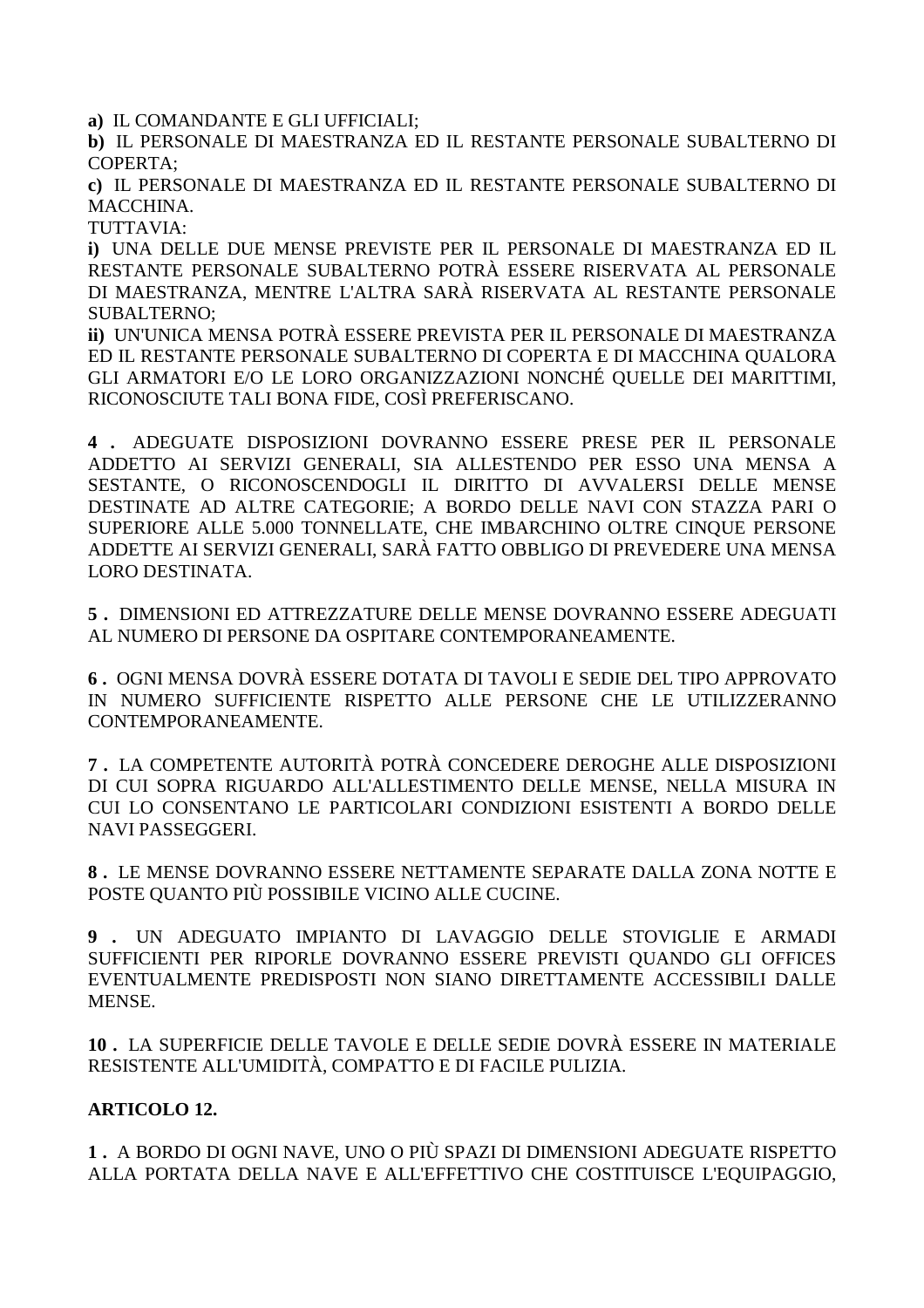DOVRANNO ESSERE PREDISPOSTI SU DI UN PONTE SCOPERTO, AFFINCHÉ L'EQUIPAGGIO VI POSSA ACCEDERE ALLORCHÈ NON È DI SERVIZIO.

LOCALI DI RICREAZIONE OPPORTUNAMENTE SITUATI E ARREDATI  $2 \cdot$ CONVENIENTEMENTE DOVRANNO ESSERE PREVISTI PER GLI UFFICIALI E PER IL PERSONALE SUBALTERNO. QUALORA, OLTRE ALLE MENSE, NON SI SIA PROVVEDUTO A PREDISPORRE TALE TIPO DI LOCALI, LE MENSE DOVRANNO ESSERE ARREDATE E SISTEMATE IN MODO DA FARNE LE VECI.

# **ARTICOLO 13.**

1. ADEGUATI IMPIANTI SANITARI, PROVVISTI DI LAVANDINI, VASCHE E/O DOCCE, DOVRANNO ESSERE PREDISPOSTI A BORDO DI OGNI NAVE.

2. GABINETTI DISTINTI DOVRANNO ESSERE INSTALLATI NELLA PROPORZIONE MINIMA CHE SEGUE:

a) A BORDO DI NAVI CON STAZZA INFERIORE ALLE 800 TONNELLATE: TRE;

b) A BORDO DI NAVI CON STAZZA PARI O SUPERIORE ALLE 800 TONNELLATE, MA INFERIORE ALLE 3.000 TONNELLATE; QUATTRO;

c) A BORDO DI NAVI CON STAZZA PARI O SUPERIORE ALLE 3.000 TONNELLATE: SEI; d) A BORDO DI NAVI CON ALLOGGI DISTINTI PER GLI UFFICIALI O OPERATORI RADIO, IMPIANTI SANITARI CONTIGUI O POSTI IN PROSSIMITÀ DEGLI ALLOGGI DOVRANNO ESSERE PREDISPOSTI.

3. LA LEGGE NAZIONALE DOVRÀ FISSARE LA RIPARTIZIONE DEI GABINETTI FRA LE VARIE CATEGORIE DI LAVORATORI CHE COMPONGONO L'EQUIPAGGIO, FATTE SALVE LE DISPOSIZIONI DI CUI AL PARAGRAFO 4 DEL PRESENTE ARTICOLO.

4. IMPIANTI SANITARI PER TUTTI I MEMBRI DELL'EQUIPAGGIO CHE NON GODONO DI CAMERE O CABINE CON IMPIANTO SANITARIO PRIVATO DOVRANNO ESSERE PREDISPOSTI PER OGNUNA DELLE CATEGORIE DEI COMPONENTI L'EQUIPAGGIO, IN **RAGIONE DI:** 

a) UNA VASCA E/O DOCCIA OGNI OTTO PERSONE, O MENO;

b) UN GABINETTO OGNI OTTO PERSONE, O MENO;

**UN LAVABO OGNI SEI** PERSONE.  $\Omega$ MENO.  $\mathbf{c}$ QUALORA, TUTTAVIA, IL NUMERO DEGLI EFFETTIVI DI UNA DATA CATEGORIA SUPERI DI MENO DELLA METÀ DELLA CIFRA INDICATA UN MULTIPLO DELLA STESSA, L'ECCEDENZA POTRÀ ESSERE TRASCURATA PER QUANTO RIGUARDA L'APPLICAZIONE DI QUESTA DISPOSIZIONE.

5. OUALORA COMPLESSIVAMENTE L'EOUIPAGGIO SUPERI I CENTO EFFETTIVI O TRATTANDOSI DI NAVI PASSEGGERI ADIBITE A TRAVERSATE DI UNA DURATA NON SUPERIORE ALLE QUATTRO ORE, LA COMPETENTE AUTORITÀ POTRÀ PREVEDERE SPECIALI DISPOSIZIONI O RICHIEDERE UN NUMERO RIDOTTO DI IMPIANTI SANITARI.

6. ACOUA DOLCE, CALDA E FREDDA, O ATTREZZATURA PER IL RISCALDAMENTO DELL'ACOUA, DOVRANNO ESSERE FORNITE IN TUTTI I LOCALI COMUNI ADIBITI ALL'IGIENE. LA COMPETENTE AUTORITÀ AVRÀ LA FACOLTÀ DI FISSARE, PREVIA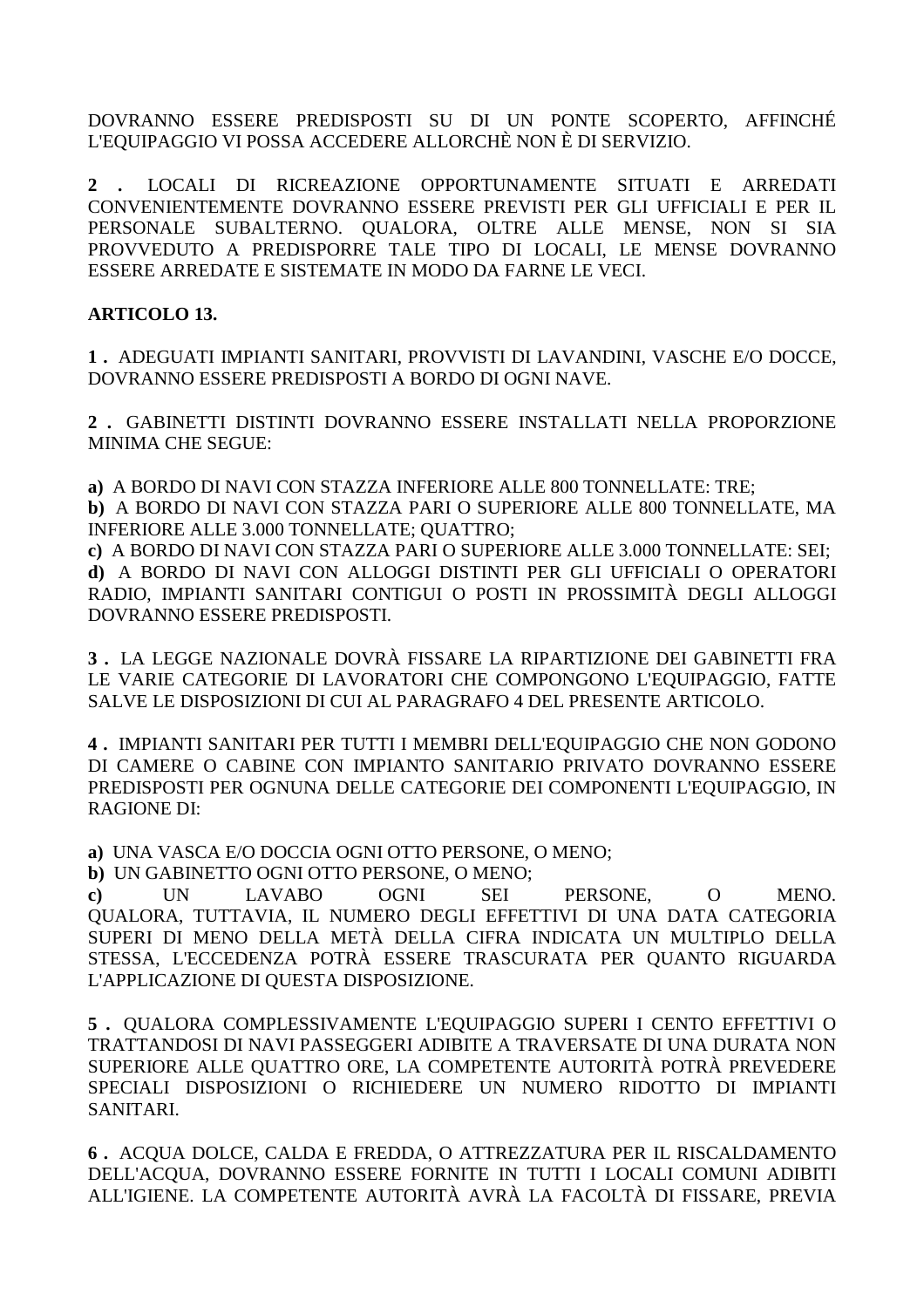CONSULTAZIONE DELLE ORGANIZZAZIONI DEGLI ARMATORI E/O DEGLI ARMATORI E QUELLE DEI MARITTIMI, RICONOSCIUTE TALI BONA FIDE, LA QUANTITÀ MASSIMA DI ACQUA DOLCE CHE POTRÀ ESSERE RICHIESTA ALL'ARMATORE PER UOMO E PER GIORNO.

**7 .** I LAVABO E LE VASCHE DOVRANNO ESSERE DI DIMENSIONI ADEGUATE E DI MATERIALE DEL TIPO APPROVATO, A SUPERFICIE COMPATTA, NON SUSCETTIBILE DI INCRINARSI, DI SCHEGGIARSI O CORRODERSI.

**8 .** L'AERAZIONE DI OGNI GABINETTO AVVERRÀ ATTRAVERSO UN PASSAGGIO COMUNICANTE DIRETTAMENTE CON L'ARIA LIBERA, INDIPENDENTEMENTE DALLE ALTRE PARTI DEI LOCALI AD USO ABITAZIONE.

**9 .** I GABINETTI DOVRANNO ESSERE DEL TIPO APPROVATO E DOTATI DI SCIACQUONE POTENTE, COSTANTEMENTE IN FUNZIONE E INDIVIDUALMENTE CONTROLLABILE.

**10 .** I TUBI DISCENDENTI E DI SCARICO DOVRANNO ESSERE DI DIMENSIONI ADEGUATE E INSTALLATI IN MODO DA RIDURRE AL MINIMO LE POSSIBILITÀ DI OSTRUZIONE E DA FACILITARNE LA PULIZIA.

**11 .** GLI IMPIANTI SANITARI DESTINATI A PIÙ DI UNA PERSONA DOVRANNO ESSERE CONFORMI ALLE SEGUENTI NORME:

**a)** I RIVESTIMENTI DI COPERTA DOVRANNO ESSERE DI MATERIALE DURATURO DEL TIPO APPROVATO, DI FACILE PULIZIA E IMPERMEABILI ALL'UMIDITÀ; UN EFFICACE SISTEMA DI SCOLO DELLE ACQUE DOVRÀ ESSERE PREDISPOSTO;

**b)** LE PARATIE SARANNO IN ACCIAIO O ALTRO MATERIALE DEL TIPO APPROVATO, STAGNE PER UN'ALTEZZA DI ALMENO 0,23 (9 POLLICI) DA TERRA;

**c)** I LOCALI DOVRANNO ESSERE ADEGUATAMENTE ILLUMINATI, RISCALDATI ED AREATI;

**d)** I GABINETTI SARANNO SITUATI IN UN PUNTO FACILMENTE ACCESSIBILE DALLA ZONA NOTTE E DAI LOCALI ADIBITI ALL'IGIENE, MA DA QUESTI SEPARATI; NON DOVRANNO AFFACCIARSI DIRETTAMENTE SULLA ZONA NOTTE NÉ SU DI UN CORRIDOIO CHE IMMETTA UNICAMENTE ALLA ZONA NOTTE. TUTTAVIA, QUEST'ULTIMA DISPOSIZIONE NON SI APPLICA AI GABINETTI POSTI FRA DUE CABINE, CON UN TOTALE DI OCCUPANTI NON SUPERIORE A QUATTRO.

**e)** QUALORA PIÙ GABINETTI SIANO INSTALLATI IN UNO STESSO LOCALE, ESSI DOVRANNO ESSERE ADEGUATAMENTE CINTATI PER GARANTIRE L'ISOLAMENTO.

**12 .** A BORDO DI OGNI NAVE SARANNO PREDISPOSTI IMPIANTI DI LAVAGGIO ED ASCIUGATURA BIANCHERIA IN PROPORZIONE AGLI EFFETTIVI CHE COMPONGONO L'EQUIPAGGIO E ALLA NORMALE DURATA DELLE TRAVERSATE.

**13 .** L'IMPIANTO DI LAVAGGIO COMPRENDERÀ ADEGUATE VASCHE DOTATE DI DISPOSITIVO DI SCOLO, CHE POTRANNO ESSERE INSTALLATE NEI LOCALI ADIBITI ALL'IGIENE, OVE NON SIA RAGIONEVOLMENTE POSSIBILE ALLESTIRE UNA LAVANDERIA VERA E PROPRIA. LE VASCHE SARANNO ALIMENTATE ADEGUATAMENTE CON ACQUA DOLCE, CALDA E FREDDA. IN MANCANZA DI ACQUA CALDA, IMPIANTI DI RISCALDAMENTO DELL'ACQUA SARANNO PREDISPOSTI.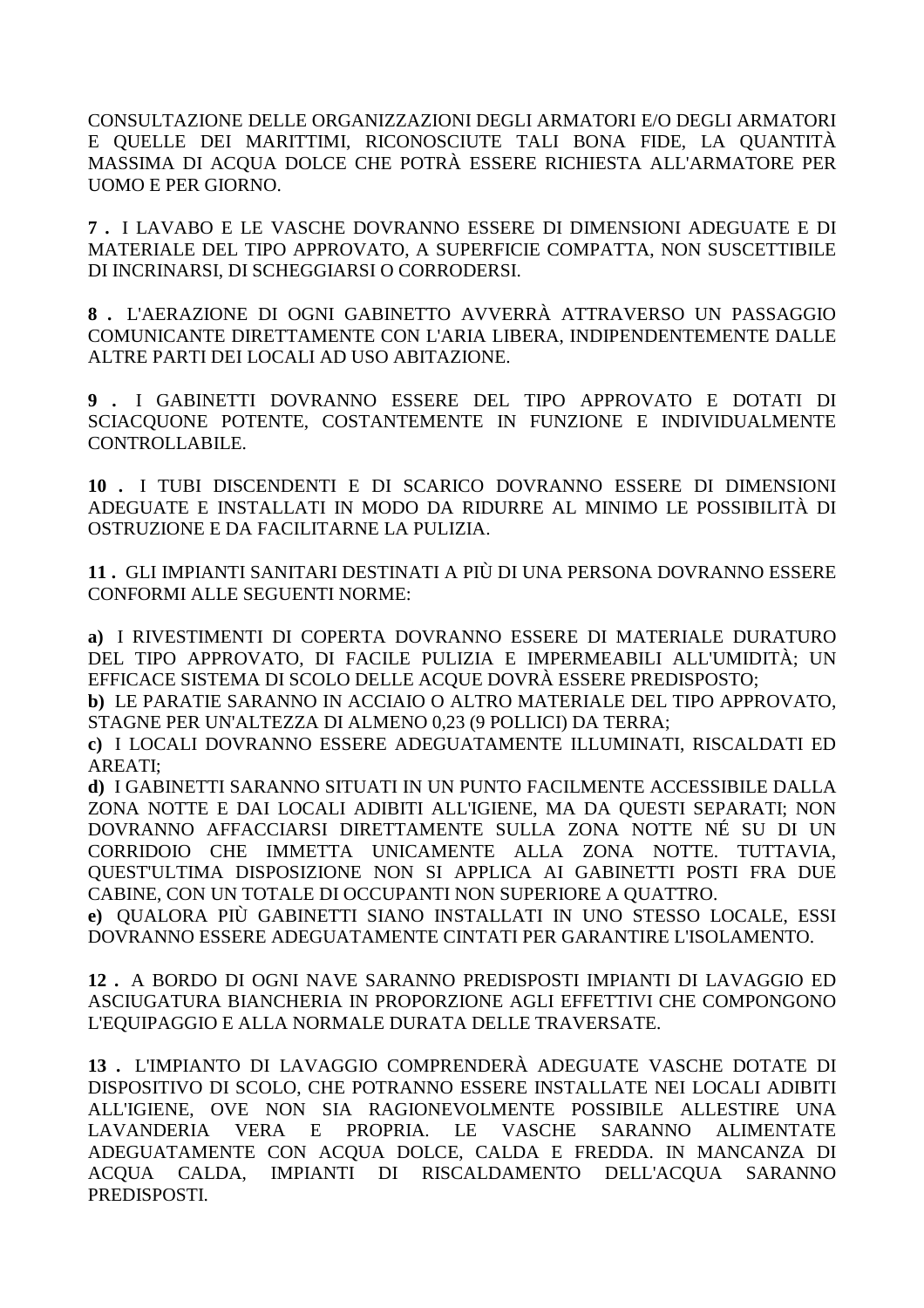**14 .** L'IMPIANTO DI ASCIUGATURA SARÀ ALLESTITO IN UN LOCALE SEPARATO DALLA ZONA LETTO E DALLE MENSE, ADEGUATAMENTE AERATO E FORNITO DI CORDE O ALTRO SISTEMA DI STENDITURA.

# **ARTICOLO 14.**

**1 .** UN'INFERMERIA A SE STANTE SARÀ PREDISPOSTA A BORDO DI OGNI NAVE CHE IMBARCHI UN EQUIPAGGIO DI QUINDICI O PIÙ PERSONE ED EFFETTUI TRAVERSATE DI PIÙ DI TRE GIORNI. LA COMPETENTE AUTORITÀ POTRÀ CONCEDERE DEROGHE A QUESTA DISPOSIZIONE PER QUANTO CONCERNE LE NAVI ADIBITE ALLA NAVIGAZIONE COSTIERA.

**2 .** L'INFERMERIA SARÀ SITUATA IN UN PUNTO DI FACILE ACCESSO, E SARÀ SISTEMATA IN MODO DA OSPITARE CONFORTEVOLMENTE I SUOI OCCUPANTI E FORNIR LORO, AD OGNI ISTANTE, LE NECESSARIE CURE.

**3 .** L'ACCESSO, LE CUCCETTE, L'ILLUMINAZIONE, LA VENTILAZIONE, IL RISCALDAMENTO E L'IMPIANTO D'ACQUA SARANNO PREDISPOSTI IN MODO DA GARANTIRE IL CONFORT DEGLI OCCUPANTI E FACILITARNE IL TRATTAMENTO.

**4 .** IL NUMERO DI CUCCETTE DELL'INFERMERIA SARÀ STABILITO DALLA COMPETENTE AUTORITÀ.

**5 .** GLI OCCUPANTI L'INFERMERIA DISPORRANNO, PER LORO USO ESCLUSIVO, DI GABINETTI SITUATI NELL'AMBITO DELL'INFERMERIA O IN PROSSIMITÀ DELLA STESSA.

**6 .** SARÀ VIETATO ADIBIRE L'INFERMERIA AD UN USO CHE NON SIA L'EVENTUALE TRATTAMENTO DI MALATI.

**7 .** OGNI NAVE CHE NON IMBARCHI UN MEDICO A BORDO DOVRÀ DISPORRE DI UN ARMADIETTO PER MEDICINALI DEL TIPO APPROVATO, MUNITO DI ISTRUZIONI DI FACILE COMPRENSIONE.

# **ARTICOLO 15.**

**1 .** GUARDAROBA ADEGUATI E OPPORTUNAMENTE AREATI DESTINATI AD ACCOGLIERE LE INCERATE DOVRANNO ESSERE PREDISPOSTI AL DI FUORI DELLA ZONA NOTTE, MA DA QUESTA FACILMENTE ACCESSIBILI.

**2 .** A BORDO DI OGNI NAVE CON STAZZA SUPERIORE ALLE 3.000 TONNELLATE, SARÀ PREDISPOSTO UN LOCALE PER IL SERVIZIO DI COPERTA ED UNO PER IL SERVIZIO DI MACCHINA, AD USO UFFICIO.

**3 .** A BORDO DELLE NAVI CHE TOCCANO NORMALMENTE PORTI INFESTATI DA ZANZARE, DOVRANNO ESSERE PRESE DISPOSIZIONI PER LA PROTEZIONE DEGLI ALLOGGI DELL'EQUIPAGGIO, CHE PREVEDANO L'UTILIZZO DI APPROPRIATE ZANZARIERE PER OBLO, APERTURE DESTINATE ALLA VENTILAZIONE E PORTE CHE SI AFFACCINO SU DI UN PONTE APERTO.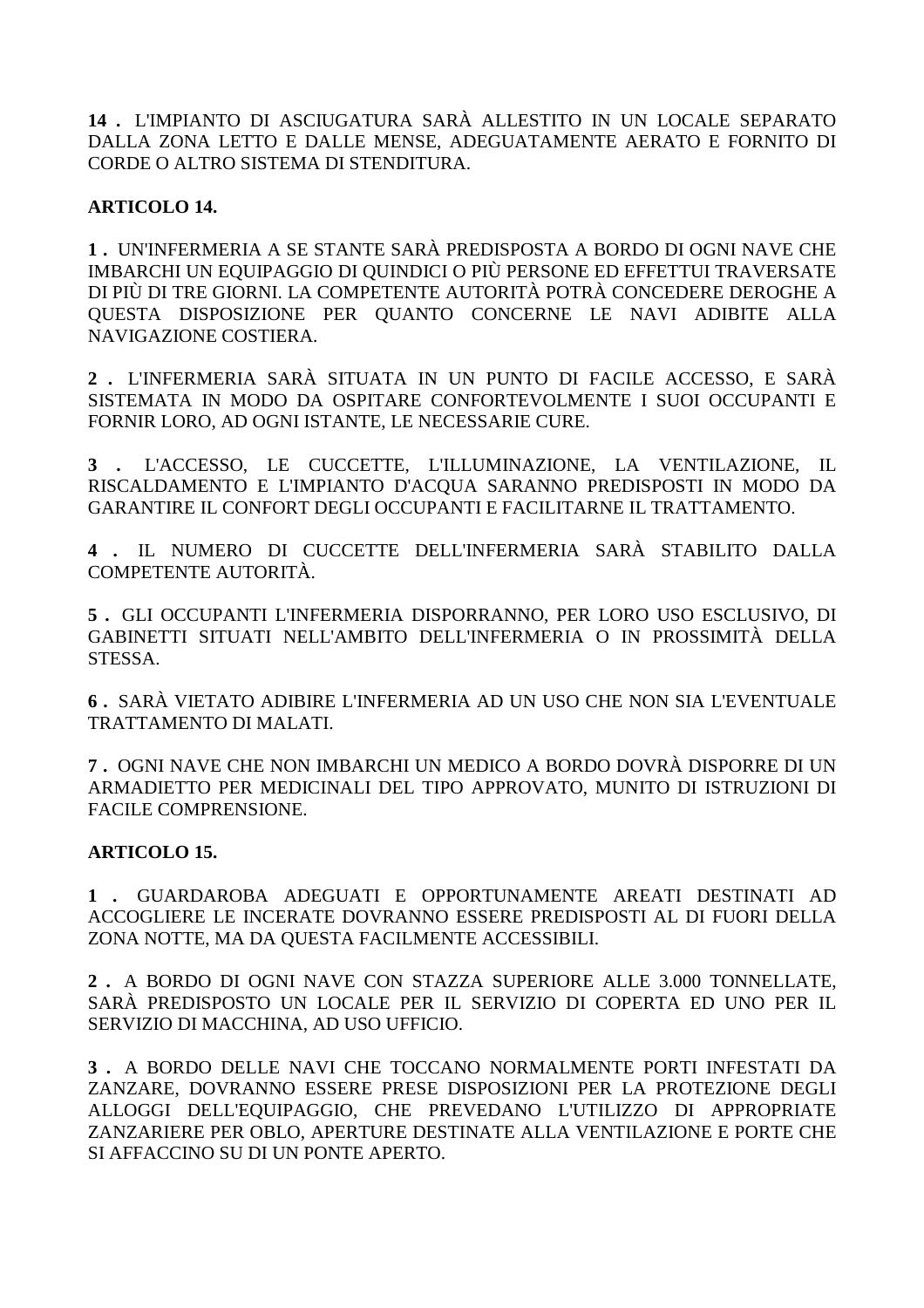**4 .** OGNI NAVE CHE VIAGGI NORMALMENTE AI TROPICI O NEL GOLFO PERSICO, O CHE RAGGIUNGA TALI REGIONI, DOVRÀ ESSERE MUNITA DI TENDONI DA INSTALLARE SUI PONTI SCOPERTI SITI DIRETTAMENTE SOPRA GLI ALLOGGI DELL'EQUIPAGGIO, COME PURE SU QUELLA O QUELLE ZONE DI PONTE SCOPERTO ADIBITE A LUOGO DI SVAGO.

### **ARTICOLO 16.**

**1 .** TRATTANDOSI DI NAVI CONTEMPLATE AL PARAGRAFO 5 DELL' ARTICOLO 10 , LA COMPETENTE AUTORITÀ POTRÀ, RELATIVAMENTE AI MEMBRI DELL'EQUIPAGGIO IVI CONSIDERATI, MODIFICARE I TERMINI FISSATI NEI PRECEDENTI ARTICOLI ONDE TENER CONTO DELLE ABITUDINI O DEGLI USI LOCALI; IN PARTICOLARE, ESSA POTRÀ ADOTTARE DISPOSIZIONI SPECIALI RIGUARDO AL NUMERO DI OCCUPANTI PER CABINA, O RIGUARDO ALL'ALLESTIMENTO DELLE MENSE E DEGLI IMPIANTI SANITARI.

**2 .** NEL MODIFICARE I TERMINI COSÌ STABILITI, LA COMPETENTE AUTORITÀ SARÀ TUTTAVIA TENUTA A RISPETTARE LE DISPOSIZIONI DI CUI ALL'ARTICOLO 10, PARAGRAFI 1 E 2, NONCHÉ I MINIMI RICHIESTI DI SUPERFICIE PER QUESTO PERSONALE, DI CUI ALL'ARTICOLO 10, PARAGRAFO 5.

**3 .** A BORDO DI NAVI SU CUI UNA QUALSIASI CATEGORIA DI MEMBRI DELL'EQUIPAGGIO SIA COMPOSTA DI GENTE CON ABITUDINI ED USI NAZIONALI MOLTO DIVERSI, ALLOGGI ED ALTRI LOCALI ABITATIVI DISTINTI ED ADEGUATI DOVRANNO ESSERE PREDISPOSTI ONDE RISPONDERE ALLE ESIGENZE DELLE VARIE CATEGORIE.

**4 .** TRATTANDOSI DI NAVI CONTEMPLATE ALL'ARTICOLO 10, PARAGRAFO 5, INFERMERIE, MENSE ED IMPIANTI SANITARI DOVRANNO ESSERE PREDISPOSTI, QUANTO A NUMERO E AD UTILIZZO PRATICO, SULLA STESSA BASE DI QUELLI DI NAVI DI TIPO ANALOGO IMMATRICOLATE NELLO STESSO PAESE.

**5 .** IN OCCASIONE DELL'ELABORAZIONE DI REGOLAMENTI SPECIALI IN CONFORMITÀ DELLE DISPOSIZIONI DEL PRESENTE ARTICOLO, L'AUTORITÀ COMPETENTE CONSULTERÀ LE ORGANIZZAZIONI, RICONOSCIUTE BONA FIDE DELLA GENTE DEL MARE INTERESSATA E LE ORGANIZZAZIONI DEGLI ARMATORI E/O GLI ARMATORI LORO DATORI DI LAVORO.

# **ARTICOLO 17.**

**1 .** GLI ALLOGGI DELL'EQUIPAGGIO DOVRANNO ESSERE MANTENUTI PULITI E IN CONDIZIONI DI ABITABILITÀ CONVENIENTI, ESSI NON DOVRANNO ESSERE UTILIZZATI COME LUOGO DI IMMAGAZZINAGGIO DELLE MERCI O DI VIVERI CHE NON SIANO DI PROPRIETÀ PERSONALE DEI LORO OCCUPANTI.

**2 .** IL COMANDANTE O UN UFFICIALE DA LUI ESPRESSAMENTE INCARICATO A TALE SCOPO, ACCOMPAGNATO DA UNO O PIÙ MEMBRI DELLO EQUIPAGGIO, PROCEDERÀ ALMENO UNA VOLTA ALLA SETTIMANA ALL'ISPEZIONE DI TUTTI I LOCALI CHE COSTITUISCONO L'ALLOGGIO DELL'EQUIPAGGIO; I RISULTATI DELLA ISPEZIONE SARANNO MESSI PER ISCRITTO.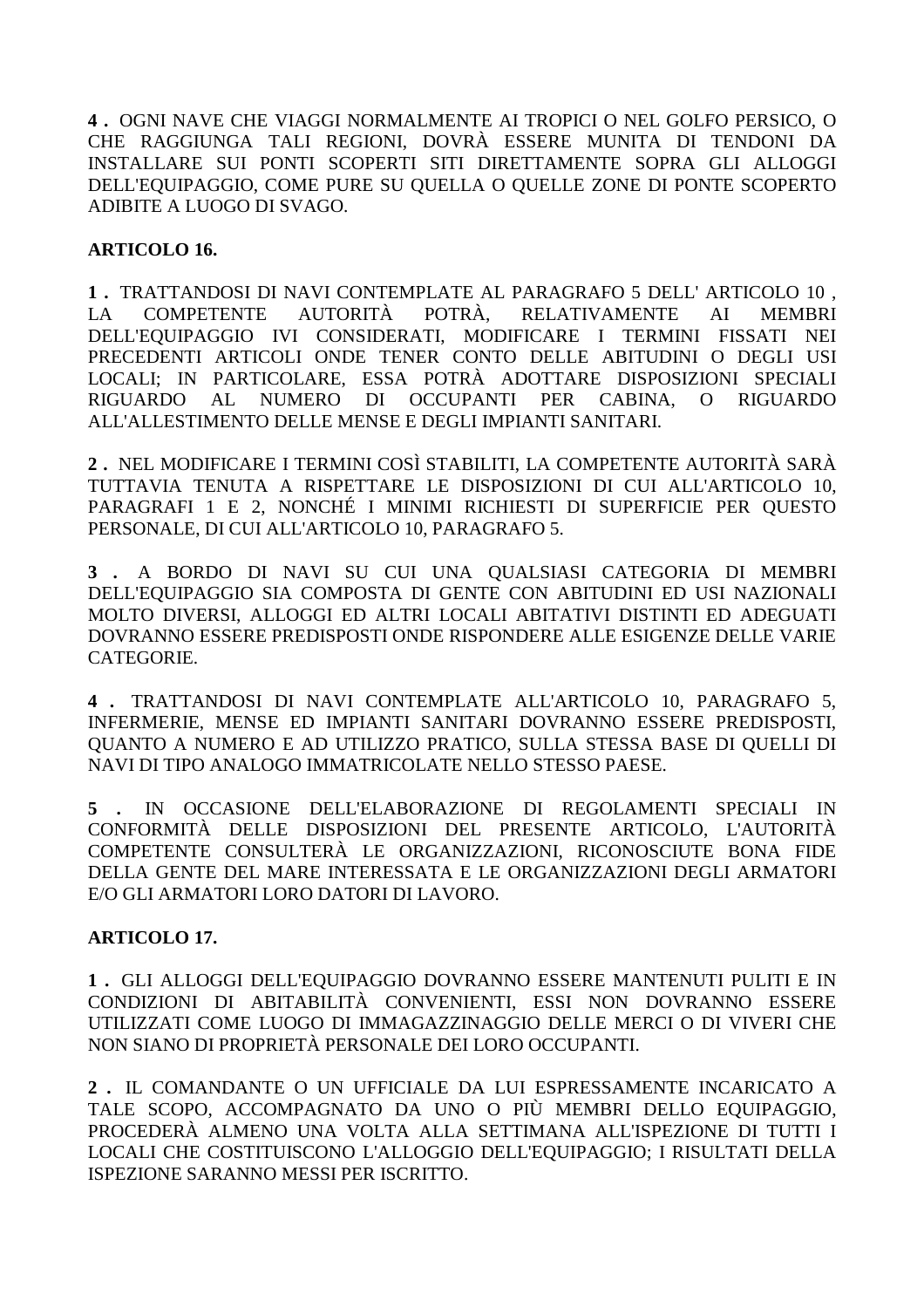# **PARTE IV -APPLICAZIONE DELLA CONVENZIONE ALLE NAVI ESISTENTI.**

# **ARTICOLO 18.**

**1 .** FATTE SALVE LE DISPOSIZIONI DEI PARAGRAFI 2, 3 E 4 DEL PRESENTE ARTICOLO, LA PRESENTE CONVENZIONE SI APPLICHERÀ ALLE NAVI LA CUI CHIGLIA SIA STATA POSTA IN CANTIERE SUCCESSIVAMENTE ALL'ENTRATA IN VIGORE DELLA CONVENZIONE PER IL PAESE IN CUI LA NAVE È STATA IMMATRICOLATA.

**2 .** TRATTANDOSI DI NAVE COMPLETAMENTE ULTIMATA ALLA DATA DI ENTRATA IN VIGORE DI QUESTA CONVENZIONE NEL TERRITORIO DI IMMATRICOLAZIONE DELLA NAVE E NON RISPONDENDO QUESTA ALLE NORME FORMULATE NELLA PARTE III DI QUESTA CONVENZIONE, LA COMPETENTE AUTORITÀ POTRÀ, PREVIA CONSULTAZIONE DELLE ORGANIZZAZIONI DEGLI ARMATORI E/O DEGLI ARMATORI E QUELLE DEI MARITTIMI, RICONOSCIUTE TALI BONA FIDE, ESIGERE CHE ALLA NAVE SIANO APPORTATE LE OPPORTUNE MODIFICHE AFFINCHÉ RISPONDA ALLE DISPOSIZIONI CONTEMPLATE DALLA CONVENZIONE, TENUTO CONTO DEI PROBLEMI DI CARATTERE PRATICO IN GIUCO, ALLORCHÈ:

**a)** LA NAVE SIA NUOVAMENTE IMMATRICOLATA;

**b)** IMPORTANTI MODIFICHE STRUTTURALI O IMPORTANTI RIPARAZIONI SIANO EFFETTUATE ALLA NAVE IN OTTEMPERANZA AD UN PIANO PRESTABILITO E NON A SEGUITO DI UN INCIDENTE O DI UN'EMERGENZA.

**3 .** TRATTANDOSI DI NAVE IN COSTRUZIONE E/O IN VIA DI TRASFORMAZIONE ALLA DATA DI ENTRATA IN VIGORE DELLA PRESENTE CONVENZIONE NEL TERRITORIO IN CUI LA NAVE È IMMATRICOLATA, LA COMPETENTE AUTORITÀ POTRÀ PREVIA CONSULTAZIONE DELLE ORGANIZZAZIONI DEGLI ARMATORI E/O DEGLI ARMATORI E QUELLE DEI MARITTIMI, RICONOSCIUTE TALI BONA FIDE, ESIGERE CHE ALLA NAVE SIANO APPORTATE LE OPPORTUNE MODIFICHE AFFINCHÉ RISPONDA ALLE DISPOSIZIONI CONTEMPLATE DALLA CONVENZIONE, TENUTO CONTO DEI PROBLEMI DI CARATTERE PRATICO IN GIUCO; TALI MODIFICHE COSTITUIRANNO UNA APPLICAZIONE DEFINITIVA DEI TERMINI DELLA CONVENZIONE, A MENO CHE NON SI PROCEDA AD UNA NUOVA IMMATRICOLAZIONE DELLA NAVE.

**4 .** ALLORCHÈ UNA NAVE - FATTE SALVE QUELLE CONTEMPLATE AI PARAGRAFI 2 E 3 DEL PRESENTE ARTICOLO NONCHÉ LE NAVI CUI LA PRESENTE CONVENZIONE SI APPLICAVA NEL CORSO DELLA LORO COSTRUZIONE È NUOVAMENTE IMMATRICOLATA IN UN TERRITORIO SUCCESSIVAMENTE ALLA DATA DI ENTRATA IN VIGORE DELLA CONVENZIONE, LA COMPETENTE AUTORITÀ POTRÀ, PREVIA CONSULTAZIONE DELLE ORGANIZZAZIONI DEGLI ARMATORI E/O DEGLI ARMATORI E QUELLE DEI MARITTIMI, RICONOSCIUTE TALI BONA FIDE, ESIGERE CHE ALLA NAVE SIANO APPORTATE LE OPPORTUNE MODIFICHE, TENUTO CONTO DEI PROBLEMI DI CARATTERE PRATICO IN GIUOCO. TALI MODIFICHE COSTITUIRANNO UNA APPLICAZIONE DEFINITIVA DEI TERMINI DELLA CONVENZIONE FINTANTO CHE NON SI SARÀ PROCEDUTO AD UNA NUOVA IMMATRICOLAZIONE DELLA NAVE.

# **PARTE V -DISPOSIZIONI FINALI.**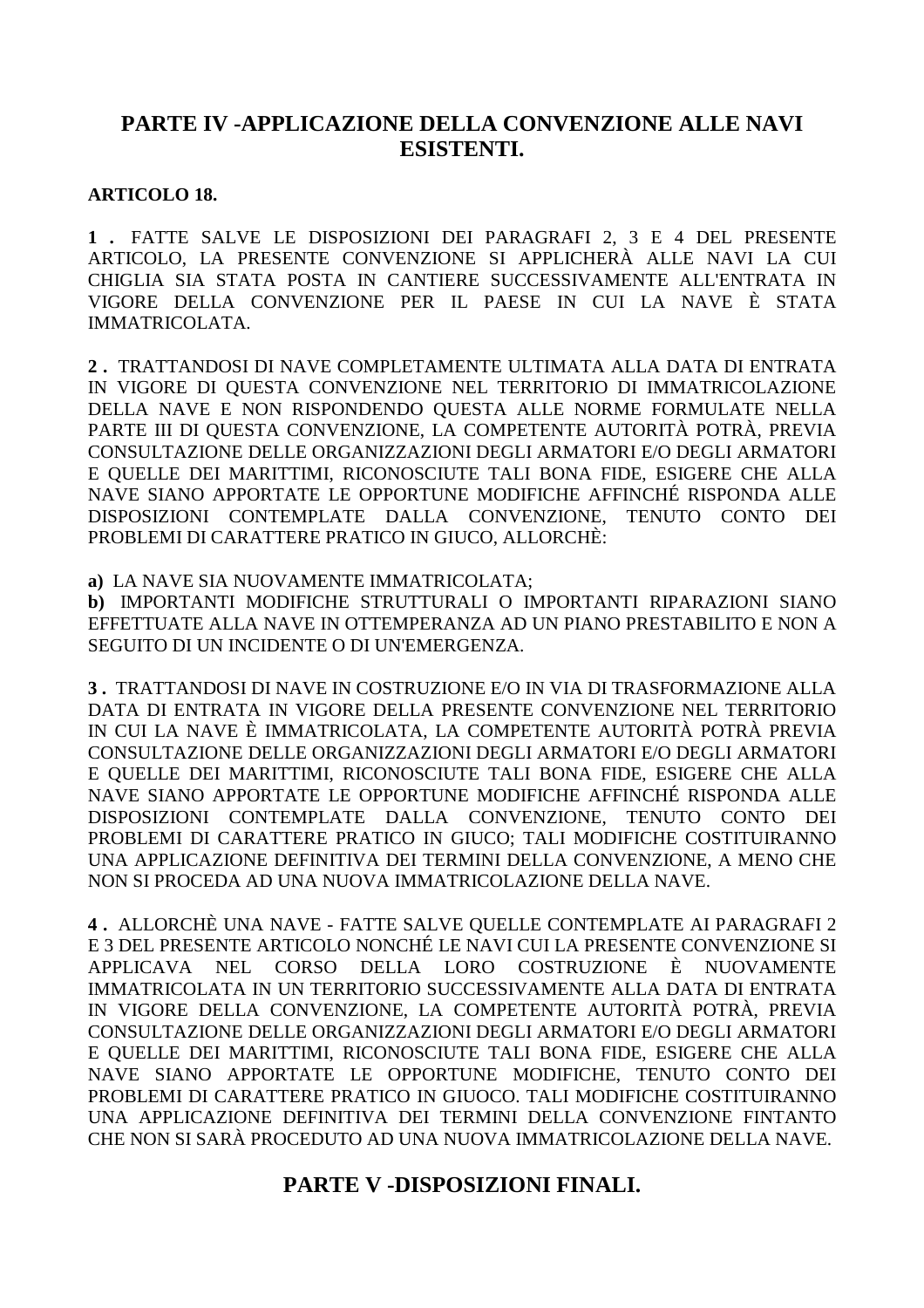#### **ARTICOLO 19.**

 NULLA DI QUANTO CONTEMPLATO DALLA PRESENTE CONVENZIONEPOTRÀ PREGIUDICARE LEGGI, SENTENZE, CONSUETUDINI O INTESE INTERCORSE FRA GLI ARMATORI ED I MARITTIMI CHE GARANTISCANO CONDIZIONI PIÙ FAVOREVOLI DI QUELLE PREVISTE DA QUESTA CONVENZIONE.

#### **ARTICOLO 20.**

 GLI STRUMENTI FORMALI DI RATIFICA DELLA PRESENTE CONVENZIONE SARANNO TRASMESSI AL DIRETTORE GENERALE DELL'UFFICIO INTERNAZIONALE DEL LAVORO E DA QUESTI REGISTRATE.

#### **ARTICOLO 21.**

**1 .** LA PRESENTE CONVENZIONE NON VINCOLERÀ CHE I MEMBRI DELL'ORGANIZZAZIONE INTERNAZIONALE DEL LAVORO I CUI STRUMENTI DI RATIFICA SIANO STATI REGISTRATI DAL DIRETTORE GENERALE.

**2 .** LA PRESENTE CONVENZIONE ENTRERÀ IN VIGORE SEI MESI DOPO LA DATA DI REGISTRAZIONE DEGLI STRUMENTI DI RATIFICA DI SETTE DEI SEGUENTI PAESI: STATI UNITI D'AMERICA, ARGENTINA, AUSTRALIA, BELGIO, BRASILE, CANADA, CILE, CINA, DANIMARCA, FINLANDIA, FRANCIA, REGNO UNITO DI GRAN BRETAGNA E D'IRLANDA DEL NORD, GRECIA, INDIA, IRLANDA, ITALIA, NORVEGIA, PAESI BASSI, POLONIA, PORTOGALLO, SVEZIA, TURCHIA E IUGOSLAVIA, ESSENDO INTESO CHE DI QUESTI SETTE PAESI, QUATTRO ALMENO DOVRANNO POSSEDERE UNA PROPRIA MARINA MERCANTILE CON STAZZA LORDA NON INFERIORE AD UN MILIONE DI TONNELLATE. QUESTA DISPOSIZIONE HA COME SCOPO QUELLO DI FACILITARE, INCORAGGIARE E ACCELERARE LA RATIFICA DELLA PRESENTE CONVENZIONE DA PARTE DEGLI STATI MEMBRI.

**3 .** SUCCESSIVAMENTE, LA PRESENTE CONVENZIONE ENTRERÀ IN VIGORE PER CIASCUN MEMBRO SEI MESI DOPO LA DATA DI REGISTRAZIONE DELLA SUA RATIFICA.

# **ARTICOLO 22.**

**1 .** OGNI MEMBRO CHE ABBIA RATIFICATO LA PRESENTE CONVENZIONE POTRÀ DENUNZIARLA ALLO SCADERE DEI DIECI ANNI SUCCESSIVI ALLA DATA DI ENTRATA IN VIGORE INIZIALE DELLA CONVENZIONE, CON ATTO TRASMESSO AL DIRETTORE GENERALE DELL'UFFICIO INTERNAZIONALE DEL LAVORO E DA QUESTI REGISTRATO. LA DENUNZIA NON AVRÀ EFFETTO SE NON UN ANNO DOPO LA SUA REGISTRAZIONE.

**2 .** OGNI MEMBRO CHE ABBIA RATIFICATO LA PRESENTE CONVENZIONE E CHE ENTRO UN ANNO DALLO SCADERE DEL DECENNIO MENZIONATO AL PRECEDENTE PARAGRAFO NON SI SIA AVVALSO DELLA FACOLTÀ DI DENUNZIA CONCESSAGLI DAL PRESENTE ARTICOLO, SARÀ DA RITENERSI VINCOLATO PER UN ALTRO DECENNIO E, SUCCESSIVAMENTE, POTRÀ DENUNZIARE LA PRESENTE CONVENZIONE ALLO SCADERE DI OGNI DECENNIO, SECONDO I TERMINI PREVISTI DAL PRESENTE ARTICOLO.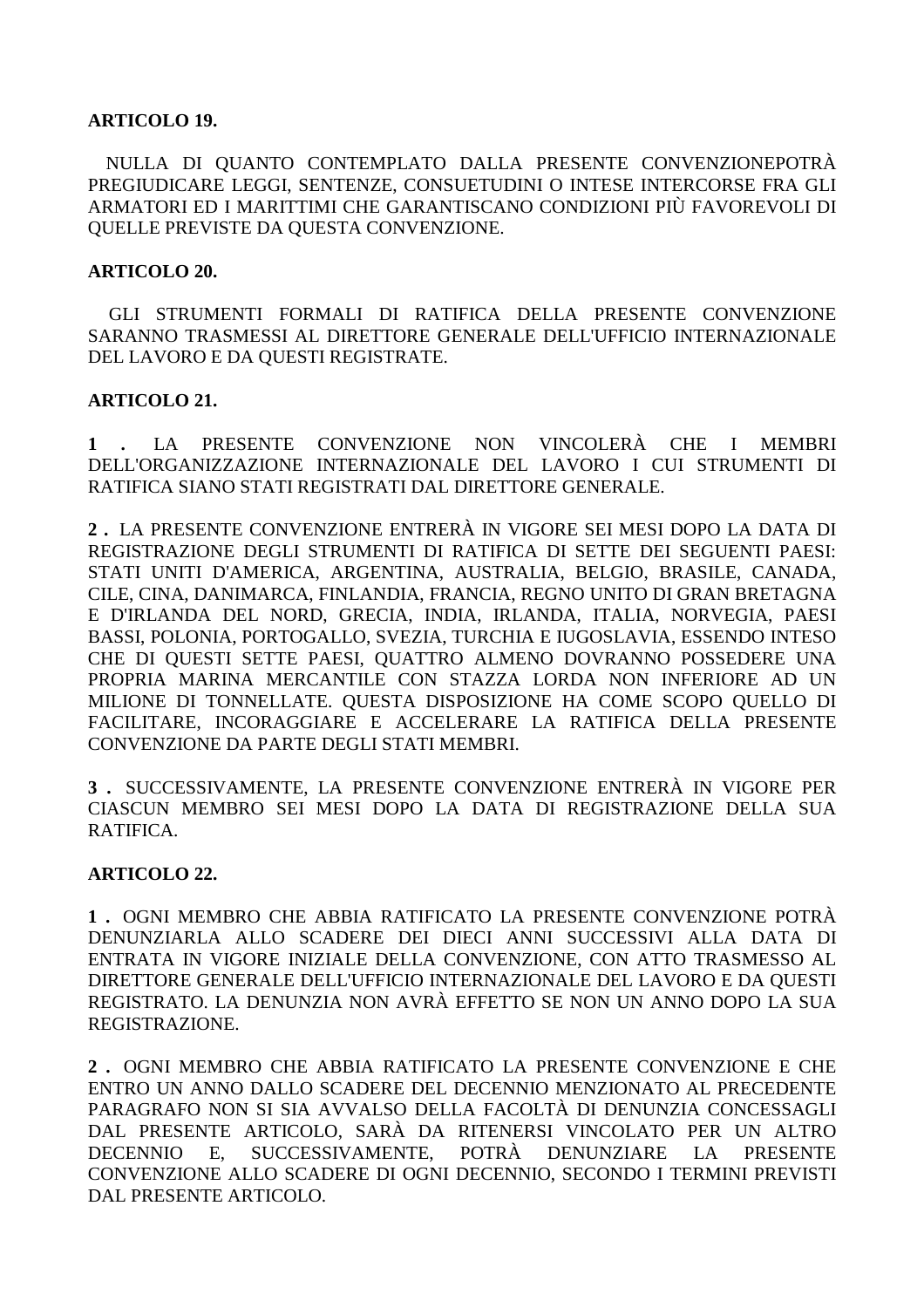# **ARTICOLO 23.**

**1 .** IL DIRETTORE GENERALE DELL'UFFICIO INTERNAZIONALE DEL LAVORO NOTIFICHERÀ A TUTTI I MEMBRI DELL'ORGANIZZAZIONE INTERNAZIONALE DEL LAVORO L'AVVENUTA REGISTRAZIONE DI TUTTI GLI STRUMENTI DI RATIFICA E DI TUTTE LE DENUNZIE PERVENUTEGLI DAI MEMBRI DELL'ORGANIZZAZIONE.

**2 .** NEL NOTIFICARE AI MEMBRI DELLA ORGANIZZAZIONE L'AVVENUTA REGISTRAZIONE DELL'ULTIMO STRUMENTO DI RATIFICA NECESSARIO PER L'ENTRATA IN VIGORE DELLA CONVENZIONE, IL DIRETTORE GENERALE RICHIAMERÀ L'ATTENZIONE DEI MEMBRI DELLA ORGANIZZAZIONE SULLA DATA DI ENTRATA IN VIGORE DELLA PRESENTE CONVENZIONE.

#### **ARTICOLO 24.**

 IL DIRETTORE GENERALE DELL'UFFICIO INTERNAZIONALE DEL LAVORO TRASMETTERÀ AL SEGRETARIO GENERALE DELLE NAZIONI UNITE AI FINI DELLA REGISTRAZIONE, CONFORMEMENTE ALL'ARTICOLO 102 DELLA CARTA DELLE NAZIONI UNITE, DATI COMPLETI IN MERITO A TUTTE LE RATIFICHE E A TUTTE LE DENUNZIE DA LUI REGISTRATE IN CONFORMITÀ DEGLI ARTICOLI PRECEDENTI.

#### **ARTICOLO 25.**

 ALLO SCADERE DI OGNI DECENNIO A PARTIRE DALL'ENTRATA IN VIGORE DELLA PRESENTE CONVENZIONE, IL CONSIGLIO DI AMMINISTRAZIONE DELL'UFFICIO INTERNAZIONALE DEL LAVORO SARÀ TENUTO A PRESENTARE ALLA CONFERENZA GENERALE UN RAPPORTO CIRCA LA APPLICAZIONE DELLA PRESENTE CONVENZIONE E DECIDERÀ SE È IL CASO DI ISCRIVERE ALL'ORDINE DEL GIORNO DELLA CONFERENZA LA QUESTIONE DELLA SUA TOTALE O PARZIALE REVISIONE.

# **ARTICOLO 26.**

**1 .** QUALORA LA CONFERENZA ADOTTI UNA NUOVA CONVENZIONE TOTALMENTE O PARZIALMENTE RIVEDUTA DELLA PRESENTE CONVENZIONE, E SALVO CHE DIVERSAMENTE DISPOSTO DALLA NUOVA CONVENZIONE:

**a)** LA RATIFICA DELLA NUOVA CONVENZIONE RIVEDUTA DA PARTE DI UN MEMBRO COMPORTERÀ, DI DIRITTO, MALGRADO L' ARTICOLO 22 DI CUI SOPRA, L'IMMEDIATA DENUNZIA DELLA PRESENTE CONVENZIONE, PURCHÈ LA NUOVA CONVENZIONE RIVEDUTA SIA ENTRATA IN VIGORE;

**b)** A PARTIRE DALLA DATA DI ENTRATA IN VIGORE DELLA NUOVA CONVENZIONE RIVEDUTA, LA PRESENTE CONVENZIONE CESSERÀ DI ESSERE APERTA A RATIFICA DA PARTE DEI MEMBRI.

**2 .** LA PRESENTE CONVENZIONE RESTERÀ IN OGNI CASO VIGENTE, QUANTO A FORMA E PORTATA, PER QUEI MEMBRI CHE L'ABBIANO RATIFICATA E CHE NON INTENDANO RATIFICARE LA CONVENZIONE RIVEDUTA.

**ARTICOLO 27.**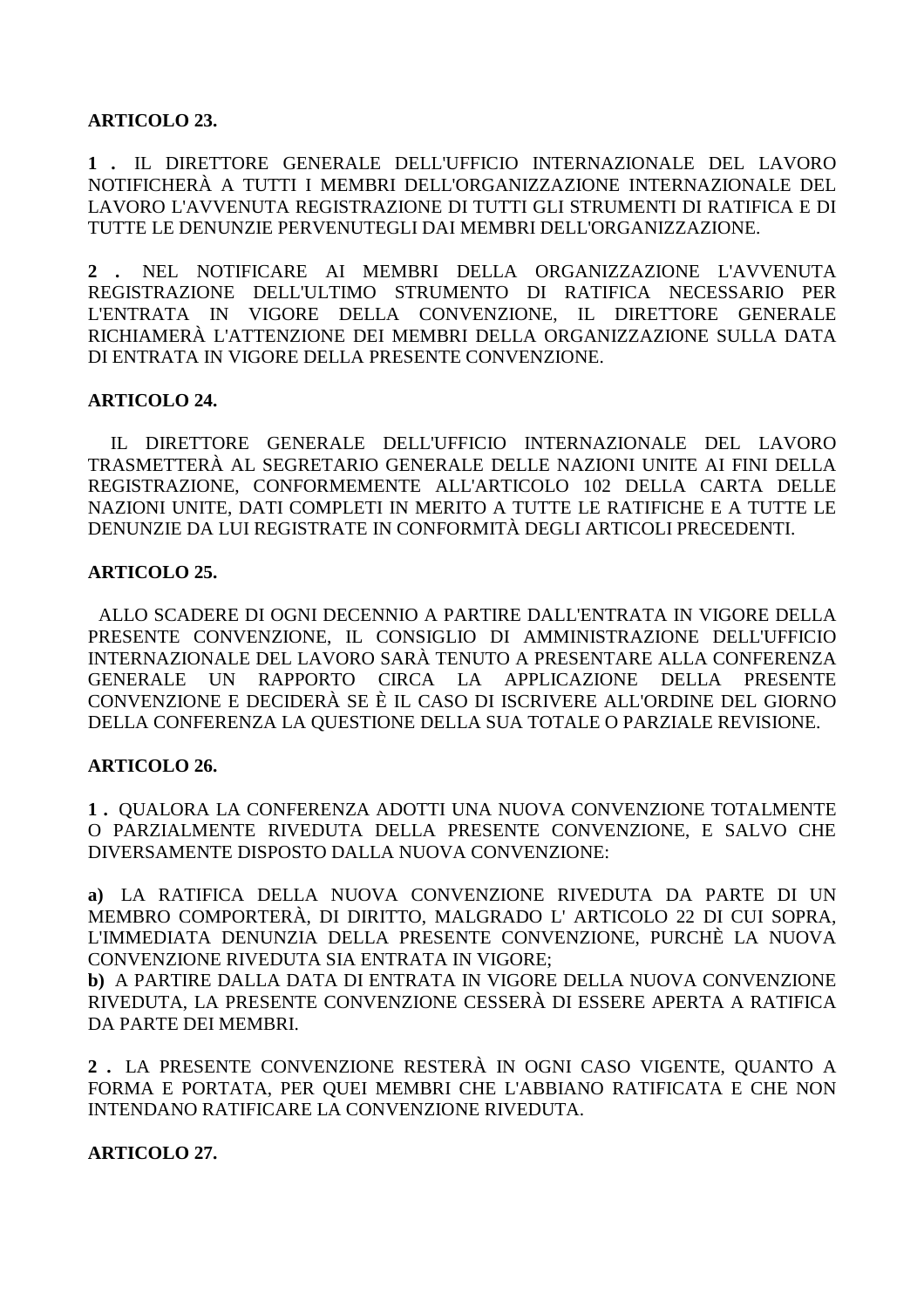LE VERSIONI FRANCESE E INGLESE DEL TESTO DELLA PRESENTE CONVENZIONE FANNO UGUALMENTE FEDE.

 IL TESTO CHE PRECEDE COSTITUISCE IL TESTO AUTENTICO DELLA CONVENZIONE DEBITAMENTE ADOTTATA DALLA CONFERENZA GENERALE DELL'ORGANIZZAZIONE INTERNAZIONALE DEL LAVORO NEL CORSO DELLA SUA TRENTADUESIMA SESSIONE, TENUTASI A GINEVRA E CONCLUSASI IL 2 LUGLIO 1949.

*IN FEDE DI CHE HANNO APPOSTO LE LORO FIRME, OGGI, DICIOTTO AGOSTO 1949: IL PRESIDENTE DELLA CONFERENZA GUILDHAUME MYRDDIN-EVANS IL DIRETTORE GENERALE DELL'UFFICIO INTERNAZIONALE DEL LAVORO DAVID A. MORSE* 

# **Annesso C**

**CONVENTION (N. 133) CONCERNANT LE LOGEMENT DE L'EQUIPAGE A BORD DES NAVIRES (DISPOSITIONS COMPLEMENTAIRES)** 

# **Annesso C**

#### **CONVENTION (N. 133) CONCERNANT LE LOGEMENT DE L'EQUIPAGE A BORD DES NAVIRES (DISPOSITIONS COMPLEMENTAIRES)**

# **omissis**

# **Annesso D**

#### **TRADUZIONE NON UFFICIALE CONVENZIONE (N. 133) SULL'ALLOGGIO DELL'EQUIPAGGIO A BORDO DELLE NAVI (DISPOSIZIONI COMPLEMENTARI)**

#### **Preambolo**

*LA CONFERENZA GENERALE DELL'ORGANIZZAZIONE INTERNAZIONALE DEL LAVORO, CONVOCATA A GINEVRA DAL CONSIGLIO DI AMMINISTRAZIONE DELL'UFFICIO INTERNAZIONALE DEL LAVORO, E IVI RIUNITASI IL 14 OTTOBRE 1970 NELLA SUA CINQUANTACINQUESIMA SESSIONE;* 

*OSSERVANDO CHE LA CONVENZIONE SULL'ALLOGGIO DEGLI EQUIPAGGI (RIVEDUTA), 1949, FISSA NORME PARTICOLAREGGIATE PER QUANTO CONCERNE QUESTIONI QUALI I POSTI- CUCCETTA, LE MENSE E LE SALE DI RICREAZIONE, LA VENTILAZIONE, IL RISCALDAMENTO, L'ILLUMINAZIONE E GLI IMPIANTI SANITARI A BORDO DELLE NAVI;* 

*CONSIDERANDO CHE LA RAPIDA EVOLUZIONE DELLE CARATTERISTICHE DI COSTRUZIONE E DI UTILIZZAZIONE DELLE NAVI MODERNE PERMETTE DI PREVEDERE NUOVE MIGLIORIE NELL'ALLOGGIO DEGLI EQUIPAGGI;* 

*AVENDO DECISO L'ADOZIONE DI VARIE PROPOSTE RELATIVE ALL'ALLOGGIO DEGLI EQUIPAGGI, ARGOMENTO CHE COSTITUISCE IL SECONDO PUNTO ALL'ORDINE DEL GIORNO DELLA SESSIONE;*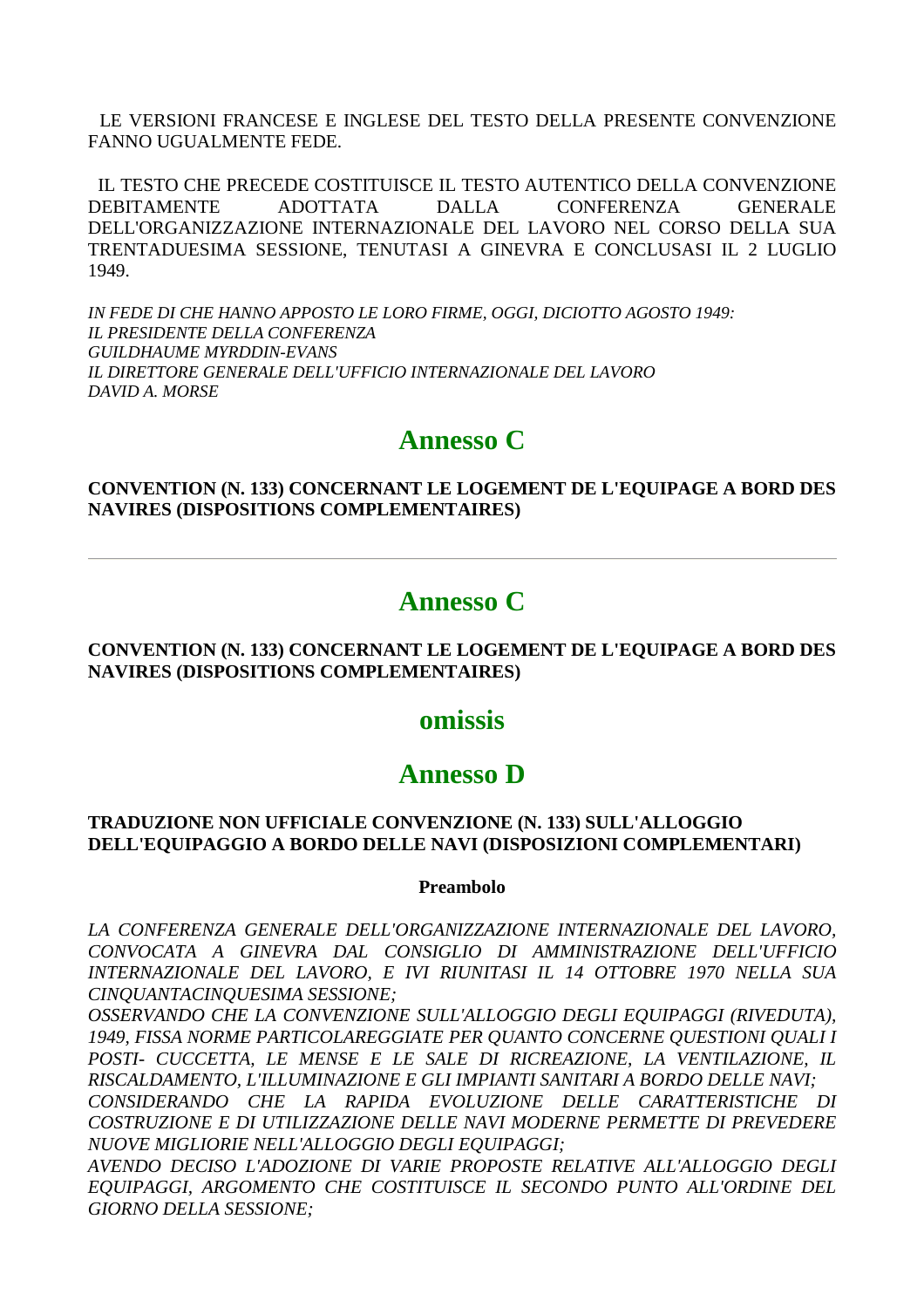*AVENDO DECISO CHE TALI PROPOSTE DOVRANNO ASSUMERE LA FORMA DI UNA CONVENZIONE INTERNAZIONALE DESTINATA A COMPLETARE LA CONVENZIONE SULL'ALLOGGIO DEGLI EQUIPAGGI (RIVEDUTA), 1949,* 

*ADOTTA, OGGI, TRENTA OTTOBRE MILLENOVECENTOSETTANTA, LA SEGUENTE CONVENZIONE DENOMINATA CONVENZIONE SULL'ALLOGGIO DEGLI EQUIPAGGI (DISPOSIZIONI COMPLEMENTARI), 1970:* 

# **PARTE I -DISPOSIZIONI GENERALI.**

# **ARTICOLO 1.**

**1 .** LA PRESENTE CONVENZIONE SI APPLICA A QUALSIASI NAVE CHE EFFETTUA LA NAVIGAZIONE MARITTIMA, DI PROPRIETÀ PUBBLICA O PRIVATA, ADIBITA PER FINI COMMERCIALI, AL TRASPORTO DI MERCI O DI PASSEGGERI, O ADIBITA A QUALSIASI ALTRO FINE DI NATURA COMMERCIALE, IMMATRICOLATA IN UN TERRITORIO PER IL QUALE LA PRESENTE CONVENZIONE SIA IN VIGORE, E LA CUI CHIGLIA SIA STATA COLLOCATA - O LA CUI COSTRUZIONE SIA AD UNO STADIO EQUIVALENTE - ALLA DATA DI ENTRATA IN VIGORE DELLA CONVENZIONE PER TALE TERRITORIO O POSTERIORMENTE A TALE DATA.

**2 .** LA LEGISLAZIONE NAZIONALE STABILIRÀ QUANDO UNA NAVE DOVRÀ ESSERE RITENUTA NAVE MARITTIMA AI FINI DELL'APPLICAZIONE DELLA PRESENTE CONVENZIONE.

**3 .** LA PRESENTE CONVENZIONE SI APPLICA AI RIMORCHIATORI NELLA MISURA IN CUI CIÒ SIA RAGIONEVOLE E POSSIBILE.

**4 .** LA PRESENTE CONVENZIONE NON SI APPLICA:

**a)** ALLE NAVI DI STAZZA INFERIORE A 1000 TONNELLATE;

**b)** ALLE NAVI DI CUI LA VELA COSTITUISCE IL PRINCIPALE MEZZO DI PROPULSIONE, SIANO O NO ESSE EQUIPAGGIATE DI UN MOTORE AUSILIARIO; **c)** ALLE NAVI DESTINATE ALLA PESCA, ALLA CACCIA ALLA BALENA O AD OPERAZIONI ANALOGHE;

**d)** ALLE NAVI AD ALI PORTANTI E A CUSCINO PNEUMATICO.

**5 .** TUTTAVIA LA PRESENTE CONVENZIONE SI APPLICHERÀ NELLA MISURA IN CUI CIÒ SIA RAGIONEVOLE E POSSIBILE:

**a)** ALLE NAVI DA 200 A 1000 TONNELLATE;

**b)** ALL'ALLOGGIO DELLE PERSONE PREPOSTE ALLE NORMALI ATTIVITÀ DI BORDO SULLE NAVI ADIBITE ALLA CACCIA ALLA BALENA O AD OPERAZIONI ANALOGHE.

**6 .** INOLTRE SI POTRÀ DEROGARE NEI RIGUARDI DI QUALSIASI NAVE, ALLA PIENA APPLICAZIONE DI UNA QUALUNQUE DELLE PRESCRIZIONI CONTEMPLATE ALL' ARTICOLO 3 DELLA CONVENZIONE, SE, DOPO CONSULTAZIONE DELLE ORGANIZZAZIONI DI ARMATORI E/O DEGLI ARMATORI E DELLE ORGANIZZAZIONI RICONOSCIUTE BONA FIDE DI MARITTIMI, LA AUTORITÀ COMPETENTE RITIENE CHE LE MODALITÀ DELLA DEROGA COMPORTERANNO VANTAGGI AVENTI L'EFFETTO DI DETERMINARE CONDIZIONI CHE NON SARANNO MENO FAVOREVOLI, NEL COMPLESSO, DI QUELLE CHE SAREBBERO DERIVATE DALLA PIENA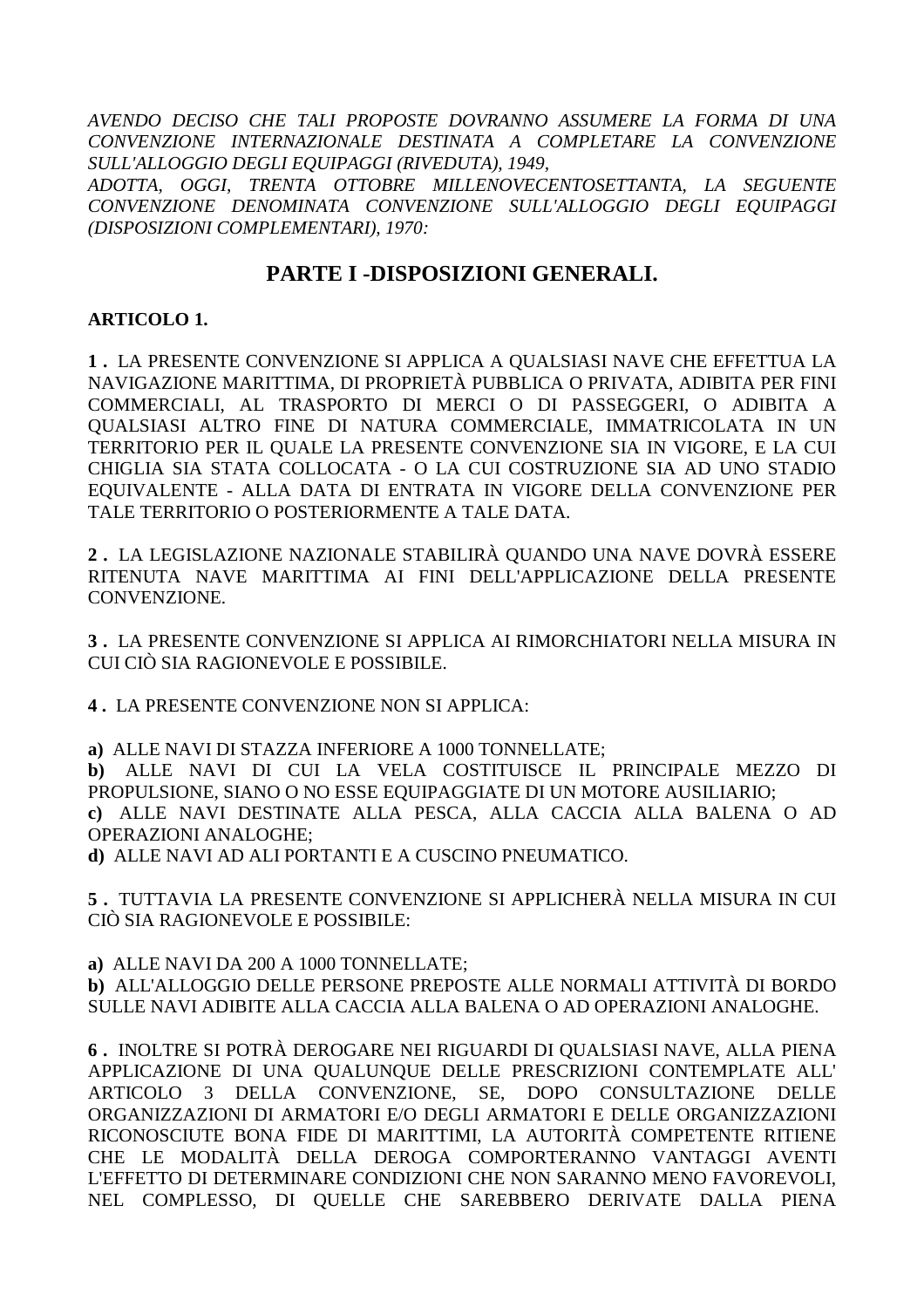APPLICAZIONE DELLA CONVENZIONE, PARTICOLARI RELATIVI A TUTTE LE DEROGHE DI TALE NATURA VERRANNO COMUNICATI DALLO STATO MEMBRO INTERESSATO AL DIRETTORE GENERALE DELL'UFFICIO INTERNAZIONALE DEL LAVORO.

7. INOLTRE, L'AUTORITÀ COMPETENTE STABILIRÀ, DOPO CONSULTAZIONE DELLE ORGANIZZAZIONI DI ARMATORI E/O DEGLI ARMATORI E DELLE ORGANIZZAZIONI RICONOSCIUTE BONA FIDE DI MARITTIMI, IN QUALE MISURA SARÀ OPPORTUNO, TENUTO CONTO DELLE NECESSITÀ DI LOCALI DESTINATI AL PERSONALE PER IL TEMPO LIBERO, FARE DELLE ECCEZIONI O DISCOSTARSI DALLE DISPOSIZIONI DELLA PRESENTE CONVENZIONE PER OUANTO RIGUARDA:

a) LE NAVI-TRAGHETTO. LE NAVI RIFORNIMENTO E LE NAVI ANALOGHE CHE NON DISPONGONO IN MODO CONTINUO DELLO STESSO EQUIPAGGIO PERMANENTE;

b) LE NAVI MARITTIME, QUANDO IL PERSONALE PREPOSTO AL SERVIZIO DI RIPARAZIONE È TEMPORANEAMENTE IMBARCATO IN SOVRAPPIÙ ALLO **EOUIPAGGIO DELLA NAVE:** 

c) LE NAVI MARITTIME ADIBITE A VIAGGI DI BREVE DURATA CHE PERMETTANO. OGNI GIORNO, AI MEMBRI DELL'EQUIPAGGIO, O DI TORNARE A DOMICILIO O DI BENEFICIARE DI VANTAGGI ANALOGHI.

# **ARTICOLO 2. AI FINI DELL'APPLICAZIONE DELLA PRESENTE CONVENZIONE:**

A) CON IL TERMINE NAVE S'INTENDE OUALSIASI IMBARCAZIONE ALLA OUALE SI APPLICA LA CONVENZIONE;

B) CON IL TERMINE TONNELLATE SI INTENDONO LE TONNELLATE DI STAZZA LORDA:

C) CON IL TERMINE NAVE PASSEGGERI S'INTENDE QUALSIASI NAVE PER LA QUALE È VALIDO: I) SIA UN CERTIFICATO DI SICUREZZA PER NAVE PASSEGGERI RILASCIATO IN CONFORMITÀ ALLE DISPOSIZIONI IN VIGORE DELLA CONVENZIONE INTERNAZIONALE PER LA SALVAGUARDIA DELLA VITA UMANA IN MARE: II) SIA UN CERTIFICATO PER IL TRASPORTO DI PASSEGGERI:

D) CON IL TERMINE \_UFFICIALE\_ S'INTENDE QUALSIASI PERSONA, AD ECCEZIONE DEL CAPITANO. CHE POSSEGGA IL GRADO DI UFFICIALE. SECONDO LA LEGISLAZIONE NAZIONALE O, IN MANCANZA DI UNA TALE LEGISLAZIONE, SECONDO I CONTRATTI COLLETTIVI O LA CONSUETUDINE;

E) IL TERMINE PERSONALE SUBALTERNO SIGNIFICA OUALSIASI MEMBRO DELL'EQUIPAGGIO TRANNE GLI UFFICIALI;

F) CON IL TERMINE MEMBRO DEL PERSONALE DI MAESTRANZA S'INTENDE QUALSIASI MEMBRO DEL PERSONALE SUBALTERNO CHE ESERCITI UNA FUNZIONE DI SORVEGLIANZA O ASSUMA UNA PARTICOLARE RESPONSABILITÀ E CHE SIA CONSIDERATO COME TALE DALLA LEGISLAZIONE NAZIONALE O, IN MANCANZA DI TALE LEGISLAZIONE, DAI CONTRATTI COLLETTIVI O DALLA CONSUETUDINE:

G) IL TERMINE ADULTO SI APPLICA A QUALSIASI PERSONA CHE ABBIA ALMENO **DICIOTTO ANNI:**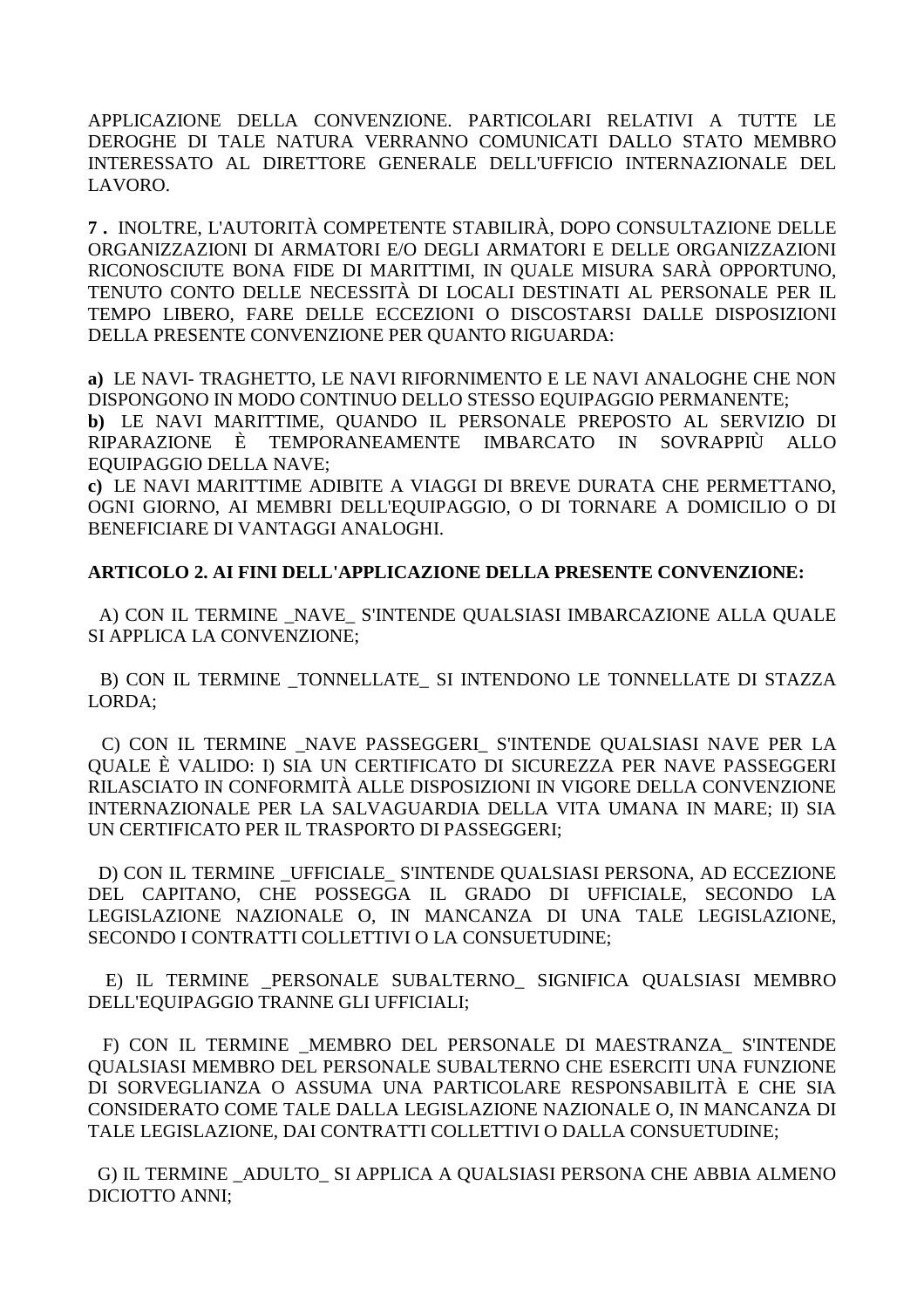H) IL TERMINE \_ALLOGGIO DELL'EQUIPAGGIO\_ COMPRENDE I DORMITORI, LE MENSE, LE INSTALLAZIONI SANITARIE, LE INFERMERIE E I LUOGHI DI RICREAZIONE PREVISTI PER USO DELL'EQUIPAGGIO;

 I) IL TERMINE \_PRESCRITTO\_ SIGNIFICA PRESCRITTO DALLA LEGISLAZIONE NAZIONALE O DALL'AUTORITÀ COMPETENTE;

 J) IL TERMINE \_APPROVATO\_ SIGNIFICA APPROVATO DALLA AUTORITÀ COMPETENTE;

 K) IL TERMINE \_NUOVA IMMATRICOLAZIONE\_ SIGNIFICA NUOVA IMMATRICOLAZIONE IN OCCASIONE DI UN CAMBIAMENTO SIMULTANEO DI BANDIERA E DI PROPRIETÀ DI UNA NAVE.

#### **ARTICOLO 3.**

 OGNI STATO MEMBRO PER IL QUALE SIA IN VIGORE LA PRESENTE CONVENZIONE S'IMPEGNA AD UNIFORMARSI, PER QUELLO CHE RIGUARDA LE NAVI ALLE QUALI SI APPLICA LA CONVENZIONE:

**a)** ALLE DISPOSIZIONI DELLE PARTI II E III DELLA CONVENZIONE SULL'ALLOGGIO DEGLI EQUIPAGGI (RIVEDUTA), 1949; **b)** ALLE DISPOSIZIONI DELLA PARTE II DELLA PRESENTE CONVENZIONE.

#### **ARTICOLO 4.**

**1 .** OGNI STATO MEMBRO CONTRAENTE DELLA PRESENTE CONVENZIONE S'IMPEGNA A MANTENERE IN VIGORE UNA LEGISLAZIONE ATTA AD ASSICURARNE L'APPLICAZIONE.

**2 .** LA SUDDETTA LEGISLAZIONE:

**a)** VINCOLERÀ L'AUTORITÀ COMPETENTE A NOTIFICARE A TUTTI GLI INTERESSATI LE DISPOSIZIONI CHE VERRANNO ADOTTATE;

**b)** INDICHERÀ LE PERSONE INCARICATE DI ASSICURARNE L'APPLICAZIONE;

**c)** PRESCRIVERÀ SANZIONI ADEGUATE PER OGNI INFRAZIONE;

**d)** PREVEDERÀ L'ISTITUZIONE ED IL MANTENIMENTO DI UN SISTEMA D'ISPEZIONE ATTO A GARANTIRE EFFETTIVAMENTE L'OSSERVANZA DELLE DISPOSIZIONI ADOTTATE;

**e)** VINCOLERÀ L'AUTORITÀ COMPETENTE A CONSULTARE LE ORGANIZZAZIONI DI ARMATORI E/O GLI ARMATORI E LE ORGANIZZAZIONI RICONOSCIUTE BONA FIDE DELLA GENTE DI MARE, ALLO SCOPO DI ELABORARE I REGOLAMENTI E DI COLLABORARE PER QUANTO POSSIBILE CON LE PARTI INTERESSATE ALLA APPLICAZIONE DI QUESTI REGOLAMENTI.

# **PARTE II - PRESCRIZIONI RELATIVE ALL'ALLOGGIO DEGLI EQUIPAGGI.**

**ARTICOLO 5.**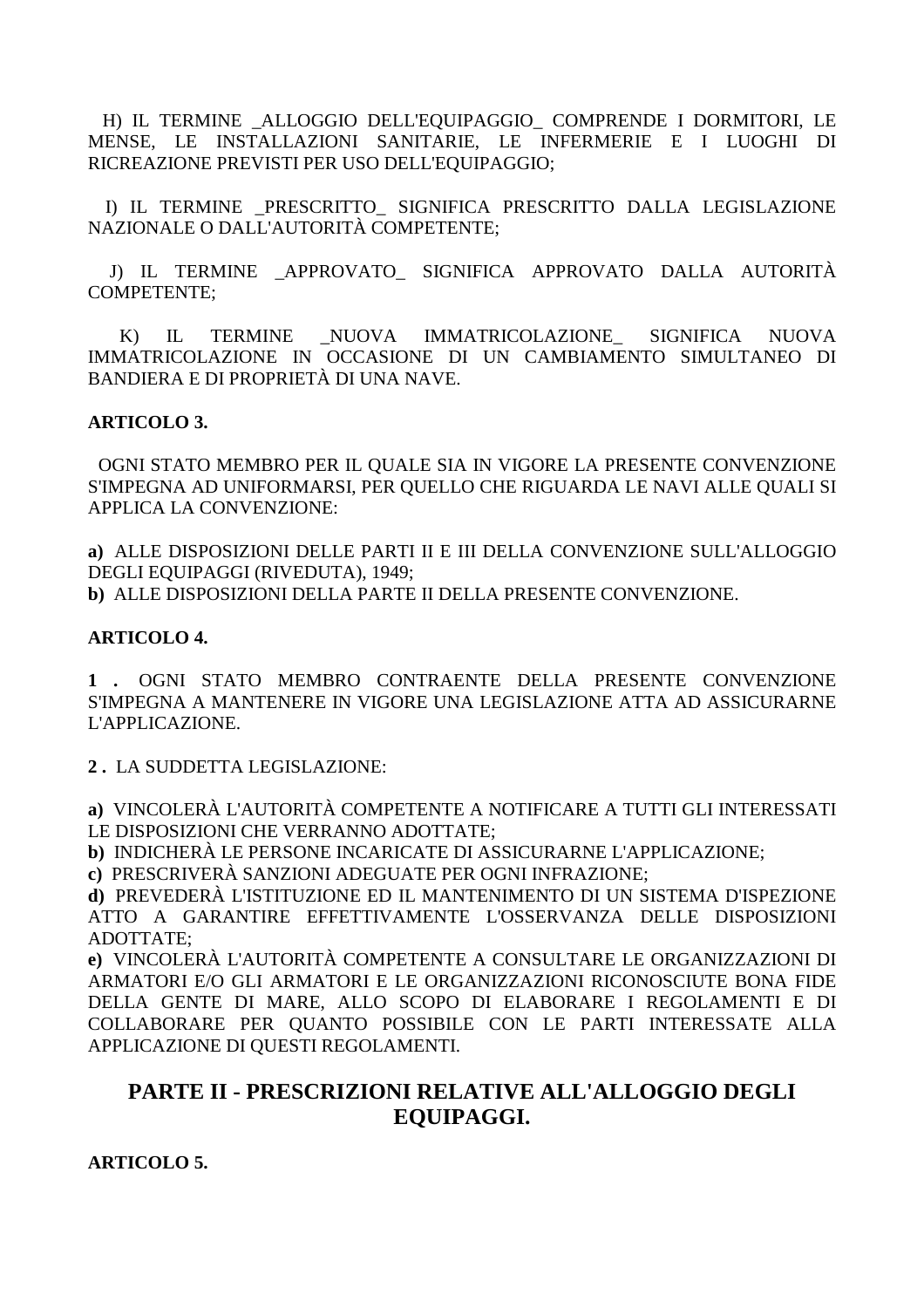**1 .** LA SUPERFICIE, PER OCCUPANTE, DI OGNI CABINA DESTINATA AL PERSONALE SUBALTERNO NON SARÀ INFERIORE A:

**a)** METRI QUADRI 3,75 (PIEDI QUADRI 40,36) A BORDO DELLE NAVI DI 1.000 TONNELLATE ED OLTRE DI STAZZA, MA INFERIORE A 3.000 TONNELLATE; **b)** METRI QUADRI 4,25 (PIEDI QUADRI 45,75) A BORDO DELLE NAVI DI 3.000 TONNELLATE ED OLTRE DI STAZZA, MA INFERIORI A 10.000 TONNELLATE; **c)** METRI QUADRI 4,75 (PIEDI QUADRI 51,13) A BORDO DELLE NAVI DI 10.000 TONNELLATE ED OLTRE DI STAZZA.

**2 .** TUTTAVIA, LA SUPERFICIE, PER OCCUPANTE DI OGNI CABINA DESTINATA A DUE MEMBRI DEL PERSONALE SUBALTERNO, NON SARÀ INFERIORE A:

**a)** METRI QUADRI 2,75 (PIEDI QUADRI 29,60) A BORDO DELLE NAVI DI 1.000 TONNELLATE ED OLTRE DI STAZZA, MA INFERIORI A 3.0000 TONNELLATE; **b)** METRI QUADRI 3,25 (PIEDI QUADRI 34,98) A BORDO DELLE NAVI DI 3.000 TONNELLATE ED OLTRE DI STAZZA, MA INFERIORI A 10.000 TONNELLATE; **c)** METRI QUADRI 3,75 (PIEDI QUADRI 40,36) A BORDO DELLE NAVI DI 10.000

TONNELLATE ED OLTRE DI STAZZA.

**3 .** INOLTRE, LA SUPERFICIE DELLE CABINE DESTINATE AL PERSONALE SUBALTERNO A BORDO DELLE NAVI PASSEGGERI NON SARÀ INFERIORE A:

**a)** METRI QUADRI 2,35 (PIEDI QUADRI 25,30) PER OCCUPANTE, A BORDO DELLE NAVI DI 1.000 TONNELLATE ED OLTRE DI STAZZA, MA INFERIORI A 3.000 TONNELLATE;

**b)** A BORDO DELLE NAVI DI 3.000 TONNELLATE ED OLTRE DI STAZZA, A:

**i)** METRI QUADRI 3,75 (PIEDI QUADRI 40,36) PER CABINE INDIVIDUALI;

**ii)** METRI QUADRI 6,00 (PIEDI QUADRI 64,58) PER CABINE DI DUE PERSONE;

**iii)** METRI QUADRI 9,00 (PIEDI QUADRI 96,88) PER CABINE DI TRE PERSONE;

**iv)** METRI QUADRI 12,00 (PIEDI QUADRI 129,17) PER CABINE DI QUATTRO PERSONE.

**4 .** DUE MEMBRI DEL PERSONALE SUBALTERNO AL MASSIMO POTRANNO OCCUPARE LA STESSA CABINA SALVO SULLE NAVI PASSEGGERI, SULLE QUALI TALE NUMERO NON POTRÀ ESSERE SUPERIORE A QUATTRO.

**5 .** I MEMBRI DEL PERSONALE DI MAESTRANZA DISPORRANNO SIA DI CABINE INDIVIDUALI CHE DI CABINE PER DUE PERSONE.

**6 .** NELLE CABINE DESTINATE AGLI UFFICIALI, QUANDO QUESTI NON DISPONGANO DI UN SALOTTINO PRIVATO, LA SUPERFICIE, PER OCCUPANTE, SARÀ DI ALMENO 6,50 METRI QUADRI (PIEDI QUADRI 69,96), A BORDO DELLE NAVI DI MENO 3.000 TONNELLATE DI STAZZA, E NON INFERIORE A METRI QUADRI 7,50 (PIEDI QUADRI 80,73) A BORDO DELLE NAVI DI 3.000 TONNELLATE DI STAZZA ED OLTRE.

**7 .** A BORDO DI TUTTE LE NAVI, TRANNE LE NAVI PASSEGGERI, OGNI MEMBRO ADULTO DELL'EQUIPAGGIO DISPORRÀ DI UNA CABINA INDIVIDUALE QUANDO LE DIMENSIONI, LA DESTINAZIONE E LA SISTEMAZIONE DELLA NAVE RENDONO TALE SOLUZIONE RAGIONEVOLE E POSSIBILE.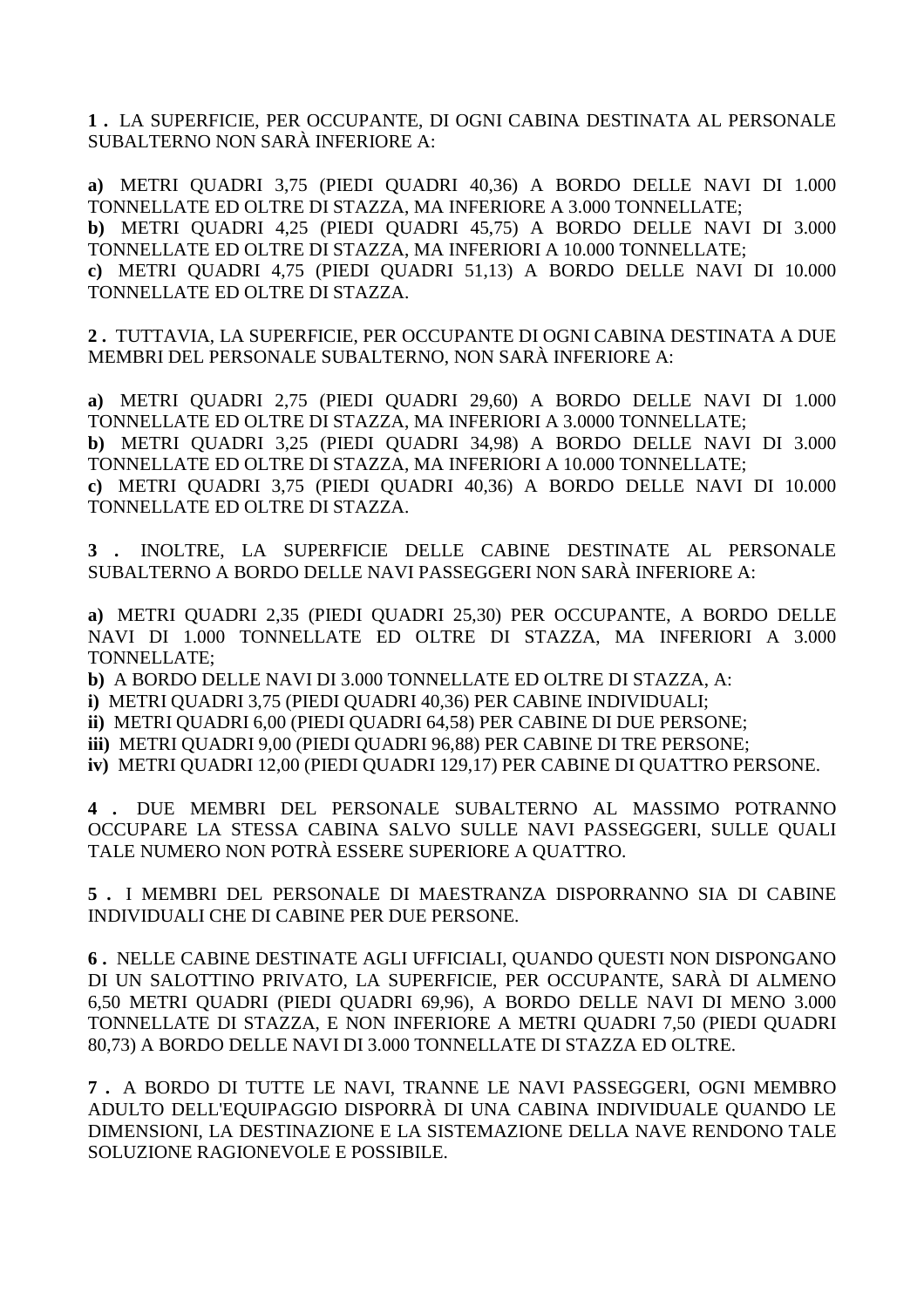**8 .** QUANDO CIÒ SARÀ POSSIBILE SULLE NAVI DI 3.000 TONNELLATE DI STAZZA ED OLTRE, IL DIRETTORE DI MACCHINE ED IL SECONDO UFFICIALE DISPORRANNO DI UNA ALTRA STANZA CONTIGUA ALLA PROPRIA CABINA, LA QUALE SERVIRÀ DA SALOTTINO PRIVATO.

**9 .** LO SPAZIO OCCUPATO DA CUCCETTE, STIPETTI, CASSETTONI E SEDIE SARÀ COMPRESO NEL CALCOLO DELLA SUPERFICIE. GLI SPAZI ESIGUI O DI FORMA IRREGOLARE CHE NON ACCRESCONO EFFETTIVAMENTE LO SPAZIO DISPONIBILE PER CIRCOLARE O CHE NON POSSONO ESSERE UTILIZZATI PER DISPORVI MOBILI NON SARANNO COMPRESI IN TALE CALCOLO.

**10 .** LE DIMENSIONI INTERNE DI UNA CUCCETTA NON SARANNO INFERIORI A METRO 1,98 PER METRO 0,80 (6 PIEDI 6 POLLICI PER 2 PIEDI 7,50 POLLICI).

# **ARTICOLO 6.**

**1 .** LA SUPERFICIE DELLE MENSE DESTINATE AGLI UFFICIALI OD AL PERSONALE SUBALTERNO NON SARÀ INFERIORE A 1 METRO QUADRO (10,76 PIEDI QUADRI) PER OGNI POSTO A SEDERE PREVISTO.

**2 .** OGNI MENSA SARÀ DOTATA DI TAVOLI E DI SEDIE OMOLOGATI, FISSI O AMOVIBILI, IN NUMERO SUFFICIENTE PER IL MAGGIOR NUMERO PROBABILE DI MEMBRI DELL'EQUIPAGGIO CHE LI UTILIZZERANNO CONTEMPORANEAMENTE.

**3 .** I SEGUENTI IMPIANTI SARANNO IN OGNI MOMENTO UTILIZZABILI, QUANDO I MEMBRI DELL'EQUIPAGGIO SONO A BORDO:

**a)** UN FRIGORIFERO DI COMODO ACCESSO E DI CAPACITÀ SUFFICIENTE PER IL NUMERO DI PERSONE CHE UTILIZZANO LA O LE MENSE; **b)** IMPIANTI CHE PERMETTONO DI DISPORRE DI BEVANDE CALDE; **c)** IMPIANTI DI DISTRIBUZIONE DI ACQUA FRESCA.

**4 .** L'AUTORITÀ COMPETENTE POTRÀ CONCEDERE DEROGHE ALLE DISPOSIZIONI CONTENUTE NEI PARAGRAFI 1 E 2 DEL PRESENTE ARTICOLO RIGUARDANTE LA SISTEMAZIONE DELLE MENSE, NELLA MISURA IN CUI LE CONDIZIONI PARTICOLARI ESISTENTI A BORDO DELLE NAVI PASSEGGERI LO ESIGANO.

# **ARTICOLO 7.**

**1 .** LOCALI DI SVAGO SITUATI IN POSTO ADATTO ED AMMOBILIATI IN MODO ADEGUATO SARANNO PREVISTI PER GLI UFFICIALI ED IL PERSONALE SUBALTERNO. QUANDO NON VI SARANNO ALTRI LOCALI DI SVAGO ALL'INFUORI DELLE MENSE, QUESTE VERRANNO SISTEMATE ED AMMOBILIATE IN MODO DA SOSTITUIRLI.

**2 .** I LOCALI DI SVAGO SARANNO ATTREZZATI AL MINIMO DI BIBLIOTECA E DI INSTALLAZIONI PER LA LETTURA, LA CORRISPONDENZA E, POSSIBILMENTE, PER I GIUOCHI.

**3 .** SULLE NAVI DI 8.000 TONNELLATE DI STAZZA ED OLTRE, SARÀ OPPORTUNO SISTEMARE UNA SALA PER FUMATORI ED UNA BIBLIOTECA IN CUI POTREBBERO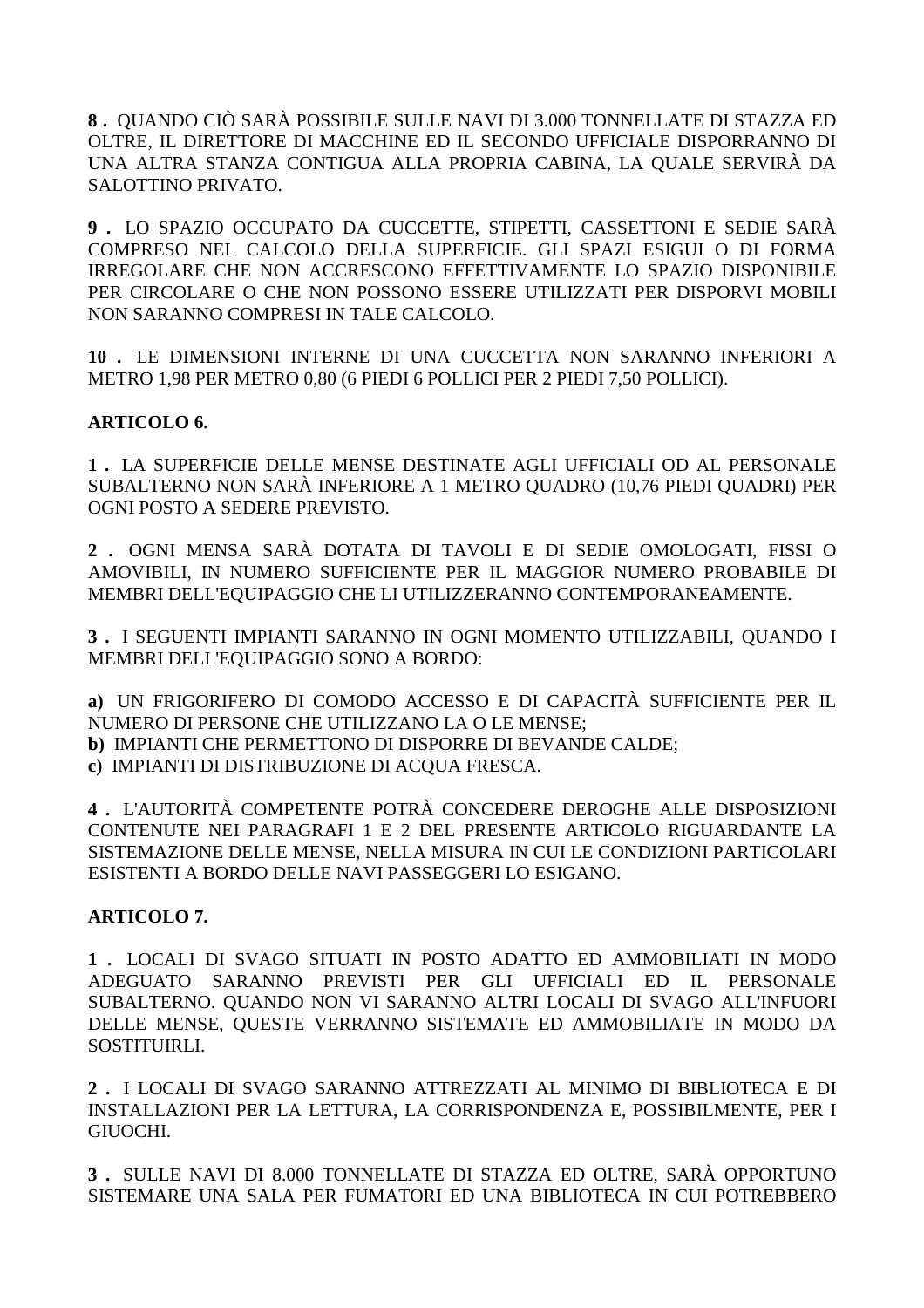ESSERE PROIETTATI FILMS O IMPIANTATA LA TELEVISIONE, NONCHÉ UNA SALA PER PICCOLI LAVORI MANUALI E DA GIUOCO; SI DOVRÀ PREVEDERE ANCHE L'INSTALLAZIONE DI UNA PISCINA.

**4 .** ALL'ATTO DELLA DETERMINAZIONE DEI PIANI RIGUARDANTI I LOCALI DI SVAGO, L'AUTORITÀ COMPETENTE PRENDERÀ IN CONSIDERAZIONE LA CREAZIONE DI UNO SPACCIO.

### **ARTICOLO 8.**

**1 .** A BORDO DI OGNI NAVE, SARÀ OPPORTUNO PREVEDERE PER GLI UFFICIALI ED IL PERSONALE SUBALTERNO, ALMENO UNA LATRINA SITUATA IN UN POSTO APPROPRIATO, NONCHÉ UNA VASCA DA BAGNO E/O UNA DOCCIA PER OGNI GRUPPO DI SEI PERSONE A MENO CHE NON DISPONGANO DI ISTALLAZIONI SANITARIE IN CONFORMITÀ AI PARAGRAFI 2-4 SEGUENTI. QUANDO A BORDO DI UNA NAVE LAVORANO DELLE DONNE, IMPIANTI SANITARI SEPARATI SARANNO PREVISTI PER LORO.

**2 .** A BORDO DELLE NAVI DI 5.000 TONNELLATE DI STAZZA ED OLTRE, MA INFERIORI ALLE 15.000 TONNELLATE, ALMENO CINQUE CABINE INDIVIDUALI DESTINATE AGLI UFFICIALI DISPORRANNO DI UNA STANZA DA BAGNO PRIVATA CONTIGUA, EQUIPAGGIATA DI TAZZA, DI VASCA E/O DI DOCCIA NONCHÉ DI LAVANDINO ALIMENTATI DA ACQUA DOLCE CORRENTE, CALDA E FREDDA; IL LAVANDINO POTRÀ ESSERE INSTALLATO NELLA CABINA. INOLTRE, A BORDO DELLE NAVI DI 10.000 TONNELLATE DI STAZZA ED OLTRE, MA INFERIORI ALLE 15.000 TONNELLATE, LE CABINE DI TUTTI GLI ALTRI UFFICIALI DISPORRANNO DI STANZE DA BAGNO PRIVATE O COMUNICANTI EQUIPAGGIATE NELLO STESSO MODO.

**3 .** A BORDO DELLE NAVI DI 15.000 TONNELLATE DI STAZZA ED OLTRE, LE CABINE INDIVIDUALI DEGLI UFFICIALI DISPORRANNO DI UNA STANZA DA BAGNO PRIVATA CONTIGUA, EQUIPAGGIATA DI TAZZA, NONCHÉ DI UNA VASCA E/O DI DOCCIA E DI LAVANDINO ALIMENTATI DA ACQUA DOLCE CORRENTE, CALDA E FREDDA; IL LAVANDINO POTRÀ ESSERE INSTALLATO NELLA CABINA.

**4 .** A BORDO DELLE NAVI DA 25.000 TONNELLATE DI STAZZA ED OLTRE, AD ECCEZIONE DELLE NAVI PASSEGGERI, SARÀ PREVISTA UNA STANZA DA BAGNO PER OGNI DUE MEMBRI DEL PERSONALE SUBALTERNO, SIA COMUNICANTE TRA DUE CABINE, SIA SITUATA DI FRONTE ALL'INGRESSO DI DUE CABINE CONTIGUE; QUESTA STANZA DA BAGNO SARÀ EQUIPAGGIATA DI TAZZA NONCHÉ DI VASCA E/O DOCCIA E DI LAVANDINO ALIMENTATI DI ACQUA DOLCE CORRENTE, CALDA E FREDDA.

**5 .** A BORDO DELLE NAVI DI 5.000 TONNELLATE DI STAZZA ED OLTRE, AD ECCEZIONE DELLE NAVI PASSEGGERI, OGNI CABINA DESTINATA AGLI UFFICIALI OD AL PERSONALE SUBALTERNO SARÀ EQUIPAGGIATA DI LAVANDINO ALIMENTATO DI ACQUA DOLCE CORRENTE, CALDA E FREDDA, A MENO CHE CE NE SIA UNO IN UNA STANZA DA BAGNO INSTALLATA IN CONFORMITÀ AI PARAGRAFI 2, 3 O 4 DEL PRESENTE ARTICOLO.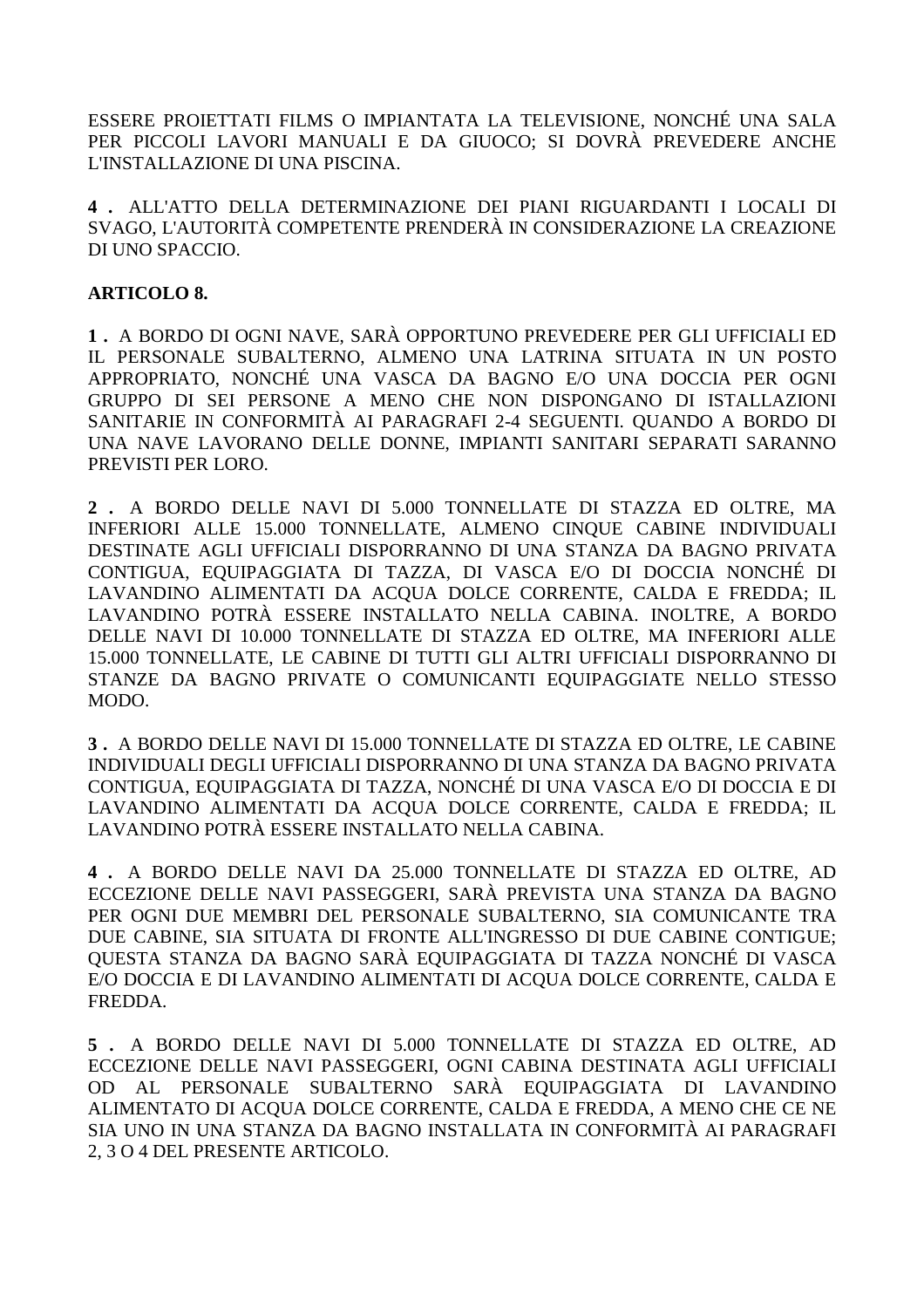**6 .** A BORDO DI OGNI NAVE, SARANNO PREVISTI MEZZI PER LAVARE, ASCIUGARE E STIRARE LA BIANCHERIA, IN PROPORZIONE CORRISPONDENTE AGLI EFFETTIVI DELL'EQUIPAGGIO E ALLA DURATA NORMALE DEL VIAGGIO, PER USO DEGLI UFFICIALI E DEL PERSONALE SUBALTERNO. TALI IMPIANTI SARANNO SITUATI, PER QUANTO POSSIBILE, IN POSTI AI QUALI GLI INTERESSATI POTRANNO ACCEDERE FACILMENTE DAI LORO ALLOGGI.

**7 .** TALI IMPIANTI COMPRENDERANNO:

**a)** LAVATRICI;

**b)** MACCHINE PER ASCIUGARE LA BIANCHERIA O LOCALI PER L'ASCIUGATURA CONVENIENTEMENTE RISCALDATI E VENTILATI; **c)** FERRI DA STIRO O APPARECCHI EQUIVALENTI.

#### **ARTICOLO 9.**

**1 .** A BORDO DELLE NAVI DI 1.600 TONNELLATE DI STAZZA ED OLTRE, SARANNO PREVISTI:

**a)** DELLE TOELETTE SEPARATE, COMPRENDENTI UNA TAZZA ED UN LAVANDINO CON ACQUA DOLCE CORRENTE, CALDA E FREDDA, FACILMENTE ACCESSIBILI DALLA PASSERELLA DI NAVIGAZIONE E DESTINATE ESSENZIALMENTE AL PERSONALE CHE VI LAVORA;

**b)** UNA TAZZA NONCHÉ UN LAVANDINO CON ACQUA DOLCE CORRENTE, CALDA E FREDDA, FACILMENTE ACCESSIBILI DALLA SALA MACCHINE, SE NON ESISTONO IMPIANTI DEL GENERE VICINI AL POSTO CENTRALE DI COMANDO DELLA SALA MACCHINE.

**2 .** A BORDO DELLE NAVI DI 1.600 TONNELLATE DI STAZZA ED OLTRE - ALL'INFUORI DI QUELLE IN CUI ESISTONO CABINE INDIVIDUALI O STANZE DA BAGNO PRIVATE O SEMIPRIVATE PER L'INSIEME DEL PERSONALE DI SERVIZIO ALLE MACCHINE - BISOGNERÀ PREVEDERE SPOGLIATOI CHE SARANNO:

**a)** SITUATI ALL'ESTREMO DELLA SALA MACCHINE, MA FACILMENTE ACCESSIBILI DA QUESTA;

**b)** EQUIPAGGIATI DI ARMADI INDIVIDUALI, NONCHÉ DI VASCHE E/O DI DOCCE E DI LAVANDINI, ALIMENTATI DI ACQUA DOLCE CORRENTE, CALDA E FREDDA.

#### **ARTICOLO 10.**

 IN TUTTI I LOCALI DELL'EQUIPAGGIO IN CUI DEVE ESSERE ASSICURATA LA LIBERTÀ DI CIRCOLAZIONE, L'ALTEZZA DELLO SPAZIO LIBERO NON SARÀ INFERIORE A METRI 1,98 (6 PIEDI 6 POLLICI); TUTTAVIA LA AUTORITÀ COMPETENTE POTRÀ AUTORIZZARE UNA CERTA RIDUZIONE DI TALE DIMENSIONE PER OGNI SPAZIO O PARTE DI SPAZIO IN QUESTI LOCALI, QUANDO LO CONSIDERI RAGIONEVOLE, E A CONDIZIONE CHE UNA TALE RIDUZIONE NON COMPROMETTA GLI AGI DELL'EQUIPAGGIO.

# **ARTICOLO 11.**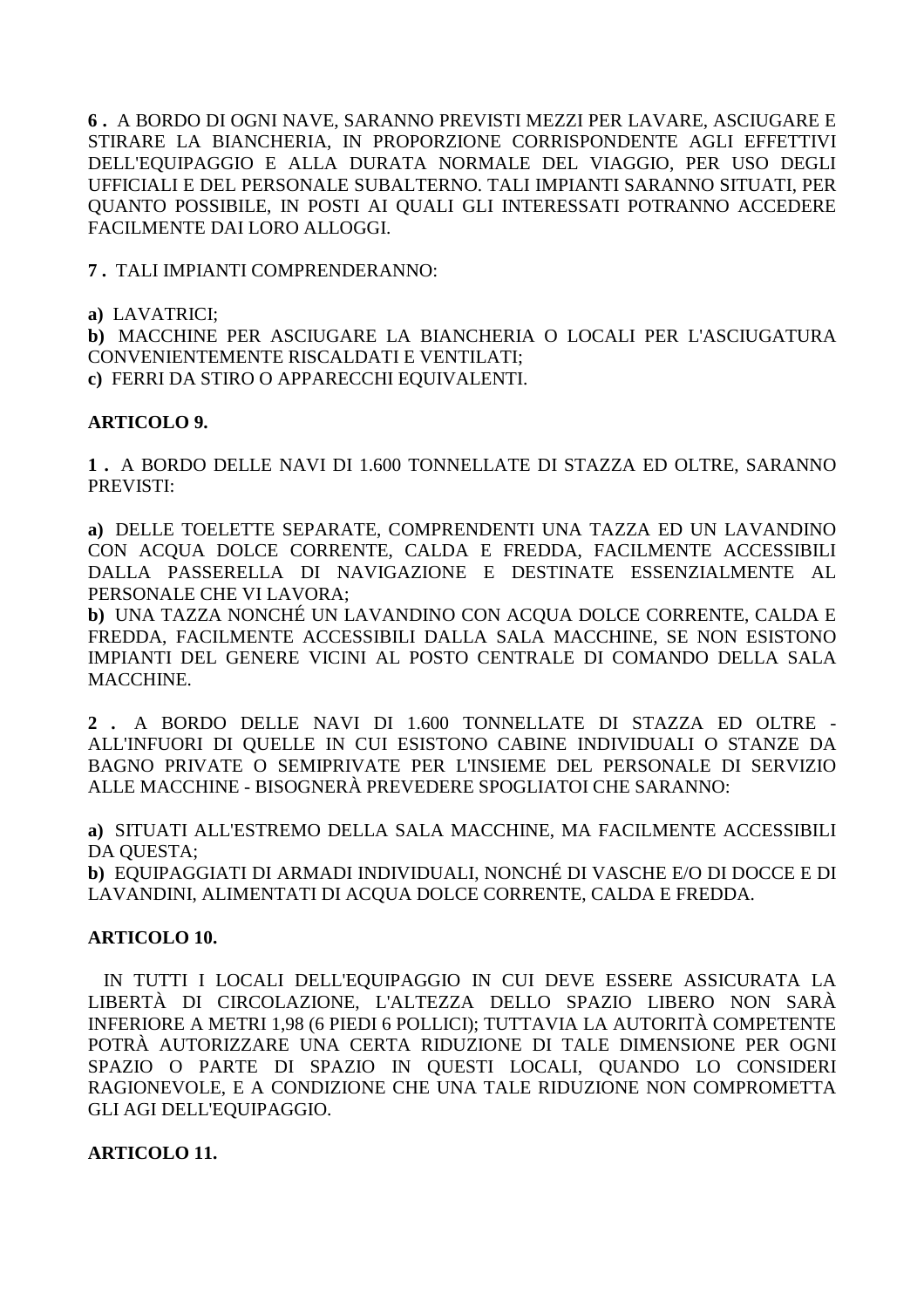**1 .** I LOCALI DESTINATI ALL'ALLOGGIO DELL'EQUIPAGGIO SARANNO CONVENIENTEMENTE ILLUMINATI.

**2 .** CON RISERVA DELLE SISTEMAZIONI SPECIALI CHE POSSONO ESSERE AUTORIZZATE PER LE NAVI PASSEGGERI, I DORMITORI E I REFETTORI SARANNO PROVVISTI DI ILLUMINAZIONE NATURALE NONCHÉ D'ILLUMINAZIONE ARTIFICIALE ADEGUATA.

**3 .** OGNI NAVE SARÀ DOTATA DI UN IMPIANTO CHE PERMETTA DI ILLUMINARE ELETTRICAMENTE L'ALLOGGIO DELL'EQUIPAGGIO. SE NON ESISTONO A BORDO DUE FONTI INDIPENDENTI DI PRODUZIONE DI ELETTRICITÀ, SARÀ PREVISTO UN SISTEMA SUSSIDIARIO D'ILLUMINAZIONE PER MEZZO DI LAMPADE O DI APPARECCHI D'ILLUMINAZIONE DI MODELLO APPROPRIATO.

**4 .** NELLE CABINE, OGNI CUCCETTA SARÀ MUNITA DI UNA LAMPADA DA NOTTE ELETTRICA.

**5 .** NORME APPROPRIATE D'ILLUMINAZIONE NATURALE ED ARTIFICIALE SARANNO FISSATE DALL'AUTORITÀ COMPETENTE.

# **ARTICOLO 12.**

 A BORDO DELLE NAVI LA CUI COMPOSIZIONE DELL'EQUIPAGGIO DEVE, SENZA CHE NE RISULTINO DISCRIMINAZIONI, TENER CONTO DELLO INTERESSE DI EQUIPAGGI CHE ABBIANO PRATICHE RELIGIOSE E SOCIALI DIVERSE, L'AUTORITÀ COMPETENTE POTRÀ - DOPO ESSERSI CONSULTATA CON ORGANIZZAZIONI DI ARMATORI E/O ARMATORI ED ORGANIZZAZIONI RICONOSCIUTE BONA FIDE DELLA GENTE DI MARE, E CON RISERVA DI ACCORDO TRA LE DUE PARTI - CONSENTIRE DEROGHE ALLE DISPOSIZIONI DEI PARAGRAFI 1, 4 E 7 DELL' ARTICOLO 5 E DEI PARAGRAFI 1 E 4 DELL' ARTICOLO 8 DELLA PRESENTE CONVENZIONE, A CONDIZIONE CHE NON NE RISULTI UNA SITUAZIONE CHE, NEL COMPLESSO, SAREBBE MENO FAVOREVOLE DI QUELLA CHE SAREBBE DERIVATA DALL'APPLICAZIONE DELLA CONVENZIONE. PARTICOLARI SU TUTTE LE DEROGHE DI TALE NATURA VERRANNO COMUNICATI DALLO STATO MEMBRO INTERESSATO AL DIRETTORE GENERALE DELL'UFFICIO INTERNAZIONALE DEL LAVORO, IL QUALE NE INFORMERÀ GLI STATI MEMBRI DELL'ORGANIZZAZIONE INTERNAZIONALE DEL LAVORO.

# **PARTE III - APPLICAZIONE DELLA CONVENZIONE ALLE NAVI ESISTENTI.**

# **ARTICOLO 13.**

**1 .** NEL CASO DI UNA NAVE COMPLETAMENTE TERMINATA ALLA DATA IN CUI LA PRESENTE CONVENZIONE ENTRERÀ IN VIGORE PER IL PAESE IN CUI LA NAVE È IMMATRICOLATA, E CHE È AL DI SOTTO DELLE PRESCRIZIONI DELLA CONVENZIONE, L'AUTORITÀ COMPETENTE POTRÀ, DOPO ESSERSI CONSULTATA CON LE ORGANIZZAZIONI DI ARMATORI E/O CON GLI ARMATORI E CON LE ORGANIZZAZIONI RICONOSCIUTE BONA FIDE DALLA GENTE DI MARE, ESIGERE DI APPORTARE ALLA NAVE, ALLO SCOPO DI FARLA RISPONDERE ALLE PRESCRIZIONI DELLA CONVENZIONE, QUELLE MODIFICHE CHE ESSA GIUDICHI RAGIONEVOLI E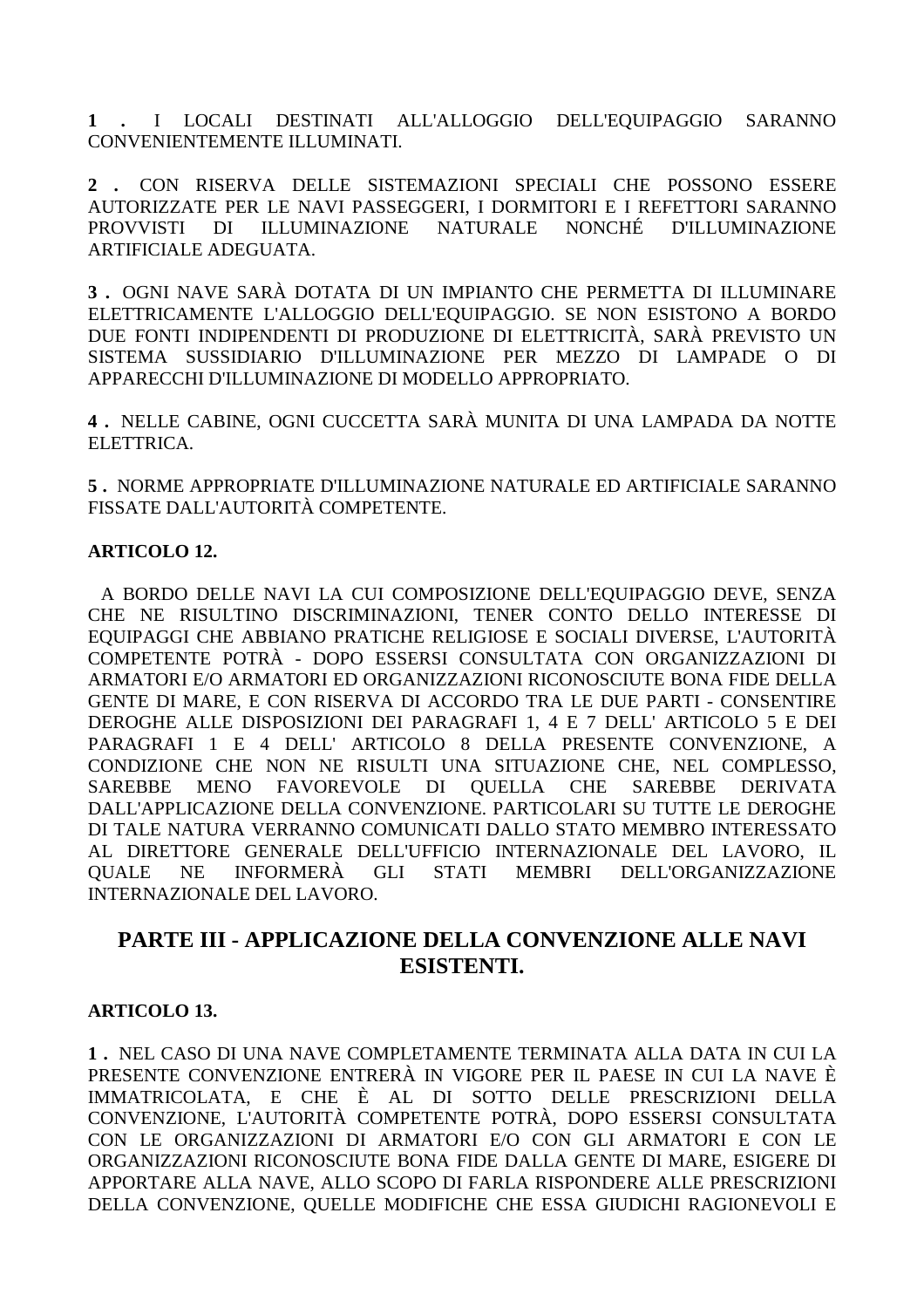POSSIBILI - TENUTO CONTO IN PARTICOLAR MODO DEI PROBLEMI DI NATURA TECNICA, ECONOMICA ED ALTRA, SOLLEVATI DALL'APPLICAZIONE DEGLI ARTICOLI 5 , 8 E 10 - ALLORCHÈ:

**a)** LA NAVE SARÀ NUOVAMENTE IMMATRICOLATA;

**b)** IMPORTANTI MODIFICHE DI STRUTTURA O RIPARAZIONI MAGGIORI SARANNO FATTE ALLA NAVE IN SEGUITO ALL'APPLICAZIONE DI UN PIANO PRESTABILITO, E NON IN SEGUITO AD UN INCIDENTE O AD UN CASO DI URGENZA.

**2 .** NEL CASO DI UNA NAVE IN COSTRUZIONE E/O IN TRASFORMAZIONE ALLA DATA IN CUI LA PRESENTE CONVENZIONE ENTRERÀ IN VIGORE PER IL TERRITORIO DI IMMATRICOLAZIONE, L'AUTORITÀ COMPETENTE POTRÀ, PREVIA CONSULTAZIONE CON LE ORGANIZZAZIONI DI ARMATORI E/O CON GLI ARMATORI E CON LE ORGANIZZAZIONI RICONOSCIUTE BONA FIDE DELLA GENTE DI MARE, ESIGERE DI APPORTARE ALLA NAVE, ALLO SCOPO DI FARLA RISPONDERE ALLE PRESCRIZIONI DELLA CONVENZIONE, QUELLE MODIFICHE CHE ESSA GIUDICHI RAGIONEVOLI E POSSIBILI TENUTO CONTO, IN PARTICOLAR MODO, DEI PROBLEMI DI NATURA TECNICA, ECONOMICA ED ALTRA, SOLLEVATI DALL'APPLICAZIONE DEGLI ARTICOLI 5, 8 E 10; TALI MODIFICHE COSTITUIRANNO UN'APPLICAZIONE DEFINITIVA DEI TERMINI DELLA CONVENZIONE.

**3 .** QUANDO UNA NAVE - A MENO CHE NON SI TRATTI DI NAVE DI CUI SI FACCIA MENZIONE AI PARAGRAFI 1 E 2 DEL PRESENTE ARTICOLO, O ALLA QUALE LA PRESENTE CONVENZIONE FOSSE APPLICABILE NEL CORSO DELLA COSTRUZIONE - È NUOVAMENTE IMMATRICOLATA IN UN TERRITORIO DOPO LA DATA DI ENTRATA IN VIGORE DELLA PRESENTE CONVENZIONE, L'AUTORITÀ COMPETENTE POTRÀ, PREVIA CONSULTAZIONE DELLE ORGANIZZAZIONI DI ARMATORI E/O CON GLI ARMATORI E LE ORGANIZZAZIONI RICONOSCIUTE BONA FIDE DELLA GENTE DI MARE, ESIGERE CHE SIANO APPORTATE ALLA NAVE, ALLO SCOPO DI RENDERLA CONFORME ALLE PRESCRIZIONI DELLA CONVENZIONE, QUELLE MODIFICHE CHE ESSA GIUDICHI RAGIONEVOLI E POSSIBILI, TENUTO CONTO, IN PARTICOLAR MODO, DEI PROBLEMI DI NATURA TECNICA, ECONOMICA ED ALTRA, SOLLEVATI DALLA APPLICAZIONE DEGLI ARTICOLI 5, 8 E 10; TALI MODIFICHE COSTITUIRANNO UN'APPLICAZIONE DEFINITIVA DEI TERMINI DELLA CONVENZIONE.

# **PARTE IV - DISPOSIZIONI FINALI.**

# **ARTICOLO 14.**

 LE RATIFICHE FORMALI DELLA PRESENTE CONVENZIONE VERRANNO COMUNICATE AL DIRETTORE GENERALE DELL'UFFICIO INTERNAZIONALE DEL LAVORO E DA QUESTI REGISTRATE.

# **ARTICOLO 15.**

**1 .** LA PRESENTE CONVENZIONE SARÀ VINCOLANTE SOLO PER GLI STATI MEMBRI DELL'ORGANIZZAZIONE INTERNAZIONALE DEL LAVORO LA CUI RATIFICA SIA STATA REGISTRATA DAL DIRETTORE GENERALE.

**2 .** LA PRESENTE CONVENZIONE ENTRERÀ IN VIGORE DODICI MESI DOPO LA DATA ALLA QUALE SARANNO STATE REGISTRATE LE RATIFICHE DI DODICI STATI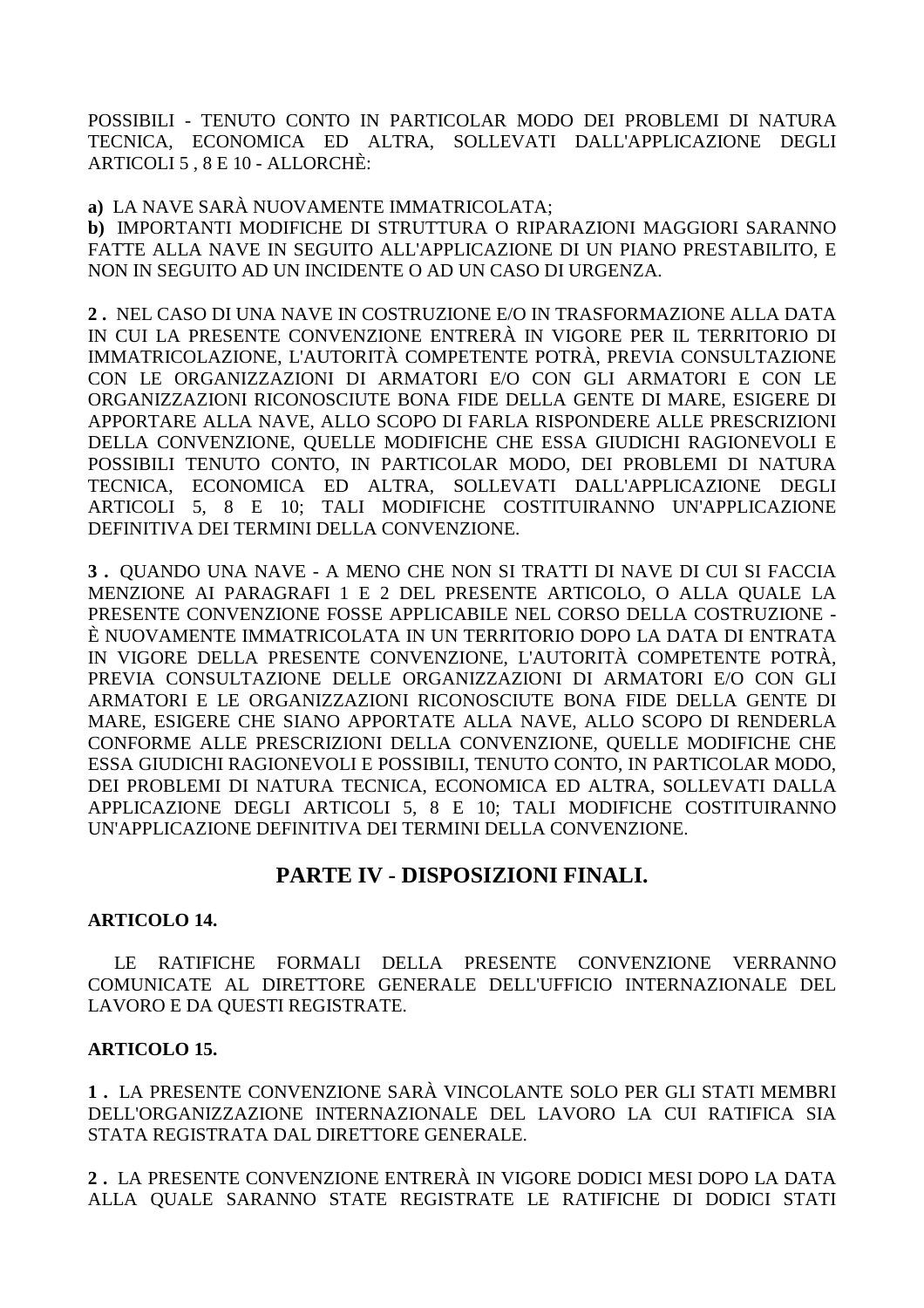MEMBRI POSSESSORI CIASCUNO DI UNA MARINA MERCANTILE DI OLTRE 1 MILIONE DI TONNELLATE DI STAZZA, ESSENDO INTESO CHE ALMENO QUATTRO DI ESSI DOVRANNO POSSEDERE CIASCUNO UNA MARINA MERCANTILE DI ALMENO 2 MILIONI DI TONNELLATE DI STAZZA.

**3 .** IN SEGUITO, LA PRESENTE CONVENZIONE ENTRERÀ IN VIGORE PER CIASCUNO STATO MEMBRO SEI MESI DOPO LA DATA DI REGISTRAZIONE DELLA SUA RATIFICA.

### **ARTICOLO 16.**

**1 .** OGNI STATO MEMBRO CHE ABBIA RATIFICATO LA PRESENTE CONVENZIONE PUÒ DENUNZIARLA ALLO SCADERE DI UN PERIODO DI DIECI ANNI DALLA DATA INIZIALE DI ENTRATA IN VIGORE DELLA CONVENZIONE, CON ATTO NOTIFICATO AL DIRETTORE GENERALE DELL'UFFICIO INTERNAZIONALE DEL LAVORO E DA QUESTI REGISTRATO. LA DENUNZIA AVRÀ EFFETTO SOLTANTO UN ANNO DOPO ESSERE STATA REGISTRATA.

**2 .** OGNI STATO MEMBRO CHE ABBIA RATIFICATO LA PRESENTE CONVENZIONE E CHE, NEL TERMINE DI UN ANNO DOPO LO SCADERE DEL DECENNIO MENZIONATO AL PARAGRAFO PRECEDENTE, NON FACCIA USO DELLA FACOLTÀ DI DENUNZIA PREVISTA DAL PRESENTE ARTICOLO, SARÀ VINCOLATO PER UN ALTRO DECENNIO E, IN SEGUITO, POTRÀ DENUNZIARE LA PRESENTE CONVENZIONE ALLO SCADERE DI CIASCUN PERIODO DI DIECI ANNI NELLE CONDIZIONI PREVISTE AL PRESENTE ARTICOLO.

# **ARTICOLO 17.**

**1 .** IL DIRETTORE GENERALE DELL'UFFICIO INTERNAZIONALE DEL LAVORO NOTIFICHERÀ A TUTTI GLI STATI MEMBRI DELL'ORGANIZZAZIONE INTERNAZIONALE DEL LAVORO, LA REGISTRAZIONE DI TUTTE LE RATIFICHE E DENUNZIE CHE GLI VERRANNO COMUNICATE DAGLI STATI MEMBRI DELLA ORGANIZZAZIONE.

**2 .** NOTIFICANDO AGLI STATI MEMBRI DELLA ORGANIZZAZIONE LA REGISTRAZIONE DELL'ULTIMA RATIFICA NECESSARIA ALLA ENTRATA IN VIGORE DELLA CONVENZIONE, IL DIRETTORE GENERALE RICHIAMERÀ L'ATTENZIONE DEGLI STATI MEMBRI DELL'ORGANIZZAZIONE SULLA DATA ALLA QUALE ENTRERÀ IN VIGORE LA PRESENTE CONVENZIONE.

#### **ARTICOLO 18.**

 IL DIRETTORE GENERALE DELL'UFFICIO INTERNAZIONALE DEL LAVORO COMUNICHERÀ AL SEGRETARIO GENERALE DELLE NAZIONI UNITE, AI FINI DELLA REGISTRAZIONE, IN CONFORMITÀ ALL'ARTICOLO 102 DELLA CARTA DELLE NAZIONI UNITE, INFORMAZIONI COMPLETE SU TUTTE LE RATIFICHE E TUTTI GLI ATTI DI DENUNZIA CHE EGLI AVRÀ REGISTRATI CONFORMEMENTE AGLI ARTICOLI PRECEDENTI.

#### **ARTICOLO 19.**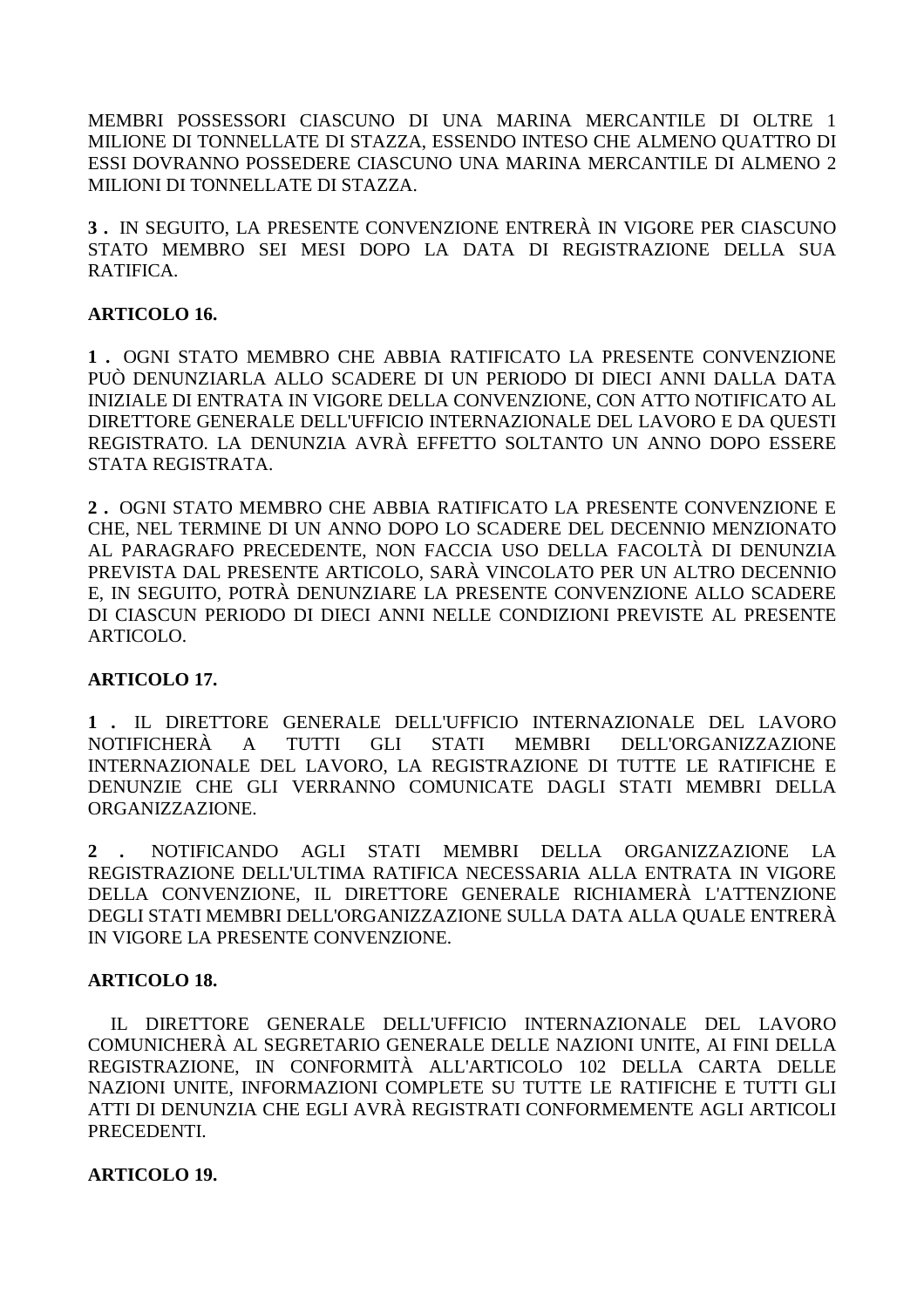OGNI QUAL VOLTA LO RITERRÀ NECESSARIO, IL CONSIGLIO DI AMMINISTRAZIONE DELL'UFFICIO INTERNAZIONALE DEL LAVORO PRESENTERÀ ALLA CONFERENZA GENERALE UN RAPPORTO SULL'APPLICAZIONE DELLA PRESENTE CONVENZIONE ED ESAMINERÀ L'OPPORTUNITÀ DI ISCRIVERE ALL'ORDINE DEL GIORNO DELLA CONFERENZA LA QUESTIONE DELLA SUA REVISIONE TOTALE O PARZIALE.

#### **ARTICOLO 20.**

**1 .** NEL CASO IN CUI LA CONFERENZA ADOTTASSE UNA NUOVA CONVENZIONE PER LA REVISIONE TOTALE O PARZIALE DELLA PRESENTE CONVENZIONE, E A MENO CHE LA NUOVA CONVENZIONE NON DISPONGA ALTRIMENTI:

**a)** LA RATIFICA, DA PARTE DI UNO STATO MEMBRO, DELLA NUOVA CONVENZIONE DI REVISIONE COMPORTEREBBE DI PIENO DIRITTO, NONOSTANTE L' ARTICOLO 16 SOPRACITATO, DENUNZIA IMMEDIATA DELLA PRESENTE CONVENZIONE, CON RISERVA CHE LA NUOVA CONVENZIONE DI REVISIONE SIA ENTRATA IN VIGORE; **b)** A DECORRERE DALLA DATA DI ENTRATA IN VIGORE DELLA NUOVA CONVENZIONE DI REVISIONE, LA PRESENTE CONVENZIONE CESSEREBBE DI ESSERE APERTA ALLA RATIFICA DEGLI STATI MEMBRI.

**2 .** LA PRESENTE CONVENZIONE RIMARREBBE IN OGNI CASO IN VIGORE NELLA SUA FORMA E TENORE PER GLI STATI MEMBRI CHE L'AVESSERO RATIFICATA E CHE NON RATIFICASSERO LA CONVENZIONE DI REVISIONE.

#### **ARTICOLO 21.**

 FANNO UGUALMENTE FEDE LE VERSIONI FRANCESE ED INGLESE DELLA PRESENTE CONVENZIONE.

 IL TESTO CHE PRECEDE È QUELLO AUTENTICO DELLA CONVENZIONE DEBITAMENTE ADOTTATO DALLA CONVENZIONE GENERALE DELL'ORGANIZZAZIONE INTERNAZIONALE DEL LAVORO NELLA SUA CINQUANTESIMA SESSIONE TENUTASI A GINEVRA, E DICHIARATA CHIUSA IL 30 OTTOBRE 1970.

*IN FEDE DI CIÒ HANNO APPOSTO LE PROPRIE FIRME IN QUESTO GIORNO TRENTA OTTOBRE 1970: IL PRESIDENTE DELLA CONFERENZA NAGENDRA SINGH IL DIRETTORE GENERALE DELL'UFFICIO INTERNAZIONALE DEL LAVORO WILFRED JENKS* 

# **Annesso E**

#### **CONVENTION (N. 143) SUR LES MIGRATIONS DANS DES CONDITIONS ABUSIVES ET SUR LA PROMOTION DE L'EGALITE DE CHANCES ET DE TRAITEMENT DES TRAVAILLEURS MIGRANTS**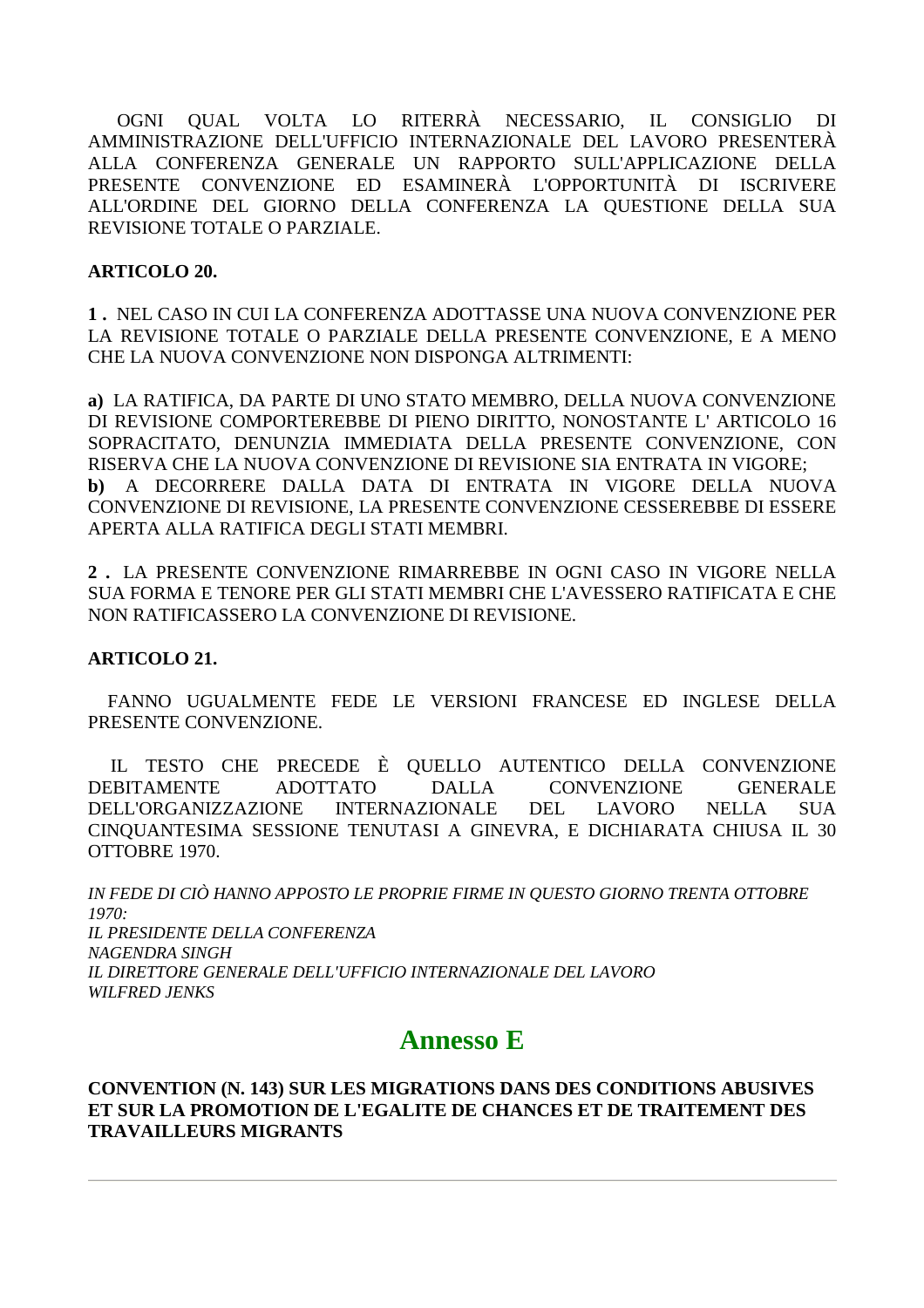# **Annesso E**

#### **CONVENTION (N. 143) SUR LES MIGRATIONS DANS DES CONDITIONS ABUSIVES** ET SUR LA PROMOTION DE L'EGALITE DE CHANCES ET DE TRAITEMENT DES **TRAVAILLEURS MIGRANTS**

# omissis

# **Annesso F**

#### **TRADUZIONE NON UFFICIALE CONVENZIONE (N. 143) SULLE MIGRAZIONI IN** CONDIZIONI ABUSIVE E SULLA PROMOZIONE DELLA PARITÀ DI OPPORTUNITÀ E DI TRATTAMENTO DEI LAVORATORI MIGRANTI.

#### Preambolo

LA CONFERENZA GENERALE DELL'ORGANIZZAZIONE INTERNAZIONALE DEL LAVORO, CONVOCATA A GINEVRA DAL CONSIGLIO DI AMMINISTRAZIONE DELLO UFFICIO INTERNAZIONALE DEL LAVORO (BUREAU INTERNATIONAL DU TRAVAIL - B.I.T. E IVI RIUNITASI IL GIORNO 4 GIUGNO 1975. NELLA SUA SESSANTESIMA SESSIONE:

CONSIDERATO CHE IL PREAMBOLO DELLA COSTITUZIONE DELL'ORGANIZZAZIONE INTERNAZIONALE DEL LAVORO ASSEGNA ALL'ORGANIZZAZIONE STESSA IL COMPITO DI DIFENDERE GLI INTERESSI DEI LAVORATORI OCCUPATI ALL'ESTERO :

CONSIDERATO CHE LA DICHIARAZIONE DI FILADELFIA RIAFFERMA, TRA I PRINCIPI BASILARI DELL'ORGANIZZAZIONE INTERNAZIONALE DEL LAVORO, CHE IL LAVORO NON È UNA MERCE E CHE LA POVERTÀ, OVUNOUE ESSA ESISTA, COSTITUISCE UN PERICOLO PER LA PROSPERITÀ DI TUTTI\_, E RICONOSCE L'OBBLIGO SOLENNE DELL'ORGANIZZAZIONE DI ASSECONDARE LA MESSA IN OPERA DI PROGRAMMI IDONEI, TRA L'ALTRO, AD ATTUARE LA PIENA OCCUPAZIONE, IN PARTICOLARE CON MEZZI ATTI A FACILITARE I TRASFERIMENTI DI LAVORATORI, IVI COMPRESE LE MIGRAZIONI DI MANODOPERA... :

CONSIDERATI IL PROGRAMMA MONDIALE PER L'OCCUPAZIONE DELL'OIL NONCHÉ LA CONVENZIONE E LA RACCOMANDAZIONE SULLA POLITICA DELL'OCCUPAZIONE, 1964, E RILEVANDO LA NECESSITÀ DI EVITARE L'ECCESSIVO SVILUPPO. INCONTROLLATO O NON ASSISTITO, DEI MOVIMENTI MIGRATORI, DATE LE LORO CONSEGUENZE NEGATIVE **SUL PIANO SOCIALE ED UMANO:** 

CONSIDERATO INOLTRE CHE, AL FINE DI SUPERARE IL SOTTOSVILUPPO E LA DISOCCUPAZIONE CRONICA E STRUTTURALE, I GOVERNI DI NUMEROSI PAESI INSISTONO SEMPRE PIÙ SULLA OPPORTUNITÀ DI PROMUOVERE GLI SPOSTAMENTI DI CAPITALI E DI TECNOLOGIE PIUTTOSTO CHE OUELLI DEI LAVORATORI, IN FUNZIONE DELLE ESIGENZE E DELLE RICHIESTE DI TALI PAESI E NELL'INTERESSE RECIPROCO DEI PAESI D'ORIGINE E DI OUELLI DI OCCUPAZIONE:

CONSIDERATO ALTRESÌ IL DIRITTO DI OGNI PERSONA DI LASCIARE OUALSIASI PAESE, IVI COMPRESO IL PROPRIO, E DI ENTRARE NEL PROPRIO PAESE, COME STABILITO DALLA DICHIARAZIONE UNIVERSALE DEI DIRITTI DELL'UOMO E DAL PATTO INTERNAZIONALE RELATIVO AI DIRITTI CIVILI E POLITICI :

RICORDANDO LE DISPOSIZIONI CONTENUTE NELLA CONVENZIONE E NELLA RACCOMANDAZIONE SUI LAVORATORI MIGRANTI (RIVEDUTE), 1949 ; **NELLA** RACCOMANDAZIONE SULLA PROTEZIONE DEI LAVORATORI MIGRANTI (PAESI INSUFFICIENTEMENTE SVILUPPATI), 1955 ; NELLA CONVENZIONE E NELLA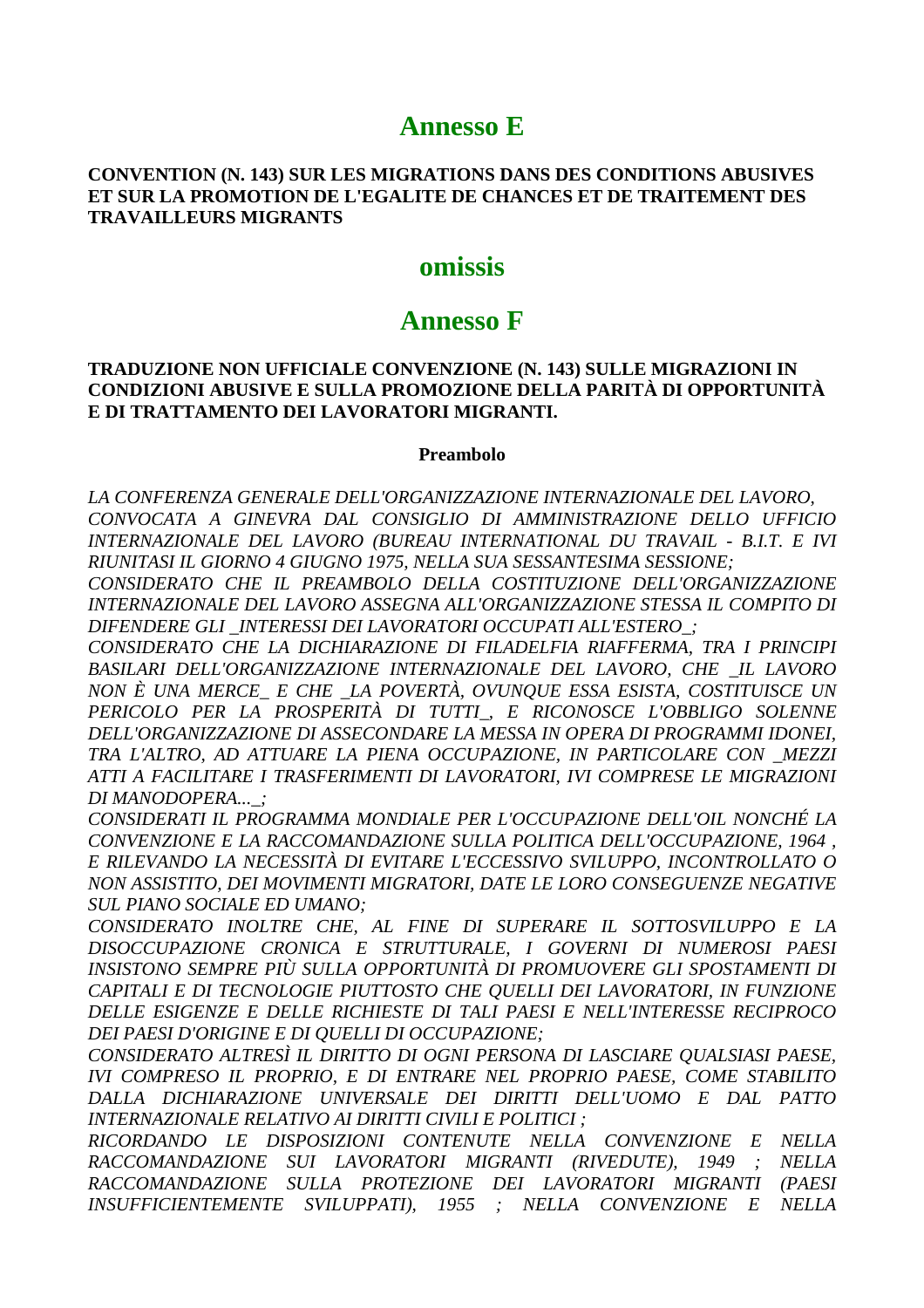*RACCOMANDAZIONE SULLA POLITICA DELL'OCCUPAZIONE, 1964 , NELLA CONVENZIONE E NELLA RACCOMANDAZIONE SUL SERVIZIO DELL'OCCUPAZIONE, 1948* 

*; NELLA CONVENZIONE SUGLI UFFICI DI COLLOCAMENTO A PAGAMENTO (RIVEDUTA),1949 , LE QUALI TRATTANO DI PROBLEMI QUALI LA DISCIPLINA DEL RECLUTAMENTO, DELL'INTRODUZIONE E DEL COLLOCAMENTO DEI LAVORATORI MIGRANTI, DELLA MESSA A DISPOSIZIONE DEGLI STESSI DI INFORMAZIONI PRECISE SULLE MIGRAZIONI, DELLE CONDIZIONI MINIME DI CUI DOVREBBERO BENEFICIARE I LAVORATORI MIGRANTI, NEL CORSO DEL VIAGGIO E AL MOMENTO DELL'ARRIVO, DELL'ADOZIONE DI UNA POLITICA ATTIVA DELLA OCCUPAZIONE, NONCHÉ DELLA COLLABORAZIONE INTERNAZIONALE IN QUESTI CAMPI;* 

*CONSIDERATO CHE L'EMIGRAZIONE DI LAVORATORI DOVUTA ALLE CONDIZIONI DEL MERCATO DEL LAVORO DOVREBBE AVVENIRE SOTTO LA RESPONSABILITÀ DEGLI ENTI UFFICIALI PER L'OCCUPAZIONE, CONFORMEMENTE AGLI ACCORDI MULTILATERALI E BILATERALI RELATIVI, TRA L'ALTRO QUELLI CHE PERMETTONO LA LIBERA CIRCOLAZIONE DEI LAVORATORI;* 

*CONSIDERATO CHE, A NORMA DELL'ESISTENZA DI TRAFFICI ILLECITI O CLANDESTINI DI MANODOPERA, NUOVE NORME SPECIALMENTE DIRETTE CONTRO TALI PRATICHE ABUSIVE SAREBBERO AUSPICABILI;* 

*RICORDATO CHE LA CONVENZIONE SUI LAVORATORI MIGRANTI (RIVEDUTA), 1949, CHIEDE AD OGNI STATO MEMBRO CHE L'ABBIA RATIFICATA DI APPLICARE AGLI IMMIGRANTI CHE SI TROVINO LEGALMENTE NEI CONFINI DEL PROPRIO TERRITORIO UN TRATTAMENTO NON MENO FAVOREVOLE DI QUELLO APPLICATO AI PROPRI NAZIONALI, PER QUANTO ATTIENE A VARIE MATERIE IN ESSA ELENCATE, NELLA MISURA IN CUI TALI QUESTIONI SIANO DISCIPLINATE DALLA LEGISLAZIONE O DIPENDONO DALLE AUTORITÀ AMMINISTRATIVE;* 

*RICORDATO CHE LA DEFINIZIONE DEL TERMINE \_DISCRIMINAZIONE\_, NELLA CONVENZIONE RELATIVA ALLA DISCRIMINAZIONE (OCCUPAZIONE E PROFESSIONE), 1958, NON INCLUDE OBBLIGATORIAMENTE LE DISTINZIONI BASATE SULLA NAZIONALITÀ;* 

*CONSIDERATO CHE NUOVE NORME SAREBBERO AUSPICABILI, IVI COMPRESE QUELLE IN MATERIA DI SICUREZZA SOCIALE, PER PROMUOVERE LA PARITÀ DI OPPORTUNITÀ E DI TRATTAMENTO PER I LAVORATORI MIGRANTI E, PER QUANTO RIGUARDA LE QUESTIONI DISCIPLINATE DALLA LEGISLAZIONE O DIPENDENTI DALLE AUTORITÀ AMMINISTRATIVE, PER GARANTIRE UN TRATTAMENTO ALMENO UGUALE A QUELLO DEI LAVORATORI PER NAZIONALI;* 

*RILEVATO CHE LE ATTIVITÀ RELATIVE AI DIVERSISSIMI PROBLEMI RIGUARDANTI I LAVORATORI MIGRANTI POSSONO RAGGIUNGERE PIENAMENTE I LORO OBIETTIVI SOLTANTO CON L'AUSILIO DI UNA STRETTA COOPERAZIONE CON LE NAZIONI UNITE E LE ISTITUZIONI SPECIALIZZATE;* 

*RILEVATO CHE, NELL'ELABORARE LE PRESENTI NORME, È STATO TENUTO CONTO DEI LAVORI DELLE NAZIONI UNITE E DELLE ISTITUZIONI SPECIALIZZATE E CHE, AL FINE DI EVITARE DOPPIONI E DI GARANTIRE UN OPPORTUNO COORDINAMENTO, VERRÀ PROSEGUITA UNA COOPERAZIONE CONTINUA, PER PROMUOVERE E GARANTIRE L'APPLICAZIONE DI TALI NORME;* 

*AVENDO DECISO DI ADOTTARE VARIE PROPOSTE RELATIVE AI LAVORATORI MIGRANTI, ARGOMENTO CHE COSTITUISCE IL QUINTO PUNTO DELL'ORDINE DEL GIORNO DELLA SESSIONE;* 

*DOPO AVER DECISO CHE TALI PROPOSTE ABBIANO A PRENDERE LA FORMA DI UNA CONVENZIONE CHE VENGA AD INTEGRARE LA CONVENZIONE SUI LAVORATORI MIGRANTI (RIVEDUTA), 1949, E LA CONVENZIONE SULLA DISCRIMINAZIONE (OCCUPAZIONE E PROFESSIONE), 1958*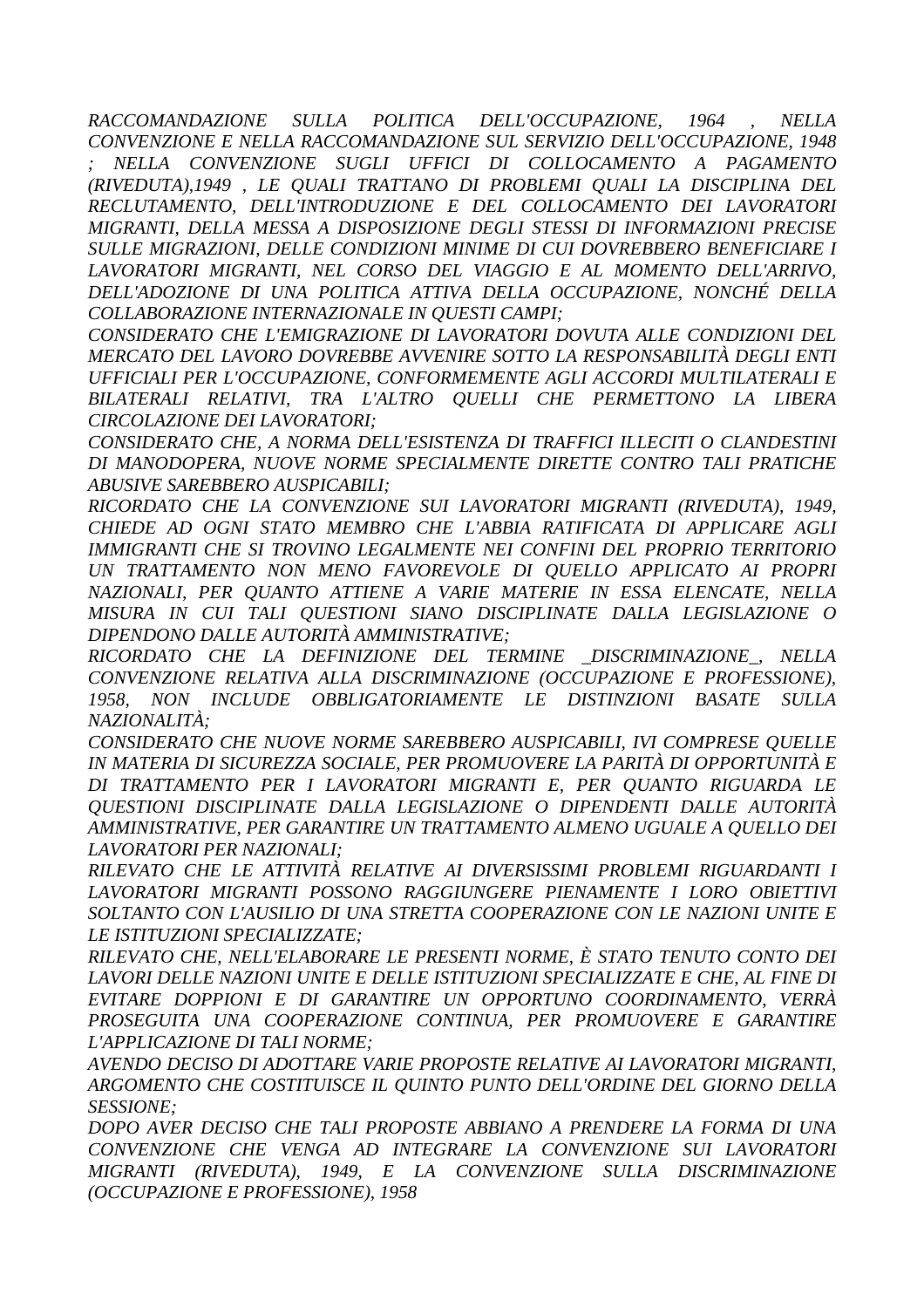*ADOTTA, ADDÌ VENTIQUATTRO GIUGNO MILLENOVECENTOSETTANTACINQUE, LA CONVENZIONE DI CUI SOTTO, CHE VERRÀ DENOMINATA CONVENZIONE SUI LAVORATORI MIGRANTI (DISPOSIZIONI COMPLEMENTARI), 1975.* 

# **PARTE I - MIGRAZIONI IN CONDIZIONI ABUSIVE.**

#### **ARTICOLO 1.**

 OGNI STATO MEMBRO PER CUI LA PRESENTE CONVENZIONE SIA IN VIGORE S'IMPEGNA A RISPETTARE I DIRITTI FONDAMENTALI DELL'UOMO DI TUTTI I LAVORATORI MIGRANTI.

#### **ARTICOLO 2.**

**1 .** OGNI STATO MEMBRO PER CUI LA PRESENTE CONVENZIONE SIA IN VIGORE DEVE IMPEGNARSI A STABILIRE SISTEMATICAMENTE SE ESISTANO LAVORATORI MIGRANTI ILLEGALMENTE OCCUPATI SUL PROPRIO TERRITORIO E SE ESISTANO, IN PROVENIENZA O A DESTINAZIONE DEL TERRITORIO STESSO, O IN TRANSITO, MIGRAZIONI AL FINE DELLA OCCUPAZIONE IN CUI I LAVORATORI MIGRANTI VENGANO SOTTOPOSTI, NEL CORSO DEL VIAGGIO, ALL'ARRIVO O DURANTE IL SOGGIORNO E LA OCCUPAZIONE, A CONDIZIONI CONTRASTANTI CON GLI STRUMENTI O ACCORDI INTERNAZIONALI, MULTILATERALI E BILATERALI, RELATIVI, OVVERO CON LA LEGISLAZIONE NAZIONALE.

**2 .** LE ORGANIZZAZIONI DI RAPPRESENTANZA DEGLI IMPRENDITORI E DEI LAVORATORI DEBBONO ESSERE LARGAMENTE CONSULTATE ED AVERE LA POSSIBILITÀ DI FORNIRE LE PROPRIE INFORMAZIONI IN PROPOSITO.

# **ARTICOLO 3.**

 OGNI STATO MEMBRO DEVE ADOTTARE TUTTE LE DISPOSIZIONI NECESSARIE ED OPPORTUNE, SIA CHE SIANO DI SUA COMPETENZA, SIA CHE RICHIEDANO UNA COLLABORAZIONE CON ALTRI STATI MEMBRI:

**a)** PER SOPPRIMERE LE MIGRAZIONI CLANDESTINE E L'OCCUPAZIONE ILLEGALE DI LAVORATORI MIGRANTI;

**b)** CONTRO GLI ORGANIZZATORI DI MOVIMENTI ILLECITI O CLANDESTINI DI LAVORATORI MIGRANTI, AI FINI DELLA OCCUPAZIONE, IN PROVENIENZA O A DESTINAZIONE DEL PROPRIO TERRITORIO, O IN TRANSITO ATTRAVERSO LO STESSO, E CONTRO COLORO CHE IMPIEGANO LAVORATORI I QUALI SIANO IMMIGRATI IN CONDIZIONI ILLEGALI, PER PREVENIRE ED ELIMINARE GLI ABUSI DI CUI ALL' ARTICOLO 2 DELLA PRESENTE CONVENZIONE.

#### **ARTICOLO 4.**

 GLI STATI MEMBRI DEBBONO, TRA L'ALTRO, ADOTTARE, SUL PIANO NAZIONALE ED INTERNAZIONALE, LE DISPOSIZIONI NECESSARIE PER STABILIRE A TALE PROPOSITO CONTATTI E SCAMBI SISTEMATICI DI INFORMAZIONE CON GLI ALTRI STATI, CONSULTANDO ANCHE LE ORGANIZZAZIONI RAPPRESENTATIVE DEGLI IMPRENDITORI E DEI LAVORATORI.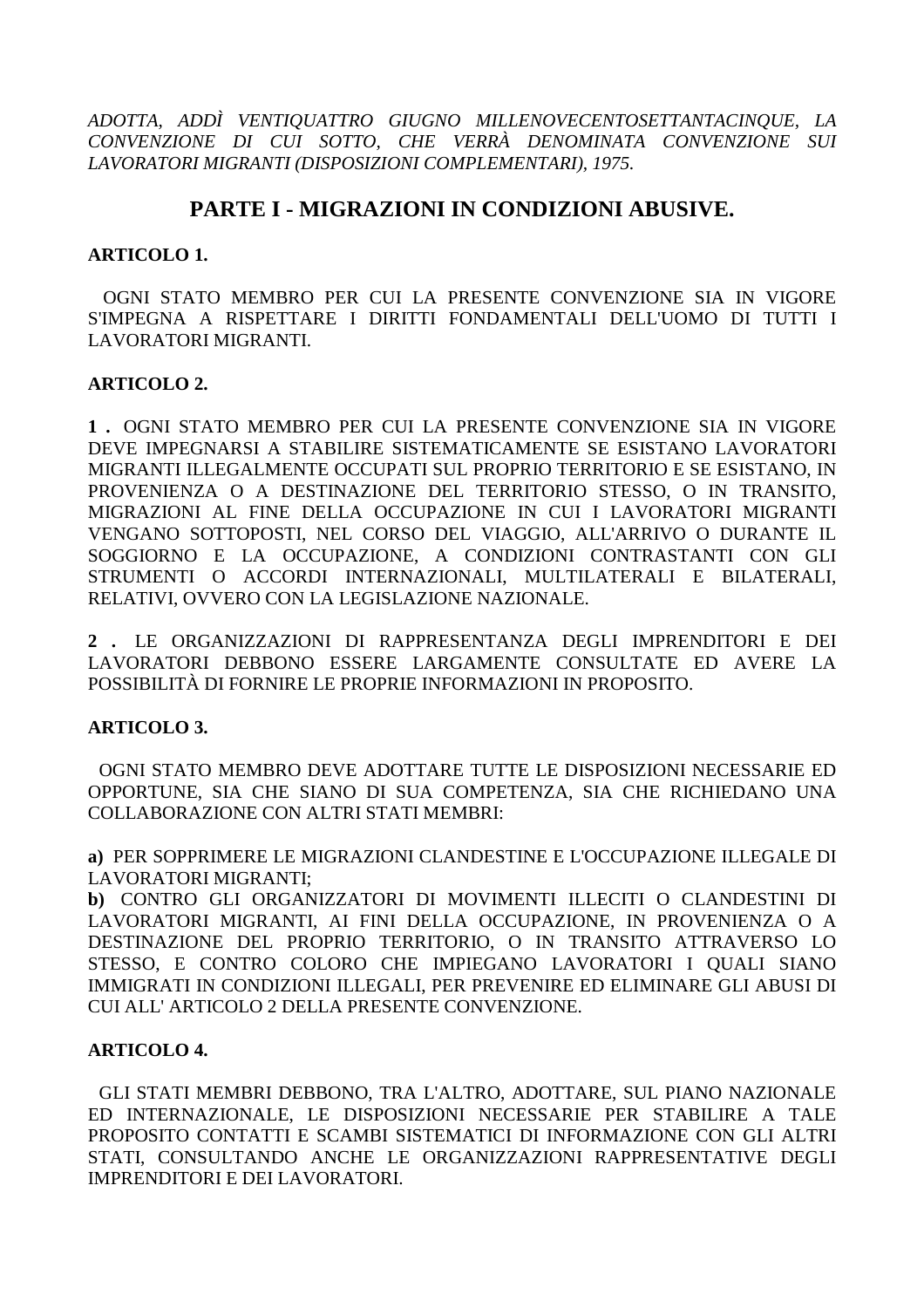# **ARTICOLO 5.**

 LE DISPOSIZIONI DI CUI AGLI ARTICOLI 3 E 4 DEBBONO, TRA L'ALTRO, TENDERE A FAR SÌ CHE GLI AUTORI DI TRAFFICI CLANDESTINI DI MANODOPERA POSSANO ESSERE PERSEGUITI, QUALUNQUE SIA IL PAESE DAL QUALE ESSI ESERCITANO LE LORO ATTIVITÀ.

#### **ARTICOLO 6.**

**1 .** DISPOSIZIONI DEBBONO ESSERE PRESE CONFORMEMENTE ALLA LEGISLAZIONE NAZIONALE PER UNA IDENTIFICAZIONE EFFICACE DELLA OCCUPAZIONE ILLEGALE DI LAVORATORI MIGRANTI, NONCHÉ PER LA DEFINIZIONE E L'APPLICAZIONE DI SANZIONI AMMINISTRATIVE, CIVILI E PENALI, CHE POSSONO GIUNGERE SINO ALLA DETENZIONE, RIGUARDO ALLA OCCUPAZIONE ILLEGALE DI LAVORATORI MIGRANTI, ALL'ORGANIZZAZIONE DI MIGRAZIONI A FINI OCCUPAZIONALI DEFINITI COME IMPLICANTI GLI ABUSI DI CUI ALL' ARTICOLO 2 DELLA PRESENTE CONVENZIONE, ED ALL'ASSISTENZA CONSAPEVOLMENTE CONCESSA, CON O SENZA FINI DI LUCRO, A TALI MIGRAZIONI.

**2 .** QUANDO UN DATORE DI LAVORO VIENE PERSEGUITO IN OTTEMPERANZA ALLE DISPOSIZIONI ADOTTATE IN VIRTÙ DEL PRESENTE ARTICOLO, EGLI DEVE AVERE IL DIRITTO DI PRODURRE LA PROVA DELLA PROPRIA BUONA FEDE.

#### **ARTICOLO 7.**

 LE ORGANIZZAZIONI RAPPRESENTATIVE DEI DATORI DI LAVORO E DEI LAVORATORI DEBBONO ESSERE CONSULTATE A PROPOSITO DELLA LEGISLAZIONE E DELLE ALTRE DISPOSIZIONI PREVISTE DALLA PRESENTE CONVENZIONE, AL FINE DI PREVENIRE O DI ELIMINARE GLI ABUSI DI CUI SOPRA, E LA POSSIBILITÀ DI PRENDERE INIZIATIVE ALL'UOPO DEVE ESSER LORO RICONOSCIUTA.

#### **ARTICOLO 8.**

**1 .** A CONDIZIONE DI AVER RISIEDUTO LEGALMENTE NEL PAESE AI FINI DELL'OCCUPAZIONE, IL LAVORATORE MIGRANTE NON POTRÀ ESSERE CONSIDERATO IN POSIZIONE ILLEGALE O COMUNQUE IRREGOLARE A SEGUITO DELLA PERDITA DEL LAVORO, PERDITA CHE NON DEVE, DI PER SÈ, CAUSARE IL RITIRO DEL PERMESSO DI SOGGIORNO O, SE DEL CASO, DEL PERMESSO DI LAVORO.

**2 .** EGLI DOVRÀ, QUINDI, USUFRUIRE DI UN TRATTAMENTO IDENTICO A QUELLO DEI CITTADINI NAZIONALI, SPECIALMENTE PER QUANTO RIGUARDA LE GARANZIE RELATIVE ALLA SICUREZZA DELL'OCCUPAZIONE, LA RIQUALIFICA, I LAVORI DI ASSISTENZA E DI REINSERIMENTO.

#### **ARTICOLO 9.**

**1 .** SENZA PREGIUDIZIO DELLE MISURE DESTINATE AL CONTROLLO DEI MOVIMENTI MIGRATORI AI FINI DELL'OCCUPAZIONE, GARANTENDO CHE I LAVORATORI MIGRANTI ENTRINO NEL TERRITORIO NAZIONALE E VI SIANO OCCUPATI CONFORMEMENTE ALLA LEGISLAZIONE RELATIVA, IL LAVORATORE MIGRANTE DEVE, NEI CASI IN CUI DETTA LEGISLAZIONE NON SIA RISPETTATA E IN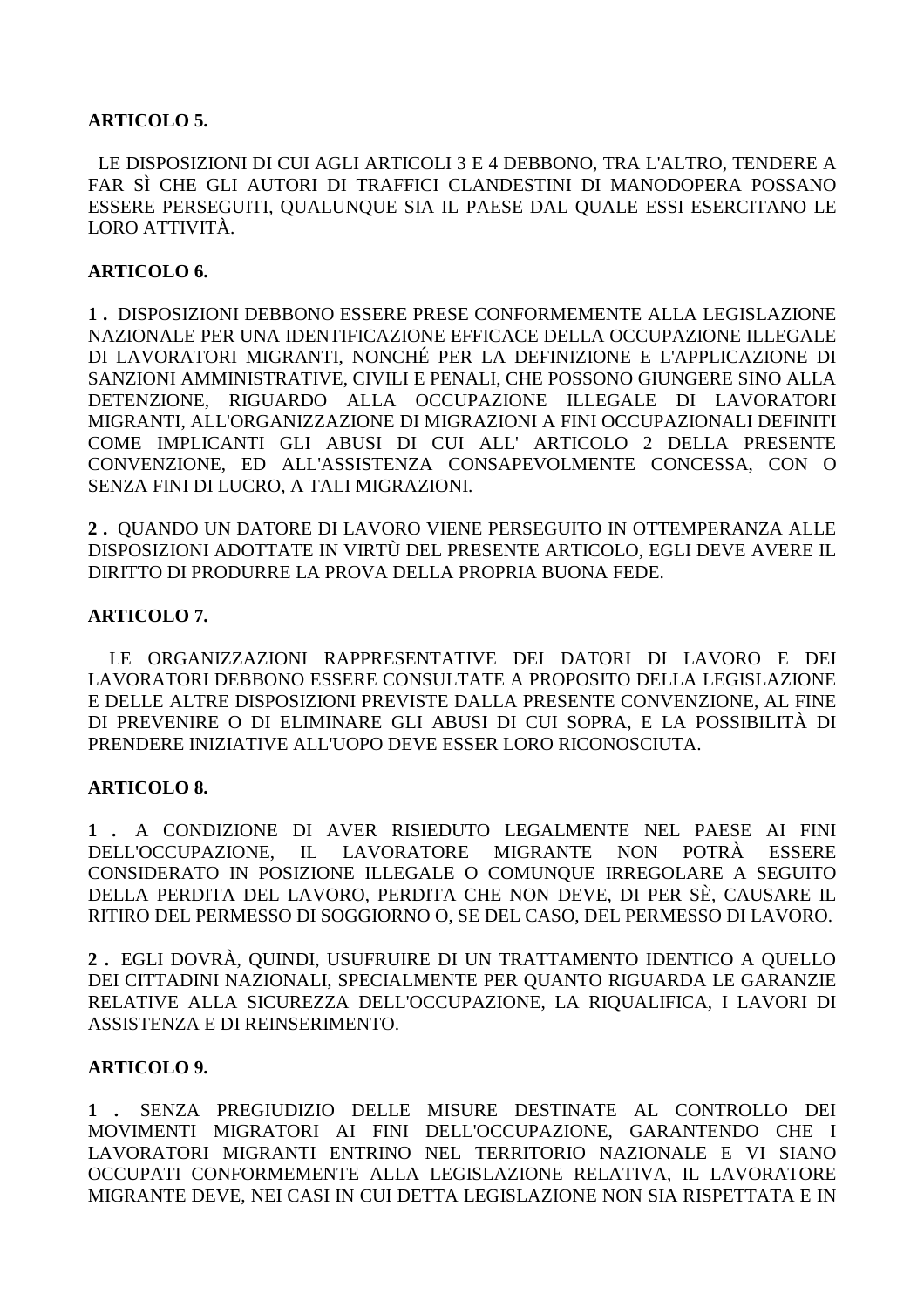CUI LA PROPRIA POSIZIONE NON POSSA ESSERE REGOLARIZZATA, BENEFICIARE, PER SÈ STESSO E PER I FAMILIARI, DELLA PARITÀ DI TRATTAMENTO PER QUANTO RIGUARDA I DIRITTI DERIVANTI DA OCCUPAZIONI ANTERIORI, IN FATTO DI RETRIBUZIONE, DI PREVIDENZA SOCIALE E DI ALTRE FACILITAZIONI.

**2 .** IN CASO DI CONTESTAZIONE DEI DIRITTI DI CUI AL PRECEDENTE PARAGRAFO, IL LAVORATORE DEVE AVERE LA POSSIBILITÀ DI FAR VALERE I PROPRI DIRITTI INNANZI AD UN ENTE COMPETENTE SIA PERSONALMENTE, SIA TRAMITE SUOI RAPPRESENTANTI.

**3 .** IN CASO DI ESPULSIONE DEL LAVORATORE O DELLA SUA FAMIGLIA, ESSI NON DOVRANNO SOSTENERNE LE SPESE.

**4 .** NULLA, NELLA PRESENTE CONVENZIONE, VIETA AI MEMBRI DI CONCEDERE ALLE PERSONE CHE RISIEDONO O LAVORANO ILLEGALMENTE NEL PAESE IL DIRITTO DI RIMANERVI E DI ESSERVI LEGALMENTE OCCUPATE.

# **PARTE II -PARITÀ DI OPPORTUNITÀ E DI TRATTAMENTO.**

# **ARTICOLO 10.**

 OGNI STATO MEMBRO PER IL QUALE LA CONVENZIONE SIA IN VIGORE S'IMPEGNA A FORMULARE E AD ATTUARE UNA POLITICA NAZIONALE DIRETTA A PROMUOVERE E GARANTIRE, CON METODI ADATTI ALLE CIRCOSTANZE ED AGLI USI NAZIONALI, LA PARITÀ DI OPPORTUNITÀ E DI TRATTAMENTO IN MATERIA DI OCCUPAZIONE E DI PROFESSIONE, DI SICUREZZA SOCIALE, DI DIRITTI SINDACALI E CULTURALI, NONCHÉ DI LIBERTÀ INDIVIDUALI E COLLETTIVE PER LE PERSONE CHE, IN QUANTO LAVORATORI MIGRANTI O FAMILIARI DEGLI STESSI, SI TROVINO LEGALMENTE SUL SUO TERRITORIO.

# **ARTICOLO 11.**

**1 .** AI FINI DELL'APPLICAZIONE DELLA PRESENTE PARTE DELLA CONVENZIONE IL TERMINE \_LAVORATORE MIGRANTE\_ DESIGNA UNA PERSONA CHE EMIGRA O È EMIGRATA DA UNA PAESE VERSO L'ALTRO, IN VISTA DI UNA OCCUPAZIONE, ALTRIMENTI CHE PER PROPRIO CONTO; ESSO INCLUDE QUALSIASI PERSONA AMMESSA REGOLARMENTE IN QUALITÀ DI LAVORATORE MIGRANTE.

**2 .** LA PRESENTE PARTE NON SI APPLICA:

**a)** AI LAVORATORI FRONTALIERI;

**b)** AGLI ARTISTI E PROFESSIONISTI ENTRATI NEL PAESE PER UN BREVE PERIODO;

**c)** AI MARITTIMI;

**d)** ALLE PERSONE VENUTE PARTICOLARMENTE A SCOPO DI FORMAZIONE O EDUCAZIONE;

**e)** ALLE PERSONE OCCUPATE DA ORGANIZZAZIONI O IMPRESE OPERANTI NEL TERRITORIO DI UN PAESE, CHE SIANO STATE AMMESSE TEMPORANEAMENTE IN TALE PAESE SU DOMANDA DEL DATORE DI LAVORO, PER ADEMPIERE FUNZIONI O COMPITI SPECIFICI, PER UN PERIODO LIMITATO E DETERMINATO, E CHE SIANO TENUTE A LASCIARE DETTO PAESE QUANDO TALI FUNZIONI O COMPITI SIANO TERMINATI.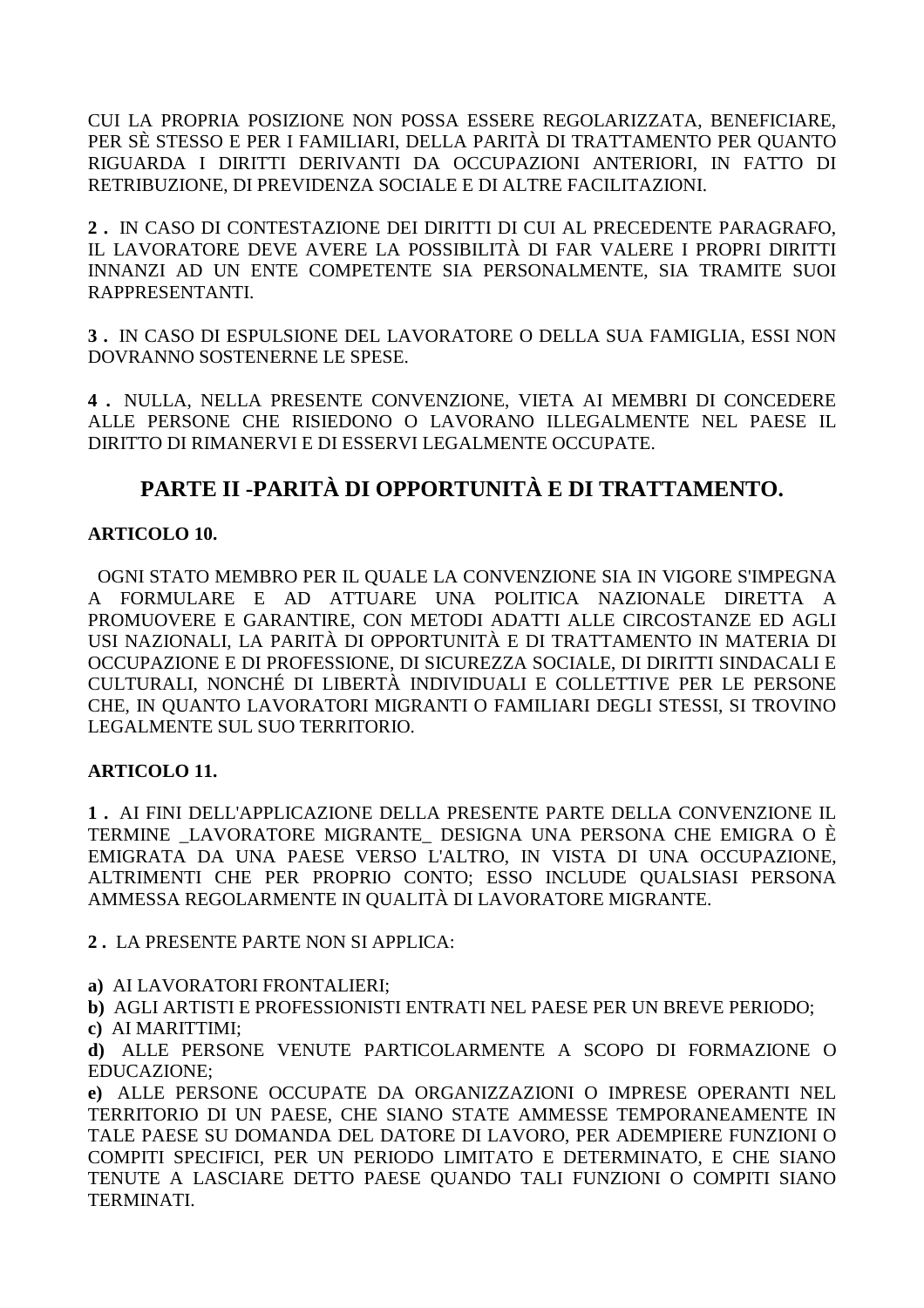# **ARTICOLO 12.**

 OGNI STATO MEMBRO DEVE, CON METODI ADATTI ALLE CIRCOSTANZE ED AGLI USI NAZIONALI:

**a)** CERCARE DI OTTENERE LA COLLABORAZIONE DELLE ORGANIZZAZIONI DI DATORI DI LAVORO E DI LAVORATORI E DI ALTRI ENTI APPROPRIATI, PER FAVORIRE L'ACCETTAZIONE E L'ATTUAZIONE DELLA POLITICA PREVISTA DALL' ARTICOLO 10 DELLA PRESENTE CONVENZIONE;

**b)** EMANARE LEGGI E PROMUOVERE PROGRAMMI DI EDUCAZIONE ATTI A GARANTIRE TALE ACCETTAZIONE E TALE ATTUAZIONE;

**c)** ADOTTARE DISPOSIZIONI, INCORAGGIARE PROGRAMMI DI EDUCAZIONE E SVILUPPARE ALTRE ATTIVITÀ DIRETTI A FAR SÌ CHE I LAVORATORI MIGRANTI CONOSCONO NEL MODO PIÙ COMPLETO POSSIBILE LA POLITICA ADOTTATA, I LORO DIRITTI ED I LORO OBBLIGHI, NONCHÉ LE ATTIVITÀ DESTINATE A DAR LORO UNA EFFETTIVA ASSISTENZA, PER GARANTIRE LA LORO PROTEZIONE E PERMETTERE LORO DI ESERCITARE I PROPRI DIRITTI;

**d)** ABROGARE QUALSIASI DISPOSIZIONE LEGISLATIVA E MODIFICARE QUALSIASI DISPOSIZIONE O PRASSI AMMINISTRATIVA INCOMPATIBILI CON LA SUDDETTA POLITICA;

**e)** CON LA CONSULENZA DELLE ORGANIZZAZIONI RAPPRESENTATIVE DEI DATORI DI LAVORO E DEI LAVORATORI, ELABORARE ED ATTUARE UNA POLITICA SOCIALE RISPONDENTE ALLE CONDIZIONI ED AGLI USI NAZIONALI, AFFINCHÉ I LAVORATORI MIGRANTI ED I LORO FAMILIARI POSSANO ESSERE IN CONDIZIONE DI USUFRUIRE DEI VANTAGGI CONCESSI AI PROPRI LAVORATORI NAZIONALI, TENENDO CONTO - FATTO SALVO IL PRINCIPIO DELLA PARITÀ DI OPPORTUNITÀ E DI TRATTAMENTO - DELLE ESIGENZE PARTICOLARI CHE ESSI POSSANO AVERE FINO AL MOMENTO DEL LORO ADATTAMENTO ALLA SOCIETÀ DEL PAESE DI OCCUPAZIONE;

**f)** FARE TUTTO IL POSSIBILE PER AIUTARE ED INCORAGGIARE GLI SFORZI DEI LAVORATORI MIGRANTI E DEI LORO FAMILIARI TENDENTI A PRESERVARE LA PROPRIA IDENTITÀ NAZIONALE ED ETNICA, NONCHÉ I LEGAMI CULTURALI CHE LI UNISCONO AL PAESE DI ORIGINE, IVI COMPRESA LA POSSIBILITÀ, PER I LORO FIGLI, DI RICEVERE UN INSEGNAMENTO NELLA LORO LINGUA MADRE;

**g)** GARANTIRE L'EGUAGLIANZA DI TRATTAMENTO IN MATERIA DI CONDIZIONI DI LAVORO TRA TUTTI I LAVORATORI MIGRANTI CHE ESERCITINO LA STESSA ATTIVITÀ, QUALI CHE SIANO LE PARTICOLARI CONDIZIONI DELLA LORO OCCUPAZIONE.

# **ARTICOLO 13.**

**1 .** OGNI STATO MEMBRO PUÒ ADOTTARE TUTTE LE DISPOSIZIONI OPPORTUNE DI SUA COMPETENZA E COLLABORARE CON ALTRI MEMBRI, PER FAVORIRE IL RAGGRUPPAMENTO FAMILIARE DI TUTTI I LAVORATORI MIGRANTI CHE RISIEDONO LEGALMENTE SUL SUO TERRITORIO.

**2 .** IL PRESENTE ARTICOLO CONCERNE IL CONIUGE DEL LAVORATORE MIGRANTE, NONCHÉ, OVE SIANO A SUO CARICO, I FIGLI ED I GENITORI.

# **ARTICOLO 14. OGNI STATO MEMBRO PUÒ:**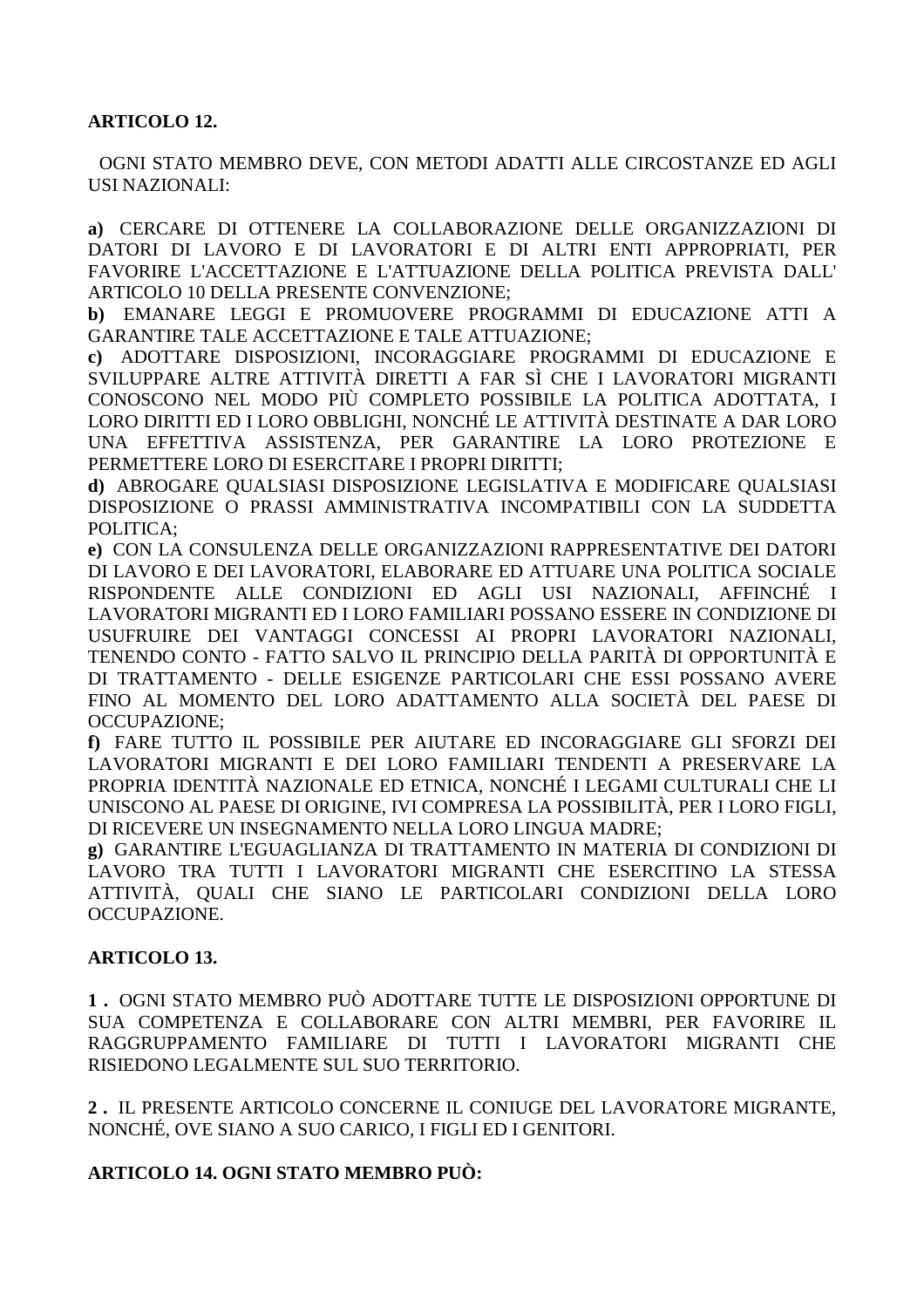A) SUBORDINARE LA LIBERA SCELTA DELL'OCCUPAZIONE, PUR GARANTENDO IL DIRITTO ALLA MODALITÀ GEOGRAFICA, ALLA CONDIZIONE CHE IL LAVORATORE MIGRANTE ABBIA AVUTO RESIDENZA LEGALE NEL PAESE, AI FINI DEL LAVORO, DURANTE UN PERIODO PRESCRITTO, NON SUPERIORE A DUE ANNI O, SE LA LEGISLAZIONE ESIGE UN CONTRATTO DI UNA DATA DURATA INFERIORE AI DUE ANNI, CHE IL PRIMO CONTRATTO DI LAVORO SIA SCADUTO;

 B) DOPO OPPORTUNA CONSULTAZIONE DELLE ORGANIZZAZIONI RAPPRESENTATIVE DEI DATORI DI LAVORO E DEI LAVORATORI, REGOLAMENTARE LE CONDIZIONI PER IL RICONOSCIMENTO DELLE QUALIFICHE PROFESSIONALI, IVI COMPRESI I CERTIFICATI E DIPLOMI, ACQUISITE ALL'ESTERO;

 C) RESPINGERE L'ACCESSO A LIMITATE CATEGORIE DI OCCUPAZIONE E DI FUNZIONI, QUALORA TALE RESTRIZIONE SIA NECESSARIA NELL'INTERESSE DELLO STATO.

# **PARTE III - DISPOSIZIONI FINALI.**

#### **ARTICOLO 15.**

 LA PRESENTE CONVENZIONE NON VIETA AGLI STATI MEMBRI DI CONCLUDERE ACCORDI MULTILATERALI O BILATERALI AL FINE DI RISOLVERE I PROBLEMI DERIVANTI DALLA SUA APPLICAZIONE.

#### **ARTICOLO 16.**

**1 .** OGNI STATO MEMBRO CHE RATIFICHI LA PRESENTE CONVENZIONE PUÒ, CON UNA DICHIARAZIONE ALLEGATA ALLA RATIFICA, ESCLUDERE DALLA PROPRIA ACCETTAZIONE LA PARTE I O LA PARTE II DELLA CONVENZIONE.

**2 .** OGNI STATO MEMBRO CHE FACCIA UNA SIMILE DICHIARAZIONE PUÒ ANNULLARLA IN QUALSIASI MOMENTO CON UNA DICHIARAZIONE ULTERIORE.

**3 .** QUALSIASI MEMBRO PER CUI UNA DICHIARAZIONE FATTA CONFORMEMENTE AL PARAGRAFO 1 DEL PRESENTE ARTICOLO SIA IN VIGORE DOVRÀ INDICARE, NELLE SUE RELAZIONI SULLA APPLICAZIONE DELLA PRESENTE CONVENZIONE, LO STATO DELLA PROPRIA LEGISLAZIONE E DELLA PROPRIA PRASSI, PER QUANTO RIGUARDA LE DISPOSIZIONI DELLA PARTE ESCLUSA DALLA PROPRIA ACCETTAZIONE, PRECISANDO LA MISURA IN CUI È STATO DATO SEGUITO, O PROPOSTO DI DAR SEGUITO, A TALI DISPOSIZIONI, NONCHÉ I MOTIVI PER I QUALI NON LE HA ANCORA INCLUSE NELL'ACCETTAZIONE DELLA CONVENZIONE.

#### **ARTICOLO 1M.**

 LE RATIFICHE FORMALI DELLA PRESENTE CONVENZIONE VERRANNO COMUNICATE AL DIRETTORE GENERALE DELL'UFFICIO INTERNAZIONALE DEL LAVORO (BUREAU INTERNATIONAL DU TRAVAIL - B.I.T. E DAL DIRETTORE GENERALE STESSO REGISTRATE.

#### **ARTICOLO 18.**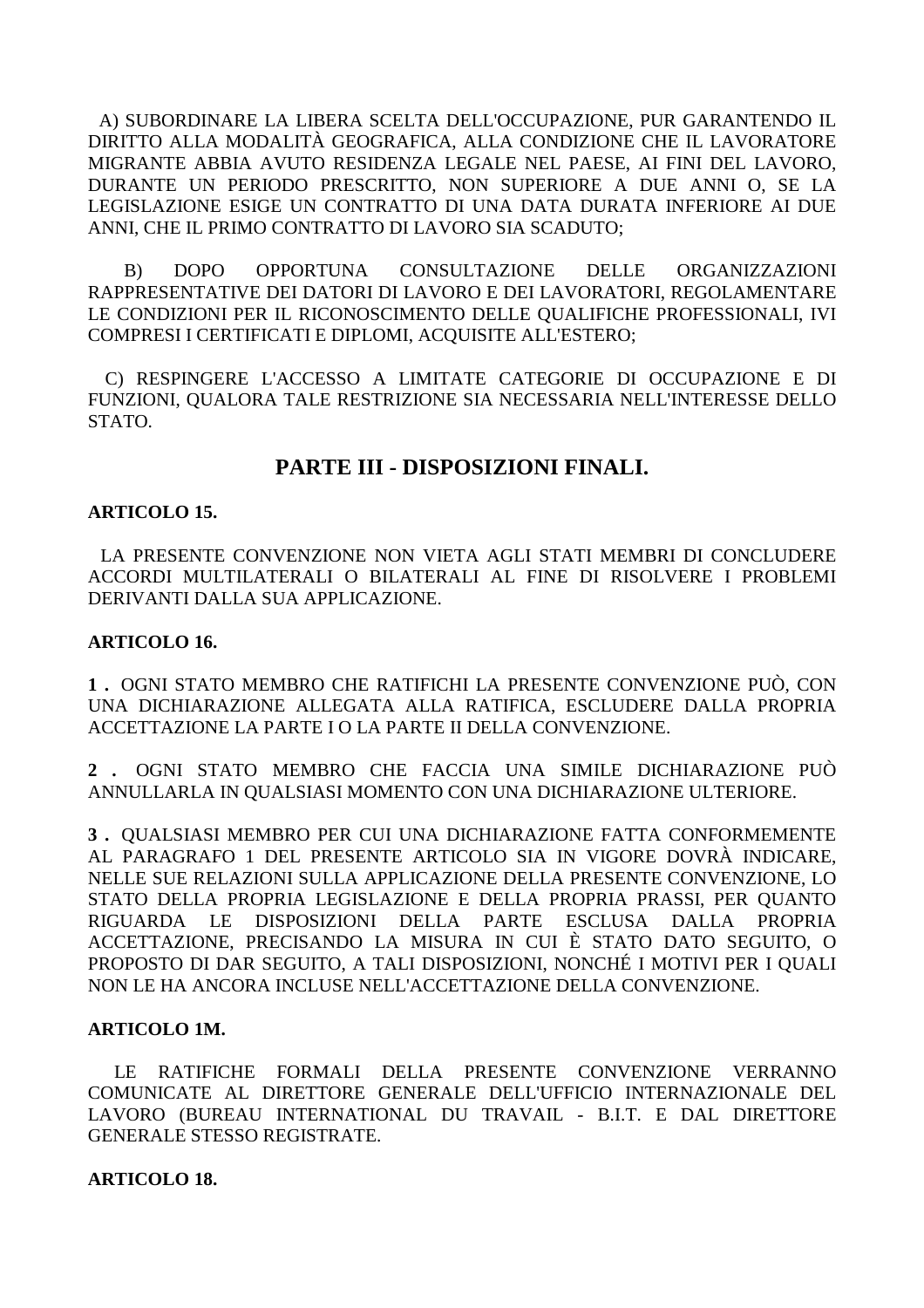**1 .** LA PRESENTE CONVENZIONE IMPEGNERÀ SOLO I MEMBRI DELL'ORGANIZZAZIONE INTERNAZIONALE DEL LAVORO LA CUI RATIFICA SARÀ REGISTRATA DAL DIRETTORE GENERALE.

**2 .** ESSA ENTRERÀ IN VIGORE DODICI MESI DOPO CHE LE RATIFICHE DI DUE MEMBRI SARANNO STATE REGISTRATE DAL DIRETTORE GENERALE.

**3 .** IN SEGUITO, LA CONVENZIONE ENTRERÀ IN VIGORE PER OGNI MEMBRO DODICI MESI DOPO LA DATA IN CUI LA RATIFICA DEL MEMBRO STESSO SARÀ STATA REGISTRATA.

# **ARTICOLO 19.**

**1 .** QUALSIASI STATO MEMBRO CHE ABBIA RATIFICATO LA PRESENTE CONVENZIONE PUÒ DENUNZIARLA ALLO SCADERE DI UN PERIODO DI DIECI ANNI DOPO LA DATA DI ENTRATA IN VIGORE INIZIALE DELLA CONVENZIONE, CON UN ATTO COMUNICATO AL DIRETTORE GENERALE DELLO UFFICIO INTERNAZIONALE DEL LAVORO (BUREAU INTERNATIONAL DU TRAVAIL- B.I.T. E DALLO STESSO REGISTRATO. LA DENUNZIA AVRÀ EFFETTO ALLO SCADERE DI UN ANNO DOPO LA SUA REGISTRAZIONE.

**2 .** QUALSIASI STATO MEMBRO CHE ABBIA RATIFICATO LA PRESENTE CONVENZIONE IL QUALE, ENTRO UN ANNO DALLO SCADERE DEL PERIODO DECENNALE DI CUI SOPRA - PARAGRAFO PRECEDENTE - NON FACCIA USO DELLA FACOLTÀ DI DENUNZIA PREVISTA DAL PRESENTE ARTICOLO, SARÀ IMPEGNATO PER UN NUOVO PERIODO DI DIECI ANNI E, IN SEGUITO, POTRÀ DENUNZIARE LA PRESENTE CONVENZIONE ALLO SCADERE DI OGNI PERIODO DECENNALE, ALLE CONDIZIONI PREVISTE DAL PRESENTE ARTICOLO.

# **ARTICOLO 20.**

**1 .** IL DIRETTORE GENERALE DELL'UFFICIO INTERNAZIONALE DEL LAVORO (BUREAU INTERNATIONAL DU TRAVAIL - B.I.T. NOTIFICHERÀ A TUTTI I MEMBRI DELL'ORGANIZZAZIONE INTERNAZIONALE DEL LAVORO LA REGISTRAZIONE DI TUTTE LE RATIFICHE E DENUNZIE CHE GLI VERRANNO COMUNICATE DAI MEMBRI DELL'ORGANIZZAZIONE.

**2 .** NEL NOTIFICARE AI MEMBRI DELL'ORGANIZZAZIONE LA REGISTRAZIONE DELLA SECONDA RATIFICA CHE GLI VERRÀ COMUNICATA, IL DIRETTORE GENERALE RICHIAMERÀ LA ATTENZIONE DEI MEMBRI DELL'ORGANIZZAZIONE SULLA DATA DELL'ENTRATA IN VIGORE DELLA PRESENTE CONVENZIONE.

# **ARTICOLO 21.**

 IL DIRETTORE GENERALE DELL'UFFICIO INTERNAZIONALE DEL LAVORO (BUREAU INTERNATIONAL DU TRAVAIL - B.I.T. COMUNICHERÀ AL SEGRETARIO GENERALE DELLA NAZIONI UNITE, PER LA LORO REGISTRAZIONE, CONFORMEMENTE ALL'ARTICOLO 102 DELLA CARTA DELLE NAZIONI UNITE, INFORMAZIONI COMPLETE SU TUTTE LE RATIFICHE E SU TUTTI GLI ATTI DI DENUNZIA CHE EGLI AVRÀ REGISTRATI IN CONFORMITÀ AGLI ARTICOLI PRECEDENTI.